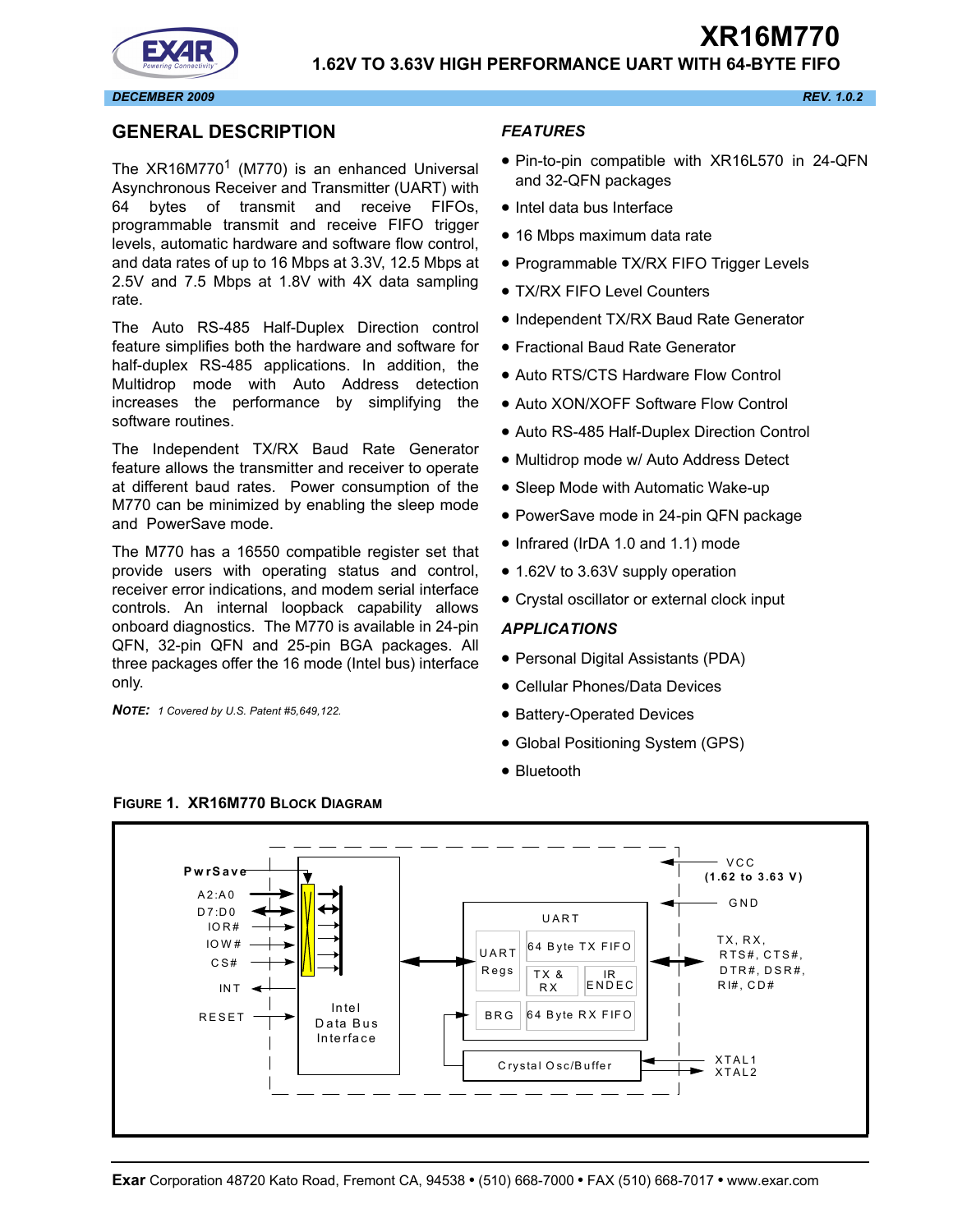# **1.62V TO 3.63V HIGH PERFORMANCE UART WITH 64-BYTE FIFO** *REV. 1.0.2*



### **FIGURE 2. PIN OUT ASSIGNMENT FOR 24-PIN QFN, 32-PIN QFN AND 25-BGA PACKAGES**

### *ORDERING INFORMATION*

| <b>PART NUMBER</b> | <b>PACKAGE</b> | <b>OPERATING TEMPERATURE</b><br>RANGE | <b>DEVICE STATUS</b> |
|--------------------|----------------|---------------------------------------|----------------------|
| XR16M770IL24       | 24-Pin QFN     | -40°C to +85°C                        | Active               |
| XR16M770IL32       | 32-Pin QFN     | -40 $^{\circ}$ C to +85 $^{\circ}$ C  | Active               |
| XR16M770IB25       | 25-Pin BGA     | -40°C to +85°C                        | Active               |

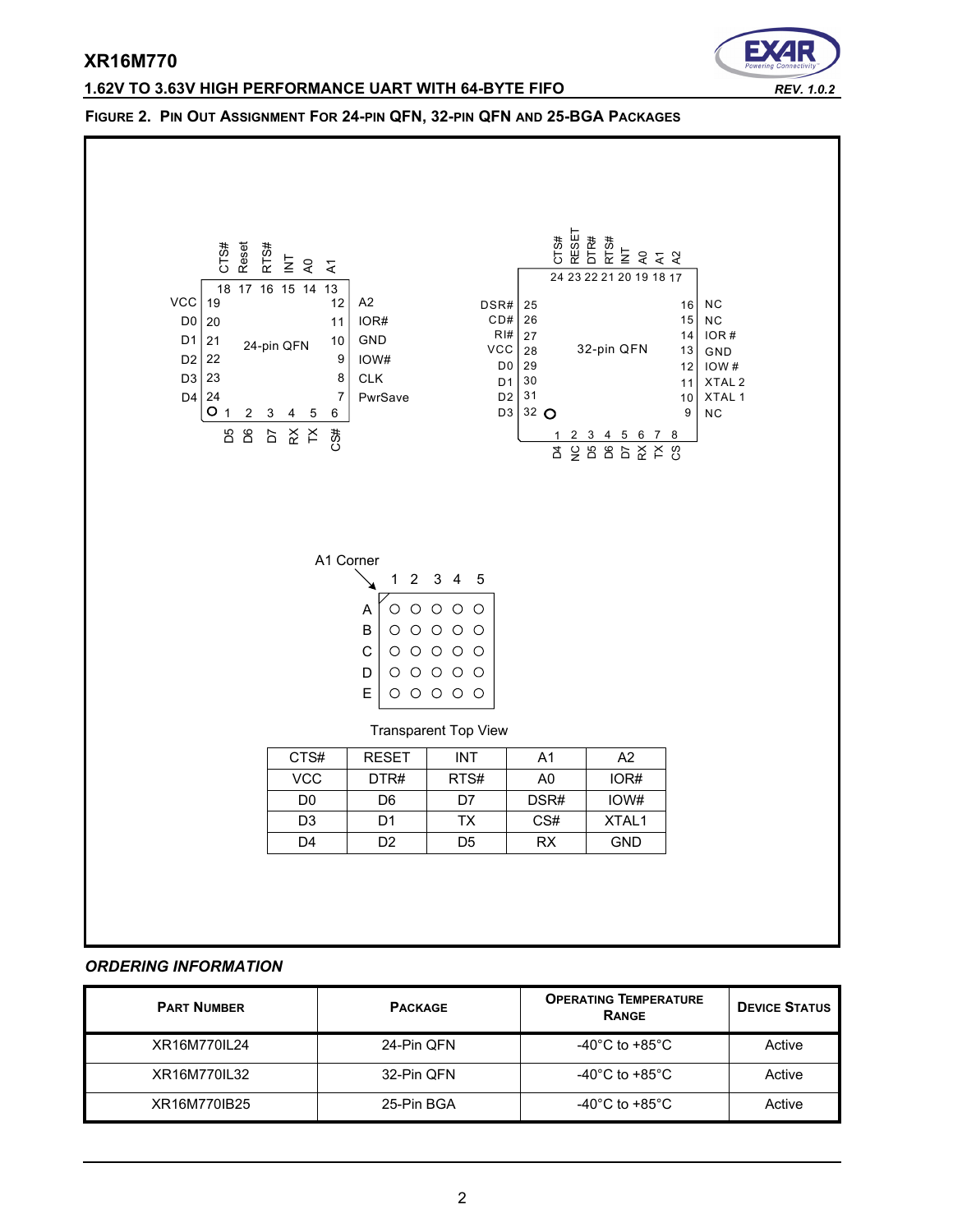

# *REV. 1.0.2* **1.62V TO 3.63V HIGH PERFORMANCE UART WITH 64-BYTE FIFO**

**XR16M770**

# **PIN DESCRIPTIONS**

# **Pin Description**

| <b>NAME</b>                          | <b>24-QFN</b><br>Pin# | <b>32-QFN</b><br>PIN# | 25-BGA<br>PINH | <b>TYPE</b>  | <b>DESCRIPTION</b>                                                                                                                                                                                                                                                                                                                                                                                                                                   |  |  |
|--------------------------------------|-----------------------|-----------------------|----------------|--------------|------------------------------------------------------------------------------------------------------------------------------------------------------------------------------------------------------------------------------------------------------------------------------------------------------------------------------------------------------------------------------------------------------------------------------------------------------|--|--|
| <b>DATA BUS INTERFACE</b>            |                       |                       |                |              |                                                                                                                                                                                                                                                                                                                                                                                                                                                      |  |  |
| A <sub>2</sub>                       | 12                    | 17                    | A <sub>5</sub> | I            | Address lines [2:0]. These 3 address lines select the internal regis-                                                                                                                                                                                                                                                                                                                                                                                |  |  |
| A1                                   | 13                    | 18                    | A4             |              | ters in UART during a data bus transaction.                                                                                                                                                                                                                                                                                                                                                                                                          |  |  |
| A <sub>0</sub>                       | 14                    | 19                    | <b>B4</b>      |              |                                                                                                                                                                                                                                                                                                                                                                                                                                                      |  |  |
| D7                                   | 3                     | 5                     | C <sub>3</sub> | I/O          | Data bus lines [7:0] (bidirectional).                                                                                                                                                                                                                                                                                                                                                                                                                |  |  |
| D <sub>6</sub>                       | 2                     | 4                     | C <sub>2</sub> |              |                                                                                                                                                                                                                                                                                                                                                                                                                                                      |  |  |
| D <sub>5</sub>                       | 1                     | 3                     | E <sub>3</sub> |              |                                                                                                                                                                                                                                                                                                                                                                                                                                                      |  |  |
| D <sub>4</sub>                       | 24                    | 1                     | E1             |              |                                                                                                                                                                                                                                                                                                                                                                                                                                                      |  |  |
| D <sub>3</sub>                       | 23                    | 32                    | D <sub>1</sub> |              |                                                                                                                                                                                                                                                                                                                                                                                                                                                      |  |  |
| D <sub>2</sub>                       | 22                    | 31                    | E <sub>2</sub> |              |                                                                                                                                                                                                                                                                                                                                                                                                                                                      |  |  |
| D <sub>1</sub>                       | 21                    | 30                    | D <sub>2</sub> |              |                                                                                                                                                                                                                                                                                                                                                                                                                                                      |  |  |
| D <sub>0</sub>                       | 20                    | 29                    | C <sub>1</sub> |              |                                                                                                                                                                                                                                                                                                                                                                                                                                                      |  |  |
| IOR#                                 | 11                    | 14                    | B <sub>5</sub> | $\mathbf{I}$ | This input is read strobe (active low). The falling edge instigates an<br>internal read cycle and retrieves the data byte from an internal reg-<br>ister pointed by the address lines [A2:A0], puts the data byte on the<br>data bus to allow the host processor to read it on the rising edge.                                                                                                                                                      |  |  |
| IOW#                                 | 9                     | 12                    | C <sub>5</sub> | $\mathsf{I}$ | This input is write strobe (active low). The falling edge instigates the<br>internal write cycle and the rising edge transfers the data byte on<br>the data bus to an internal register pointed by the address lines.                                                                                                                                                                                                                                |  |  |
| CS#                                  | 6                     | 8                     | D <sub>4</sub> | $\mathsf{I}$ | This input is chip select (active low) to enable the device.                                                                                                                                                                                                                                                                                                                                                                                         |  |  |
| <b>INT</b>                           | 15                    | 20                    | A <sub>3</sub> | O            | This output is the active high device interrupt output. The output<br>state is defined by the user through the software setting of MCR[3].<br>INT is set to the active mode when MCR[3] is set to a logic 1. INT is<br>set to the three state mode when MCR[3] is set to a logic 0. See<br>MCR[3].                                                                                                                                                   |  |  |
| <b>MODEM OR SERIAL I/O INTERFACE</b> |                       |                       |                |              |                                                                                                                                                                                                                                                                                                                                                                                                                                                      |  |  |
| <b>TX</b>                            | 5                     | $\overline{7}$        | D <sub>3</sub> | O            | UART Transmit Data or infrared encoder data. Standard transmit<br>and receive interface is enabled when $MCR[6] = 0$ . In this mode,<br>the TX signal will be a logic 1 during reset or idle (no data). Infrared<br>IrDA transmit and receive interface is enabled when $MCR[6] = 1$ . In<br>the Infrared mode, the inactive state (no data) for the Infrared<br>encoder/decoder interface is a logic 0. If it is not used, leave it<br>unconnected. |  |  |
| <b>RX</b>                            | 4                     | 6                     | E <sub>4</sub> | $\mathsf{I}$ | UART Receive Data or infrared receive data. Normal receive data<br>input must idle at logic 1 condition. The infrared receiver idles at<br>logic 0. This input should be connected to VCC when not used.                                                                                                                                                                                                                                             |  |  |
| RTS#                                 | 16                    | 21                    | B <sub>3</sub> | O            | UART Request-to-Send (active low) or general purpose output.<br>This output must be asserted prior to using auto RTS flow control,<br>see EFR[6], MCR[1] and IER[6].                                                                                                                                                                                                                                                                                 |  |  |
| CTS#                                 | 18                    | 24                    | A <sub>1</sub> | $\mathsf{I}$ | UART Clear-to-Send (active low) or general purpose input. It can<br>be used for auto CTS flow control, see EFR[7], MSR[4] and IER[7].<br>This input should be connected to VCC when not used.                                                                                                                                                                                                                                                        |  |  |
| DTR#                                 | $\qquad \qquad -$     | 22                    | B <sub>2</sub> | O            | UART Data-Terminal-Ready (active low) or general purpose output.                                                                                                                                                                                                                                                                                                                                                                                     |  |  |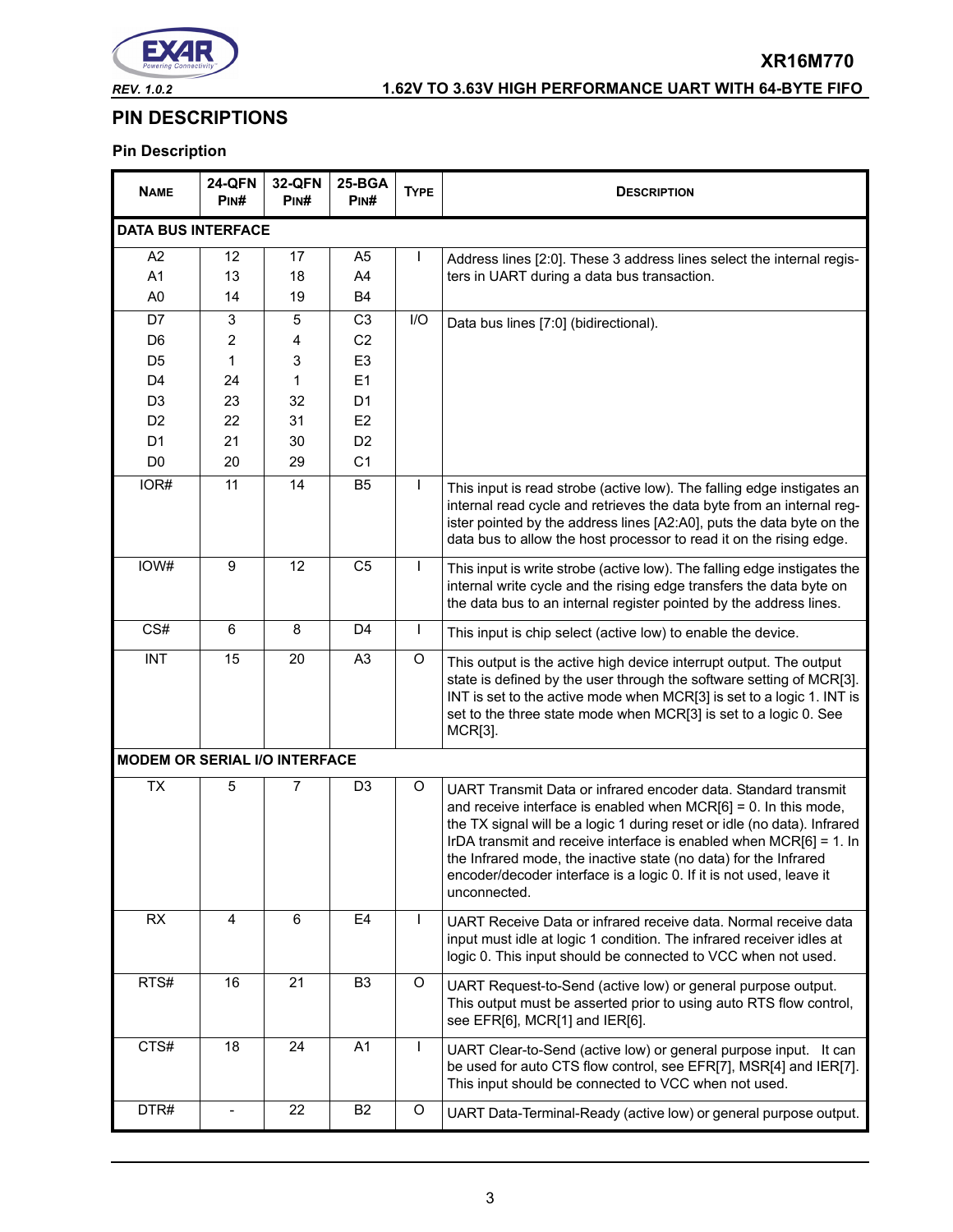# **1.62V TO 3.63V HIGH PERFORMANCE UART WITH 64-BYTE FIFO** *REV. 1.0.2*



# **Pin Description**

| <b>NAME</b>              | <b>24-QFN</b><br>PINH    | <b>32-QFN</b><br>PIN# | 25-BGA<br>P <sub>IN</sub> # | <b>TYPE</b>              | <b>DESCRIPTION</b>                                                                                                                                                                                                                                                                                                                                                         |
|--------------------------|--------------------------|-----------------------|-----------------------------|--------------------------|----------------------------------------------------------------------------------------------------------------------------------------------------------------------------------------------------------------------------------------------------------------------------------------------------------------------------------------------------------------------------|
| DSR#                     |                          | 25                    | $\overline{C4}$             |                          | UART Data-Set-Ready (active low) or general purpose input. This<br>input should be connected to VCC when not used.                                                                                                                                                                                                                                                         |
| CD#                      |                          | 26                    |                             |                          | UART Carrier-Detect (active low) or general purpose input. This<br>input should be connected to VCC when not used.                                                                                                                                                                                                                                                         |
| RH#                      |                          | 27                    |                             | $\mathsf{I}$             | UART Ring-Indicator (active low) or general purpose input. This<br>input should be connected to VCC when not used.                                                                                                                                                                                                                                                         |
| <b>ANCILLARY SIGNALS</b> |                          |                       |                             |                          |                                                                                                                                                                                                                                                                                                                                                                            |
| XTAL1                    | 8                        | 10                    | D <sub>5</sub>              | $\mathbf{I}$             | Crystal or external clock input.                                                                                                                                                                                                                                                                                                                                           |
| XTAL <sub>2</sub>        | $\overline{a}$           | 11                    |                             | $\Omega$                 | Crystal or buffered clock output.                                                                                                                                                                                                                                                                                                                                          |
| PwrSave                  | $\overline{7}$           |                       |                             |                          | Power-Save (active high). This feature isolates the M770's data bus<br>interface from the host preventing other bus activities that cause<br>higher power drain during sleep mode. See Sleep Mode with Auto<br>Wake-up and Power-Save Feature section for details. This pin does<br>not have a pull-down resistor. This input should be connected to<br>GND when not used. |
| <b>RESET</b>             | 17                       | 23                    | A2                          | $\mathbf{I}$             | This input is active high. A 40 ns minimum active pulse on this pin<br>will reset the internal registers and all outputs of the UART. The<br>UART transmitter output will be held at logic 1, the receiver input<br>will be ignored and outputs are reset during reset period (see UART<br>Reset Conditions).                                                              |
| <b>VCC</b>               | 19                       | 28                    | <b>B1</b>                   | Pwr                      | 1.62V to 3.63V power supply.                                                                                                                                                                                                                                                                                                                                               |
| <b>GND</b>               | 10                       | 13                    | E <sub>5</sub>              | Pwr                      | Power supply common, ground.                                                                                                                                                                                                                                                                                                                                               |
| <b>GND</b>               | Center<br>Pad            | Center<br>Pad         |                             | Pwr                      | The center pad on the backside of the QFN package is metallic and<br>should be connected to GND on the PCB. The thermal pad size on<br>the PCB should be the approximate size of this center pad and<br>should be solder mask defined. The solder mask opening should be<br>at least 0.0025" inwards from the edge of the PCB thermal pad.                                 |
| <b>NC</b>                | $\overline{\phantom{a}}$ | 2, 9, 15,<br>16       |                             | $\overline{\phantom{a}}$ | No Connects.                                                                                                                                                                                                                                                                                                                                                               |

**Pin type: I=Input, O=Output, I/O= Input/output.**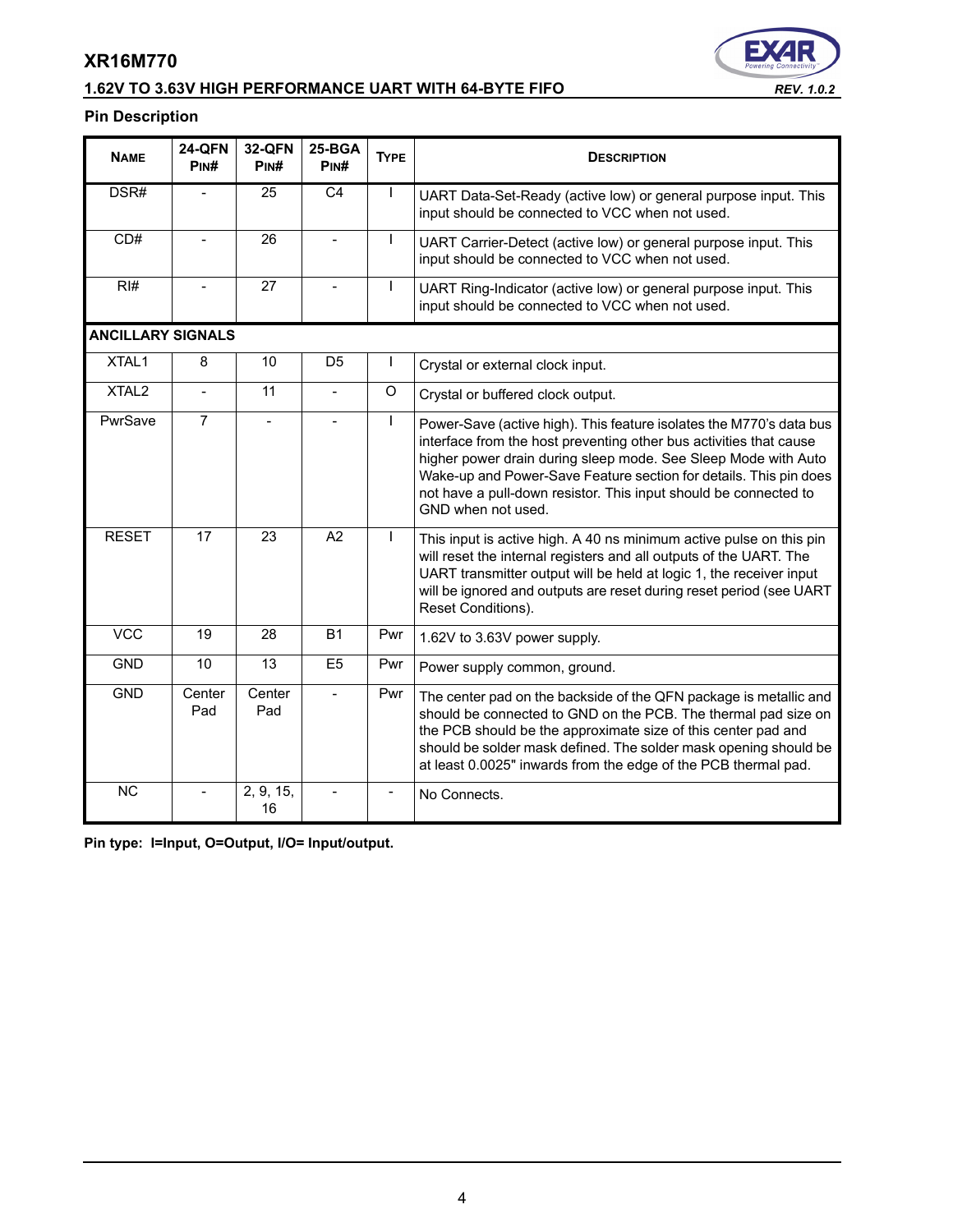

### **1.0 PRODUCT DESCRIPTION**

The XR16M770 (M770) is a high performance single channel UART. The configuration registers set is 16550 UART compatible for control, status and data transfer. Additionally, the M770 channel has 64 bytes of transmit and receive FIFOs, Automatic RTS/CTS Hardware Flow Control, Automatic Xon/Xoff and Special Character Software Flow Control, infrared encoder and decoder (IrDA ver 1.0 and 1.1), programmable fractional baud rate generator with a prescaler of divide by 1 or 4, and data rate up to 16 Mbps. The XR16M770 can operate from 1.62 to 3.63 volts. The M770 is fabricated with an advanced CMOS process.

### **Larger FIFO**

The M770 provides a solution that supports 64 bytes of transmit and receive FIFO memory, instead of 16 bytes in the XR16L580. The M770 is designed to work with high performance data communication systems, that requires fast data processing time. Increased performance is realized in the M770 by the larger transmit and receive FIFOs, FIFO trigger level control and automatic flow control mechanism. This allows the external processor to handle more networking tasks within a given time. For example, the XR16L580 with a 16 byte FIFO, unloads 16 bytes of receive data in 1.53 ms (This example uses a character length of 11 bits, including start/stop bits at 115.2Kbps). This means the external CPU will have to service the receive FIFO at 1.53 ms intervals. However with the 64 byte FIFO in the M770, the data buffer will not require unloading/loading for 6.1 ms. This increases the service interval giving the external CPU additional time for other applications and reducing the overall UART interrupt servicing time. In addition, the programmable FIFO level trigger interrupt and automatic hardware/software flow control is uniquely provided for maximum data throughput performance especially when operating in a multi-channel system. The combination of the above greatly reduces the CPU's bandwidth requirement, increases performance, and reduces power consumption.

### **Data Rate**

The M770 is capable of operation up to 16 Mbps at 3.3V with 4X internal sampling clock rate. The device can operate at 3.3V with a 24 MHz crystal on pins XTAL1 and XTAL2, or external clock source of 64 MHz on XTAL1 pin. With a typical crystal of 14.7456 MHz and through a software option, the user can set the prescaler bit and sampling rate for data rates of up to 3.68 Mbps.

### **Enhanced Features**

The rich feature set of the M770 is available through the internal registers. Automatic hardware/software flow control, programmable transmit and receive FIFO trigger levels, selectable baud rates, infrared encoder/ decoder, modem interface controls, and a sleep mode are all standard features. MCR bit-5 provides a facility for turning off (Xon) software flow control with any incoming (RX) character. The M770 includes new features such as 9-bit (Multidrop) mode, auto RS-485 half-duplex direction control, different baud rate for TX and RX, fast IR mode and fractional baud rate generator.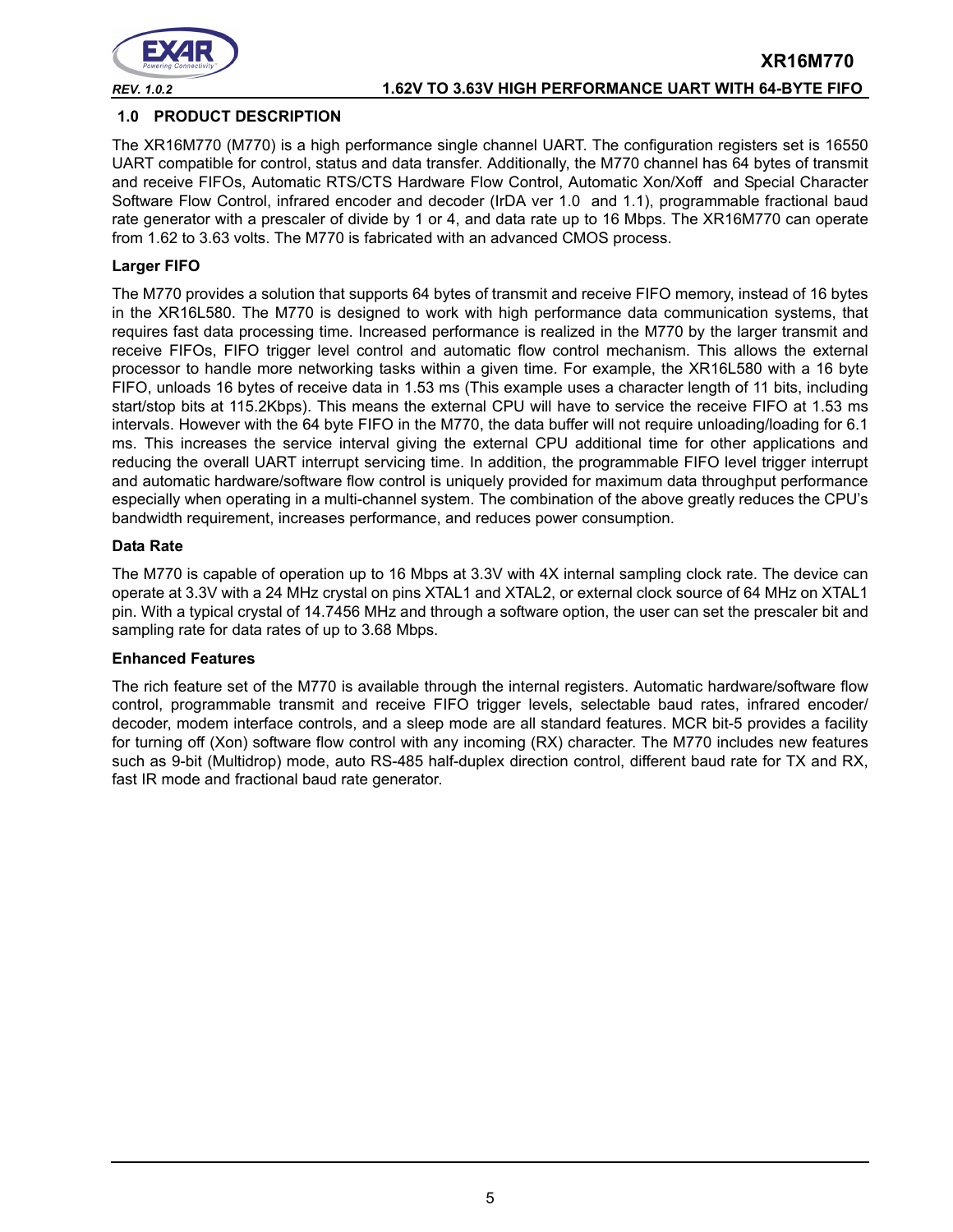### **1.62V TO 3.63V HIGH PERFORMANCE UART WITH 64-BYTE FIFO** *REV. 1.0.2*

# Э

### **2.0 FUNCTIONAL DESCRIPTIONS**

### *2.1 CPU Interface*

The CPU interface is 8 data bits wide with 3 address lines and control signals to execute data bus read and write transactions. The M770 data interface supports the Intel compatible types of CPUs. No clock (oscillator nor external clock) is required for a data bus transaction. Each bus cycle is asynchronous using CS#, IOR# and IOW# inputs. A typical data bus interconnection for Intel mode is shown in **[Figure](#page-5-0) 3**.

<span id="page-5-0"></span>

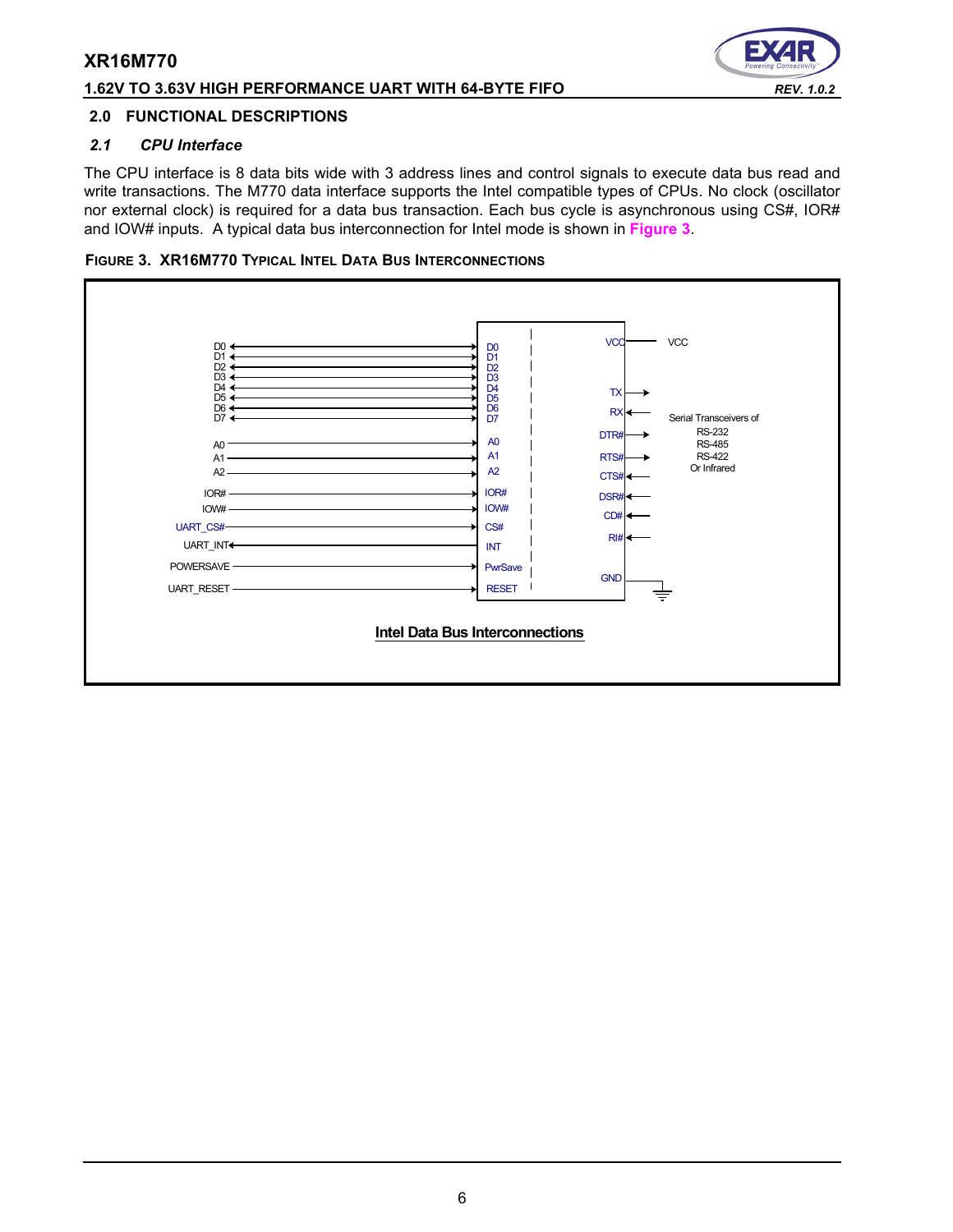

### *2.2 Serial Interface*

The M770 is typically used with RS-232, RS-485 and IR transceivers. The following figure shows typical connections from the UART to the different transceivers. For more information on RS-232 and RS-485/422 transceivers, go to www.exar.com or send an e-mail to uarttechsupport@exar.com.



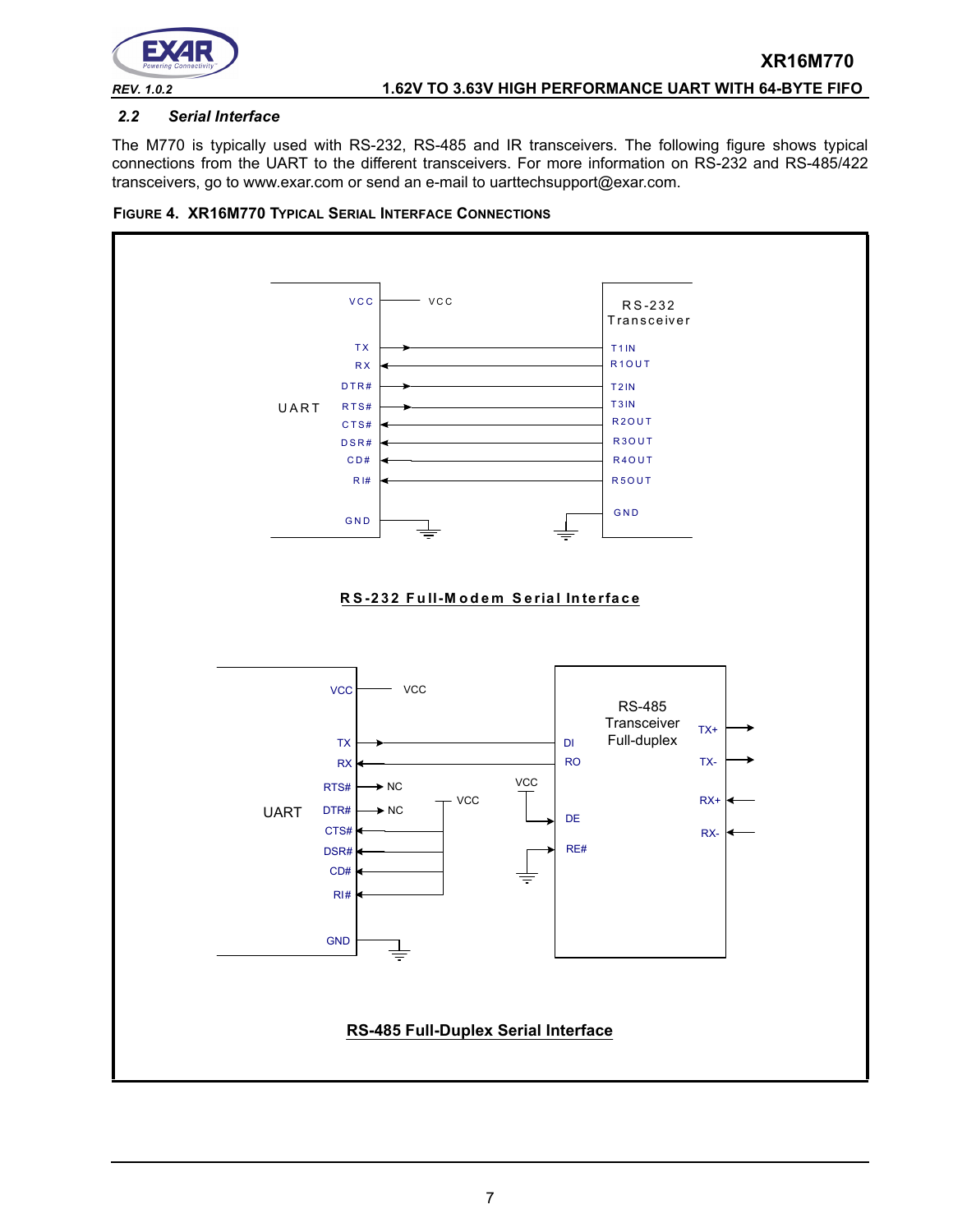# **1.62V TO 3.63V HIGH PERFORMANCE UART WITH 64-BYTE FIFO** *REV. 1.0.2*

Е

### **FIGURE 5. XR16M770 TYPICAL SERIAL INTERFACE CONNECTIONS**

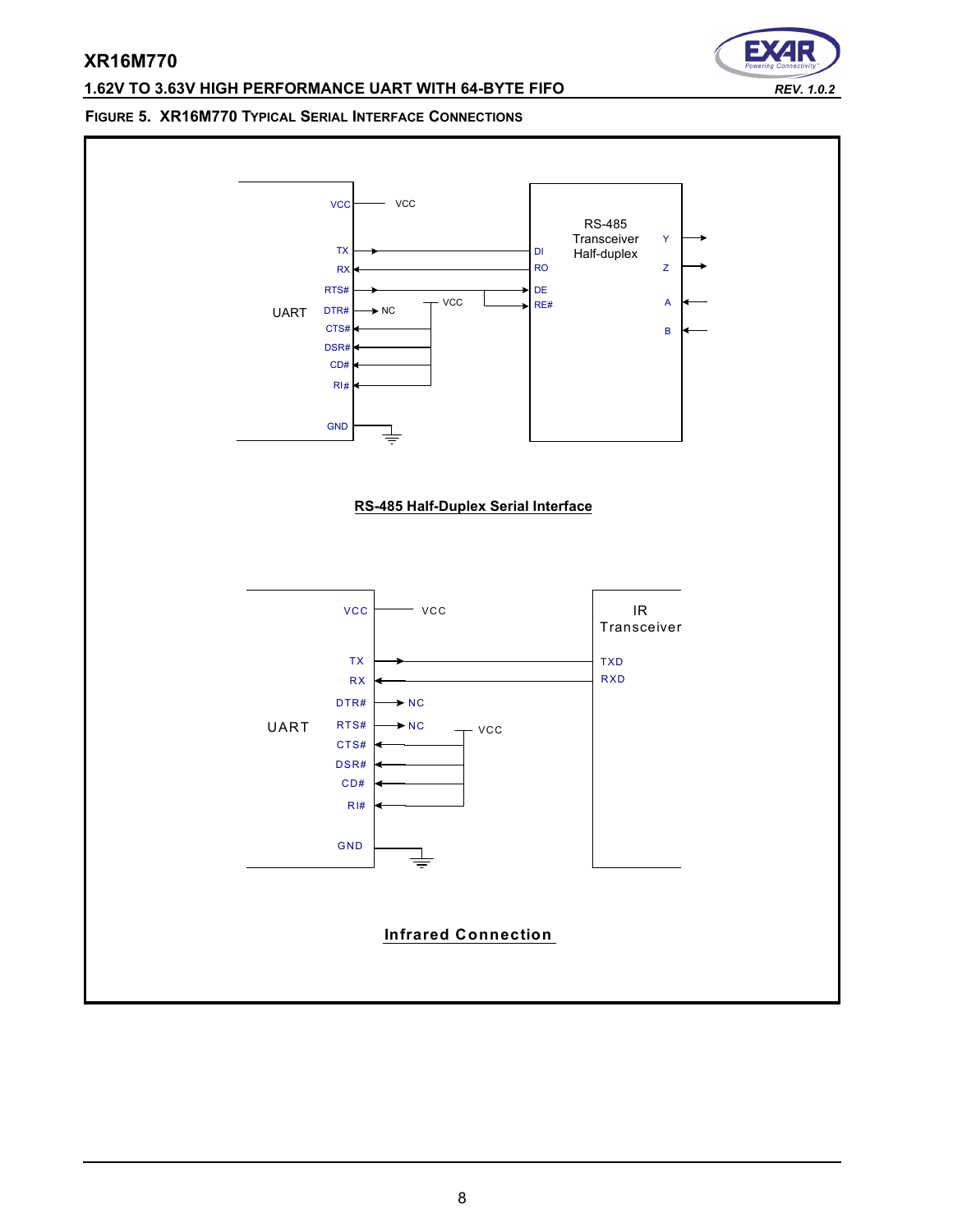

# **XR16M770** *REV. 1.0.2* **1.62V TO 3.63V HIGH PERFORMANCE UART WITH 64-BYTE FIFO**

# *2.3 Device Reset*

The RESET input resets the internal registers and the serial interface outputs to their default state (see **[Table](#page-41-0) 18**). An active high pulse of longer than 40 ns duration will be required to activate the reset function in the device. Following a power-on reset or an external reset, the M770 is software compatible with previous generation of UARTs, XR16L570 and ST16C550.

### *2.4 Internal Registers*

The M770 has a set of 16550 compatible registers for controlling, monitoring and data loading and unloading. These registers function as data holding registers (THR/RHR), interrupt status and control registers (ISR/IER), a FIFO control register (FCR), receive line status and control registers (LSR/LCR), modem status and control registers (MSR/MCR), programmable data rate (clock) divisor registers (DLL/DLM/DLD), and a user accessible scratchpad register (SPR).

Beyond the general 16C550 features and capabilities, the M770 offers enhanced feature registers (EFR, Xon1/ Xoff 1, Xon2/Xoff 2, DLD, FCTR, EMSR, FC and TRIG) that provide automatic RTS and CTS hardware flow control, automatic Xon/Xoff software flow control, 9-bit (Multidrop) mode, auto RS-485 half duplex control, different baud rate for TX and RX and fractional baud rate generator. All the register functions are discussed in full detail later in **["Section 3.0, UART INTERNAL REGISTERS" on page](#page-22-0) 23**.

### *2.5 INT Ouput*

The interrupt outputs change according to the operating mode and enhanced features setup. **[Table](#page-8-0) 1 [and](#page-8-1) 2** summarize the operating behavior for the transmitter and receiver. Also see **[Figure](#page-46-0) 19** through **[22](#page-47-0)**.

<span id="page-8-0"></span>

|                | FCR $BIT-0 = 0$ (FIFO DISABLED)                      | FCR $BIT-0 = 1$ (FIFO ENABLED)                                                  |
|----------------|------------------------------------------------------|---------------------------------------------------------------------------------|
| <b>INT Pin</b> | $\angle$ LOW = One byte in THR<br>$HIGH = THR$ empty | LOW = FIFO above trigger level<br>HIGH = FIFO below trigger level or FIFO empty |

### **TABLE 1: INT PIN OPERATION FOR TRANSMITTER**

### **TABLE 2: INT PIN OPERATION FOR RECEIVER**

<span id="page-8-1"></span>

|                | FCR $BIT-0 = 0$ (FIFO DISABLED) | FCR $BIT-0 = 1$ (FIFO ENABLED)                     |
|----------------|---------------------------------|----------------------------------------------------|
| <b>INT Pin</b> | $HIGH = One byte in RHR$        | LOW = FIFO below trigger level                     |
|                | $LOW = RHR$ empty               | HIGH = FIFO above trigger level or RX Data Timeout |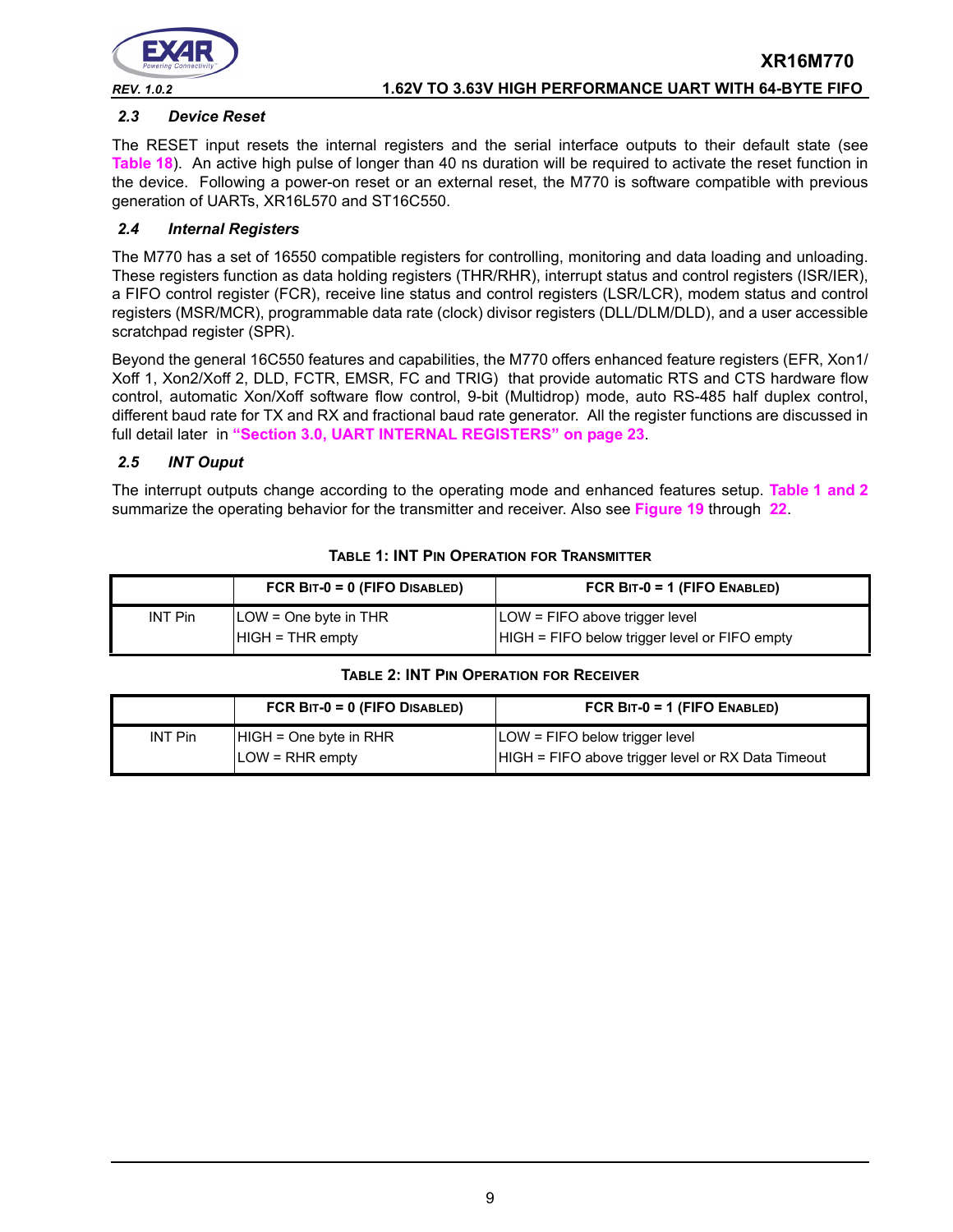### **1.62V TO 3.63V HIGH PERFORMANCE UART WITH 64-BYTE FIFO** *REV. 1.0.2*

### *2.6 Crystal Oscillator or External Clock Input*

The M770 includes an on-chip oscillator to produce a clock for the baud rate generators in the device when a crystal is connected between XTAL1 and XTAL2 as show below. The CPU data bus does not require this clock for bus operation. The crystal oscillator provides a system clock to the Baud Rate Generators (BRGs) in the UART. XTAL1 is the input to the oscillator or external clock buffer input with XTAL2 pin being the output. For programming details, see **["Section 2.7, Programmable Baud Rate Generator with Fractional Divisor" on](#page-10-0)  [page](#page-10-0) 11**.

### <span id="page-9-0"></span>**FIGURE 6. TYPICAL CRYSTAL CONNECTIONS**



The on-chip oscillator is designed to use an industry standard microprocessor crystal (parallel resonant, fundamental frequency with 10-22 pF capacitance load, ESR of 20-120 ohms and 100ppm frequency tolerance) connected externally between the XTAL1 and XTAL2 pins. Typical oscillator connections are shown in **[Figure](#page-9-0) 6**. Alternatively, an external clock can be connected to the XTAL1 pin to clock the internal baud rate generator for standard or custom rates. The BGA package has XTAL1 only, the external clock is required. For further reading on oscillator circuit, see application note DAN108 on EXAR's web site.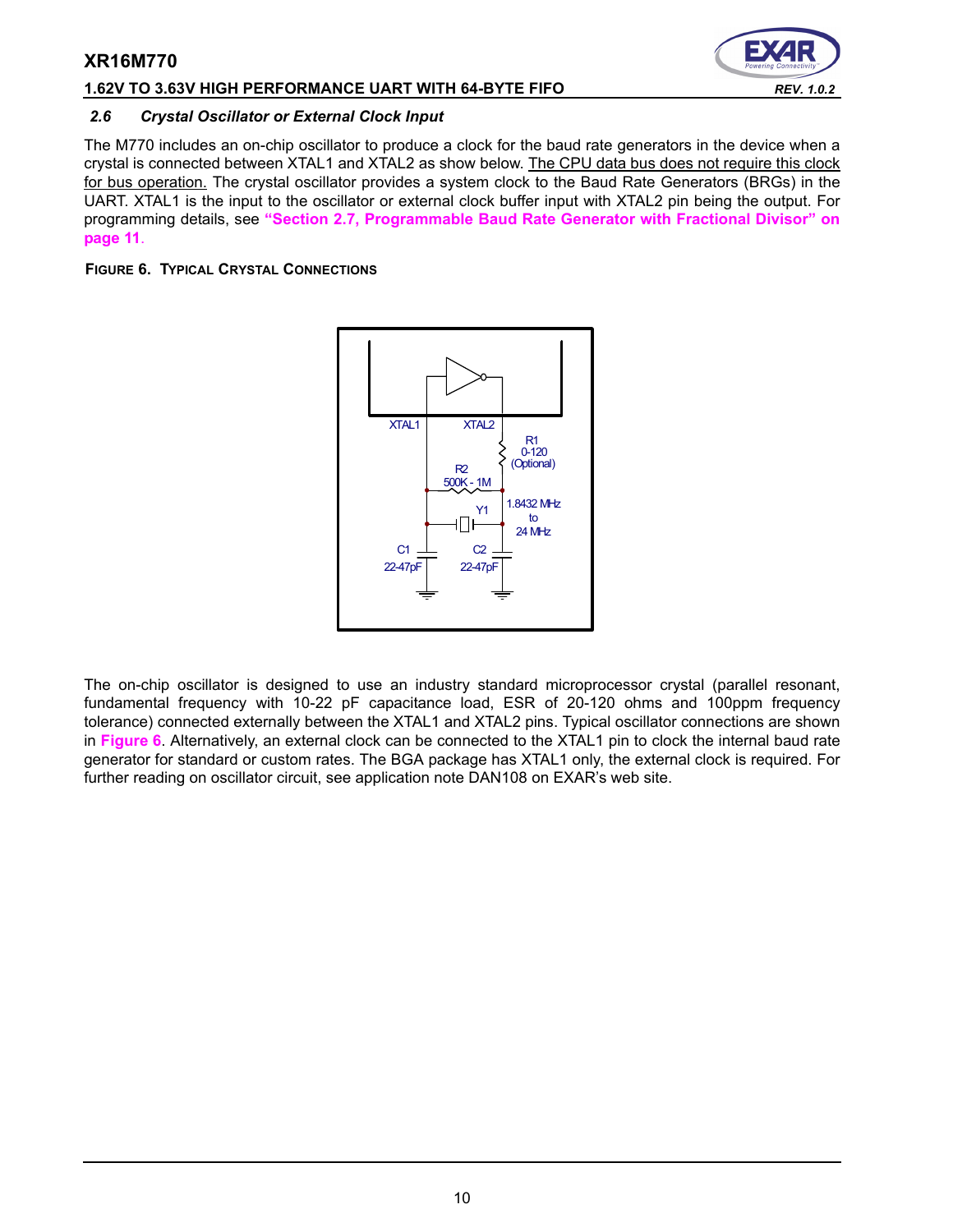

*REV. 1.0.2* **1.62V TO 3.63V HIGH PERFORMANCE UART WITH 64-BYTE FIFO**

### <span id="page-10-0"></span>*2.7 Programmable Baud Rate Generator with Fractional Divisor*

The M770 has independent Baud Rate Generators (BRGs) with prescalers for the transmitter and receiver. The prescalers are controlled by a software bit in the MCR register. The MCR register bit-7 sets the prescaler to divide the input crystal or external clock by 1 or 4. The output of the prescaler clocks to the BRG. The BRG further divides this clock by a programmable divisor between 1 and  $(2^{16} - 0.0625)$  in increments of 0.0625 (1/ 16) to obtain a 16X or 8X or 4X sampling clock of the serial data rate. The sampling clock is used by the transmitter for data bit shifting and receiver for data sampling. For transmitter and receiver, the M770 provides respective BRG divisors. The BRG divisor (DLL, DLM, and DLD registers) defaults to the value of '1' (DLL =  $0x01$ , DLM =  $0x00$  and DLD =  $0x00$ ) upon reset. Therefore, the BRG must be programmed during initialization to the operating data rate. The DLL and DLM registers provide the integer part of the divisor and the DLD registers provides the fractional part of the divisor. The four lower bits of the DLD are used to select a value from 0 (for setting 0000) to 0.9375 or 15/16 (for setting 1111). Programming the Baud Rate Generator Registers DLL, DLM and DLD provides the capability for selecting the operating data rate. **[Table](#page-11-1) 3** shows the standard data rates available with a 24MHz crystal or external clock at 16X clock rate. If the pre-scaler is used (MCR bit-7 = 1), the output data rate will be 4 times less than that shown in **[Table](#page-11-1) 3**. At 8X sampling rate, these data rates would double. And at 4X sampling rate, they would quadruple. Also, when using 8X sampling mode, please note that the bit-time will have a jitter (+/- 1/16) whenever the DLD is non-zero and is an odd number. When using a non-standard data rate crystal or external clock, the divisor value can be calculated with the following equation(s):

Required Divisor (decimal)=(XTAL1 clock frequency / prescaler) /(serial data rate x 16), with 16X mode, **DLD[5:4]='00'**

Required Divisor (decimal)= (XTAL1 clock frequency / prescaler / (serial data rate x 8), with 8X mode, **DLD[5:4] = '01'**

Required Divisor (decimal)= (XTAL1 clock frequency / prescaler / (serial data rate x 4), with 4X mode, **DLD[5:4] = '10'**

The closest divisor that is obtainable in the M770 can be calculated using the following formula:

ROUND( (Required Divisor - TRUNC(Required Divisor) )\*16)/16 + TRUNC(Required Divisor), where DLM = TRUNC(Required Divisor) >> 8 DLL = TRUNC(Required Divisor) & 0xFF DLD = ROUND( (Required Divisor-TRUNC(Required Divisor) )\*16)

In the formulas above, please note that:

TRUNC (N) = Integer Part of N. For example, TRUNC  $(5.6) = 5$ .

ROUND (N) = N rounded towards the closest integer. For example, ROUND (7.3) = 7 and ROUND (9.9) = 10.

A  $\geq$  B indicates right shifting the value 'A' by 'B' number of bits. For example, 0x78A3  $\geq$  8 = 0x0078.

### **2.7.1 Independent TX/RX BRG**

The XR16M770 has two independent sets of TX and RX baud rate generator. See **[Figure](#page-11-0) 7**. TX and RX can work in different baud rate by setting DLD, DLL and DLM register. For example, TX can transmit data to the remote UART at 9600 bps while RX receives data from remote UART at 921.6 Kbps. For the baud rate setting, please **[See "Section 4.13, Baud Rate Generator Registers \(DLL, DLM and DLD\) - Read/Write" on](#page-36-0)  [page](#page-36-0) 37.**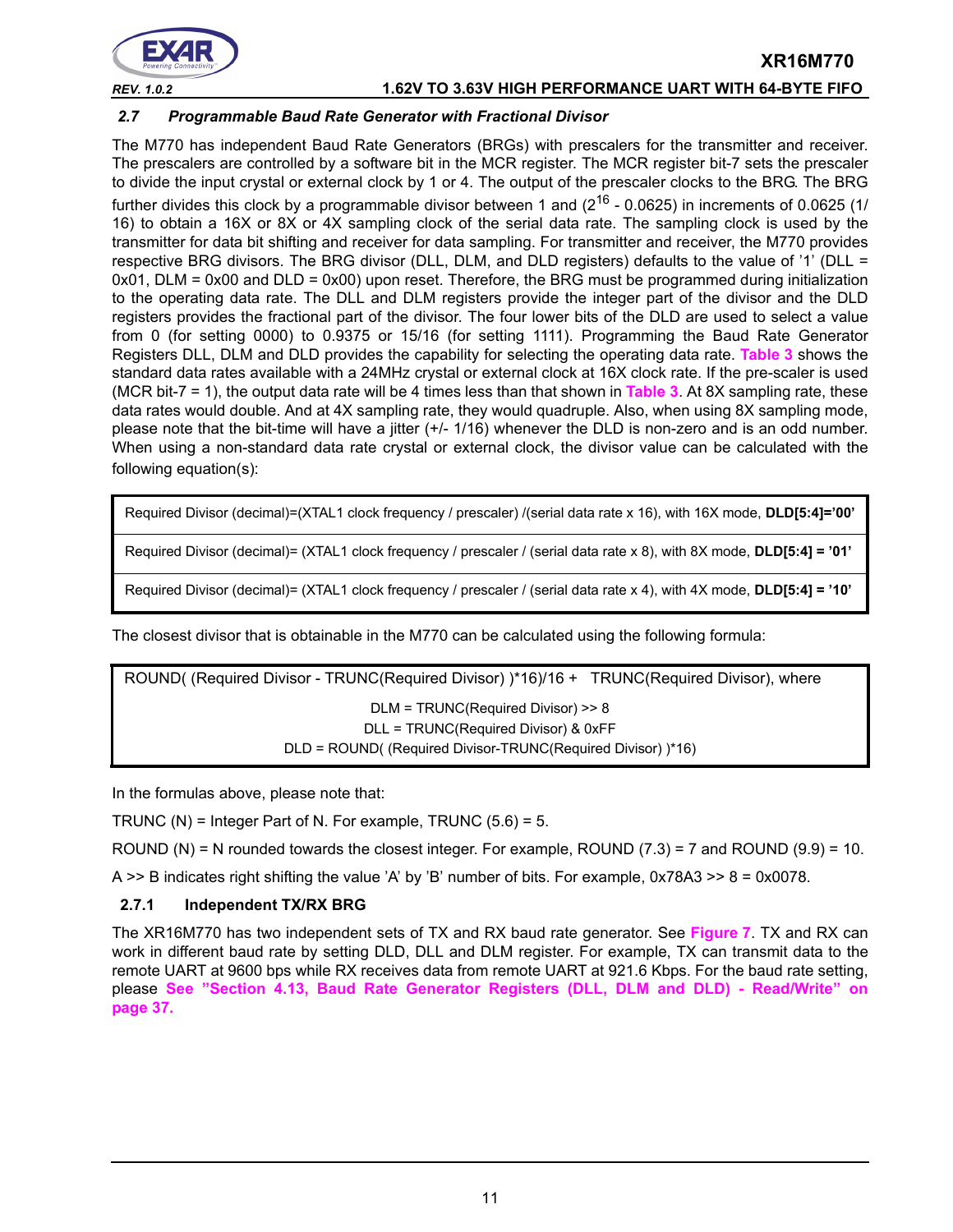# **1.62V TO 3.63V HIGH PERFORMANCE UART WITH 64-BYTE FIFO** *REV. 1.0.2*



### <span id="page-11-0"></span>**FIGURE 7. BAUD RATE GENERATOR**



**TABLE 3: TYPICAL DATA RATES WITH A 24 MHZ CRYSTAL OR EXTERNAL CLOCK AT 16X SAMPLING**

<span id="page-11-1"></span>

| <b>Required</b><br><b>Output Data</b><br>Rate | <b>DIVISOR FOR 16X</b><br><b>Clock</b><br>(Decimal) | <b>DIVISOR</b><br><b>OBTAINABLE IN</b><br><b>M770</b> | <b>DLM PROGRAM</b><br>VALUE (HEX) | <b>DLL PROGRAM</b><br>VALUE (HEX) | <b>DLD PROGRAM</b><br>VALUE (HEX) | <b>DATA ERROR</b><br><b>RATE (%)</b> |
|-----------------------------------------------|-----------------------------------------------------|-------------------------------------------------------|-----------------------------------|-----------------------------------|-----------------------------------|--------------------------------------|
| 400                                           | 3750                                                | 3750                                                  | Ē                                 | $\overline{A6}$                   | $\overline{0}$                    | $\overline{0}$                       |
| 2400                                          | 625                                                 | 625                                                   | $\overline{2}$                    | 71                                | 0                                 | 0                                    |
| 4800                                          | 312.5                                               | 312 8/16                                              | $\mathbf{1}$                      | 38                                | 8                                 | $\Omega$                             |
| 9600                                          | 156.25                                              | 156 4/16                                              | 0                                 | 9C                                | $\overline{\mathbf{4}}$           | $\overline{0}$                       |
| 10000                                         | 150                                                 | 150                                                   | 0                                 | 96                                | 0                                 | $\pmb{0}$                            |
| 19200                                         | 78.125                                              | 78 2/16                                               | $\overline{0}$                    | 4E                                | $\overline{2}$                    | 0                                    |
| 25000                                         | 60                                                  | 60                                                    | $\mathbf 0$                       | 3C                                | $\mathsf 0$                       | $\mathbf 0$                          |
| 28800                                         | 52.0833                                             | 52 1/16                                               | $\mathbf 0$                       | 34                                | 1                                 | 0.04                                 |
| 38400                                         | 39.0625                                             | 39 1/16                                               | $\mathbf 0$                       | 27                                | $\mathbf{1}$                      | $\mathbf 0$                          |
| 50000                                         | $\overline{30}$                                     | $\overline{30}$                                       | $\overline{0}$                    | 1E                                | $\overline{0}$                    | $\mathbf 0$                          |
| 57600                                         | 26.0417                                             | 26 1/16                                               | $\mathbf{0}$                      | 1A                                | 1                                 | 0.08                                 |
| 75000                                         | 20                                                  | 20                                                    | $\mathbf 0$                       | 14                                | $\mathbf 0$                       | $\Omega$                             |
| 100000                                        | 15                                                  | 15                                                    | 0                                 | $\overline{\mathsf{F}}$           | 0                                 | $\pmb{0}$                            |
| 115200                                        | 13.0208                                             | $\overline{13}$                                       | $\overline{0}$                    | $\overline{D}$                    | $\mathbf 0$                       | 0.16                                 |
| 153600                                        | 9.7656                                              | 912/16                                                | $\overline{0}$                    | $\overline{9}$                    | $\overline{\mathsf{C}}$           | 0.16                                 |
| 200000                                        | 7.5                                                 | 7 8/16                                                | 0                                 | $\overline{7}$                    | 8                                 | $\mathbf{0}$                         |
| 225000                                        | 6.6667                                              | 6 11/16                                               | 0                                 | $\,6\,$                           | $\sf B$                           | 0.31                                 |
| 230400                                        | 6.5104                                              | 68/16                                                 | $\mathbf 0$                       | $\overline{6}$                    | 8                                 | 0.16                                 |
| 250000                                        | 6                                                   | 6                                                     | $\overline{0}$                    | 6                                 | $\Omega$                          | $\mathbf{0}$                         |
| 300000                                        | 5                                                   | $\overline{5}$                                        | $\mathbf 0$                       | $\overline{5}$                    | $\mathbf 0$                       | $\pmb{0}$                            |
| 400000                                        | 3.75                                                | 312/16                                                | $\overline{0}$                    | $\overline{3}$                    | $\overline{\mathsf{C}}$           | $\Omega$                             |
| 460800                                        | 3.2552                                              | 34/16                                                 | $\mathbf 0$                       | $\overline{3}$                    | $\overline{\mathbf{4}}$           | 0.16                                 |
| 500000                                        | 3                                                   | 3                                                     | $\mathbf 0$                       | $\overline{3}$                    | $\mathsf 0$                       | $\mathbf{0}$                         |
| 750000                                        | $\overline{2}$                                      | $\overline{2}$                                        | 0                                 | $\overline{2}$                    | 0                                 | $\mathbf 0$                          |
| 921600                                        | 1.6276                                              | 110/16                                                | $\overline{0}$                    | $\overline{1}$                    | A                                 | 0.16                                 |
| 1000000                                       | 1.5                                                 | 1 8/16                                                | 0                                 | $\mathbf{1}$                      | 8                                 | $\mathsf{O}\xspace$                  |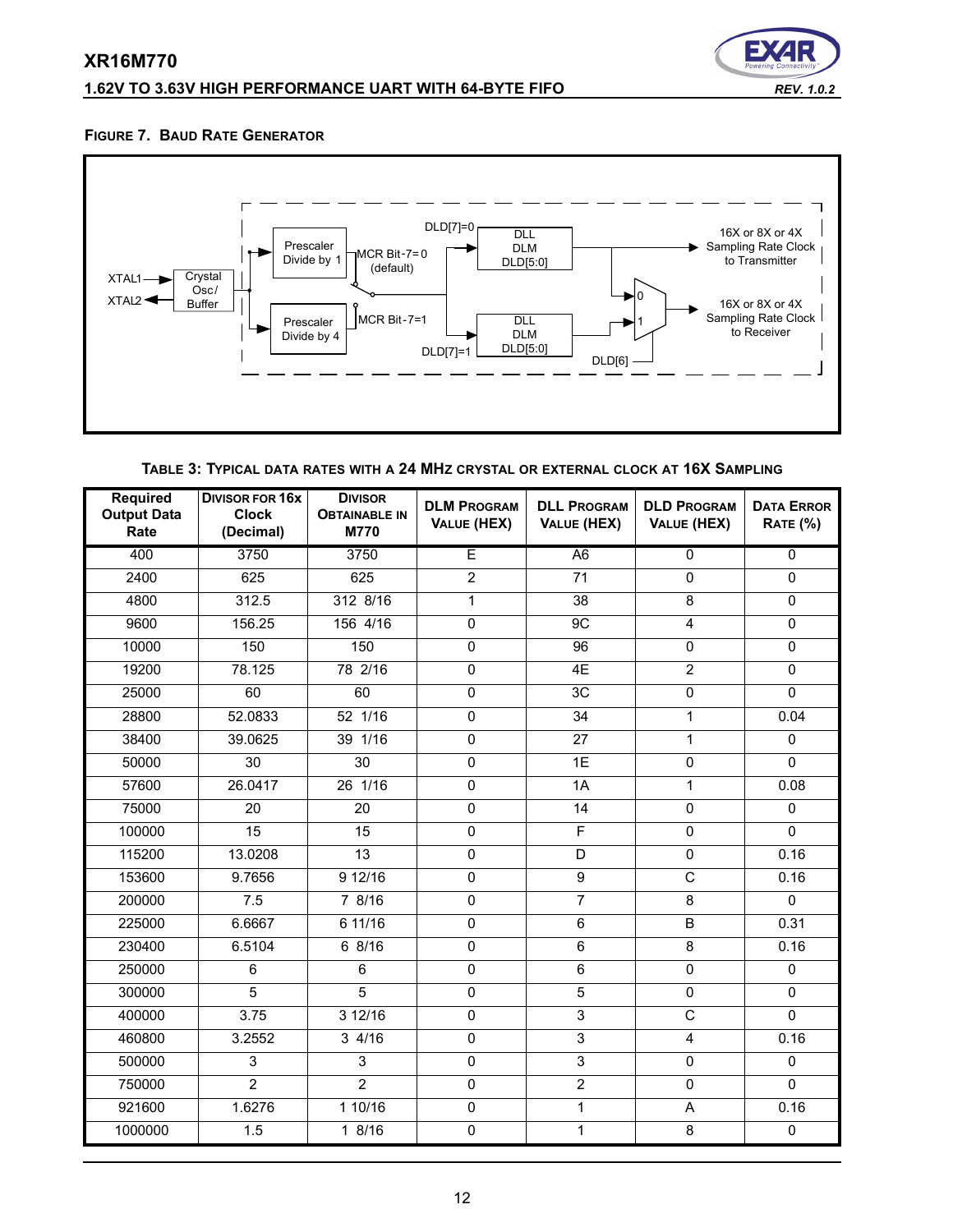

### <span id="page-12-0"></span>*2.8 Transmitter*

The transmitter section comprises of an 8-bit Transmit Shift Register (TSR) and 64 bytes of FIFO which includes a byte-wide Transmit Holding Register (THR). TSR shifts out every data bit with the 16X/8X/4X internal clock. A bit time is 16/8/4 clock periods. The transmitter sends the start-bit followed by the number of data bits, inserts the proper parity-bit if enabled, and adds the stop-bit(s). The status of the FIFO and TSR are reported in the Line Status Register (LSR bit-5 and bit-6).

### **2.8.1 Transmit Holding Register (THR) - Write Only**

The transmit holding register is an 8-bit register providing a data interface to the host processor. The host writes transmit data byte to the THR to be converted into a serial data stream including start-bit, data bits, parity-bit and stop-bit(s). The least-significant-bit (Bit-0) becomes first data bit to go out. The THR is the input register to the transmit FIFO of 64 bytes when FIFO operation is enabled by FCR bit-0. Every time a write operation is made to the THR, the FIFO data pointer is automatically bumped to the next sequential data location.

### **2.8.2 Transmitter Operation in non-FIFO Mode**

The host loads transmit data to THR one character at a time. The THR empty flag (LSR bit-5) is set when the data byte is transferred to TSR. THR flag can generate a transmit empty interrupt (ISR bit-1) when it is enabled by IER bit-1. The TSR flag (LSR bit-6) is set when TSR becomes completely empty.



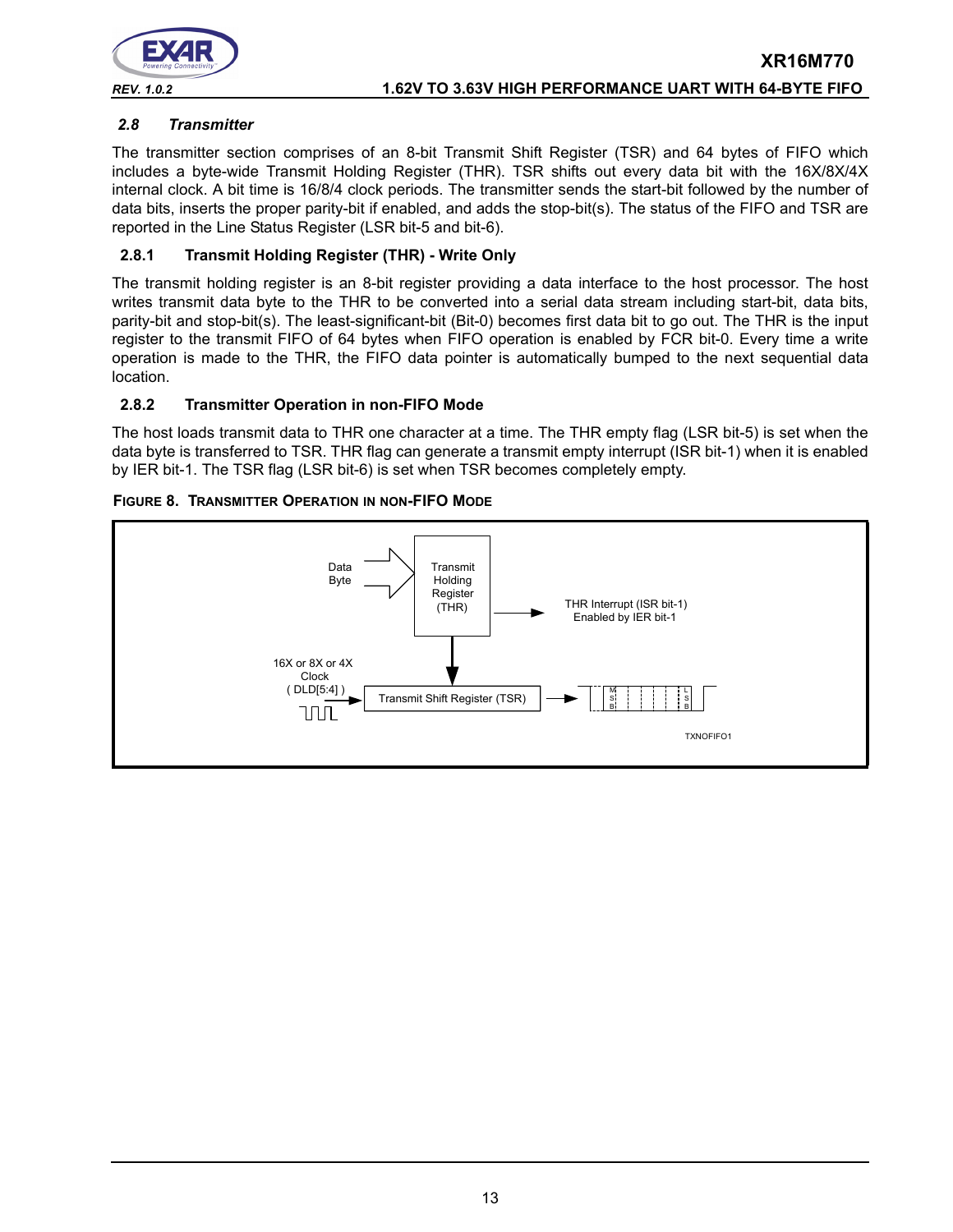### **1.62V TO 3.63V HIGH PERFORMANCE UART WITH 64-BYTE FIFO** *REV. 1.0.2*

### **2.8.3 Transmitter Operation in FIFO Mode**

The host may fill the transmit FIFO with up to 64 bytes of transmit data. The THR empty flag (LSR bit-5) is set whenever the FIFO is empty. The THR empty flag can generate a transmit empty interrupt (ISR bit-1) when the FIFO becomes empty. The transmit empty interrupt is enabled by IER bit-1. The TSR flag (LSR bit-6) is set when TSR/FIFO becomes empty.



### **FIGURE 9. TRANSMITTER OPERATION IN FIFO AND FLOW CONTROL MODE**

### <span id="page-13-0"></span>*2.9 Receiver*

The receiver section contains an 8-bit Receive Shift Register (RSR) and 64 bytes of FIFO which includes a byte-wide Receive Holding Register (RHR). The RSR uses the 16X/8X/4X clock (DLD[5:4]) for timing. It verifies and validates every bit on the incoming character in the middle of each data bit. On the falling edge of a start or false start bit, an internal receiver counter starts counting at the 16X/8X/4X clock rate. After 8 clocks (or 4 if 8X or 2 if 4X) the start bit period should be at the center of the start bit. At this time the start bit is sampled and if it is still a logic 0 it is validated. Evaluating the start bit in this manner prevents the receiver from assembling a false character. The rest of the data bits and stop bits are sampled and validated in this same manner to prevent false framing. If there were any error(s), they are reported in the LSR register bits 2-4. Upon unloading the receive data byte from RHR, the receive FIFO pointer is bumped and the error tags are immediately updated to reflect the status of the data byte in RHR register. RHR can generate a receive data ready interrupt upon receiving a character or delay until it reaches the FIFO trigger level. Furthermore, data delivery to the host is guaranteed by a receive data ready time-out interrupt when data is not received for 4 word lengths as defined by LCR[1:0] plus 12 bits time. This is equivalent to 3.7-4.6 character times. The RHR interrupt is enabled by IER bit-0. See **[Figure](#page-14-0) 10** and **[Figure](#page-14-1) 11** below.

### **2.9.1 Receive Holding Register (RHR) - Read-Only**

The Receive Holding Register is an 8-bit register that holds a receive data byte from the Receive Shift Register. It provides the receive data interface to the host processor. The RHR register is part of the receive FIFO of 64 bytes by 11-bits wide, the 3 extra bits are for the 3 error tags to be reported in LSR register. When the FIFO is enabled by FCR bit-0, the RHR contains the first data character received by the FIFO. After the RHR is read, the next character byte is loaded into the RHR and the errors associated with the current data byte are immediately updated in the LSR bits 2-4.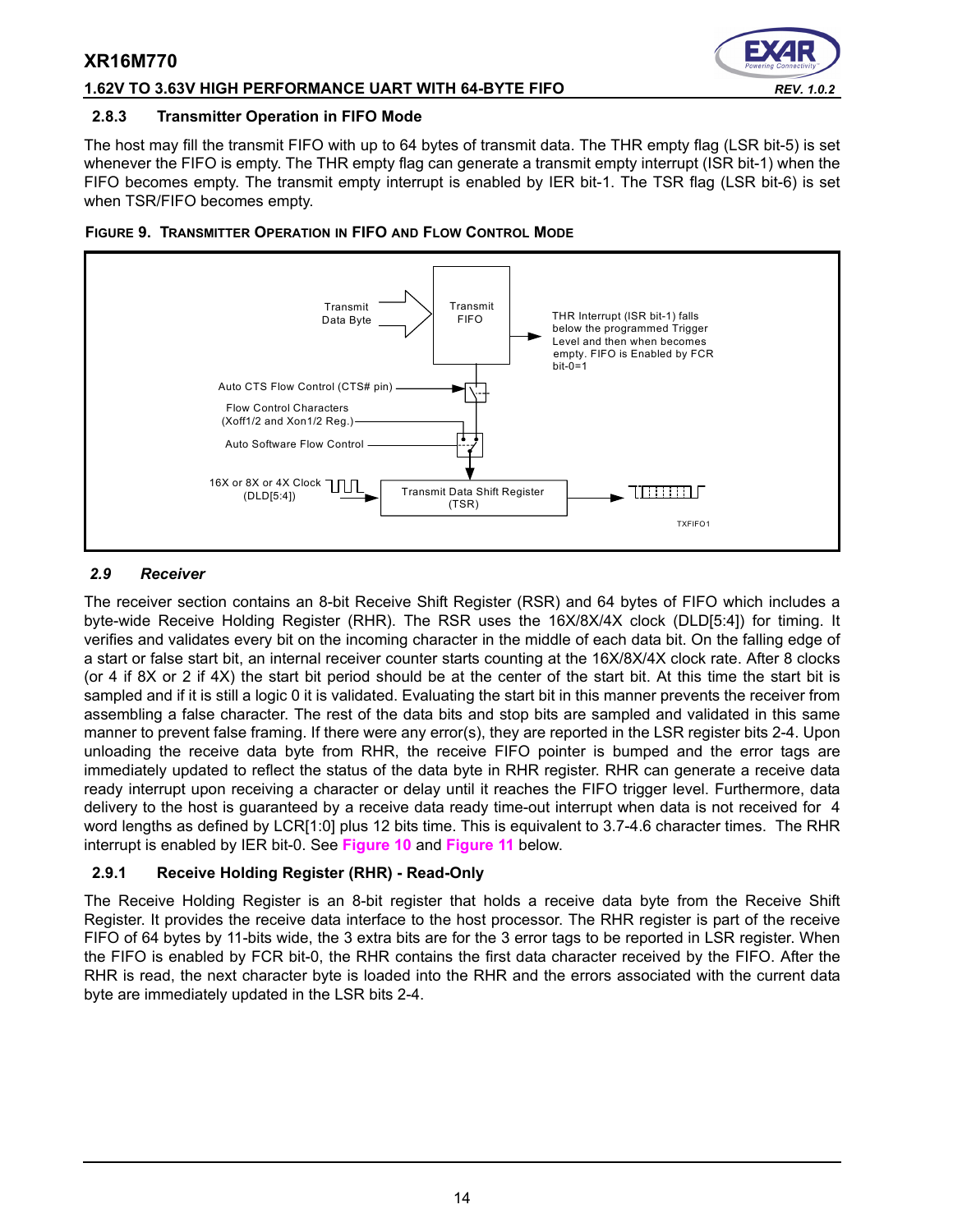

### <span id="page-14-0"></span>**FIGURE 10. RECEIVER OPERATION IN NON-FIFO MODE**



<span id="page-14-1"></span>

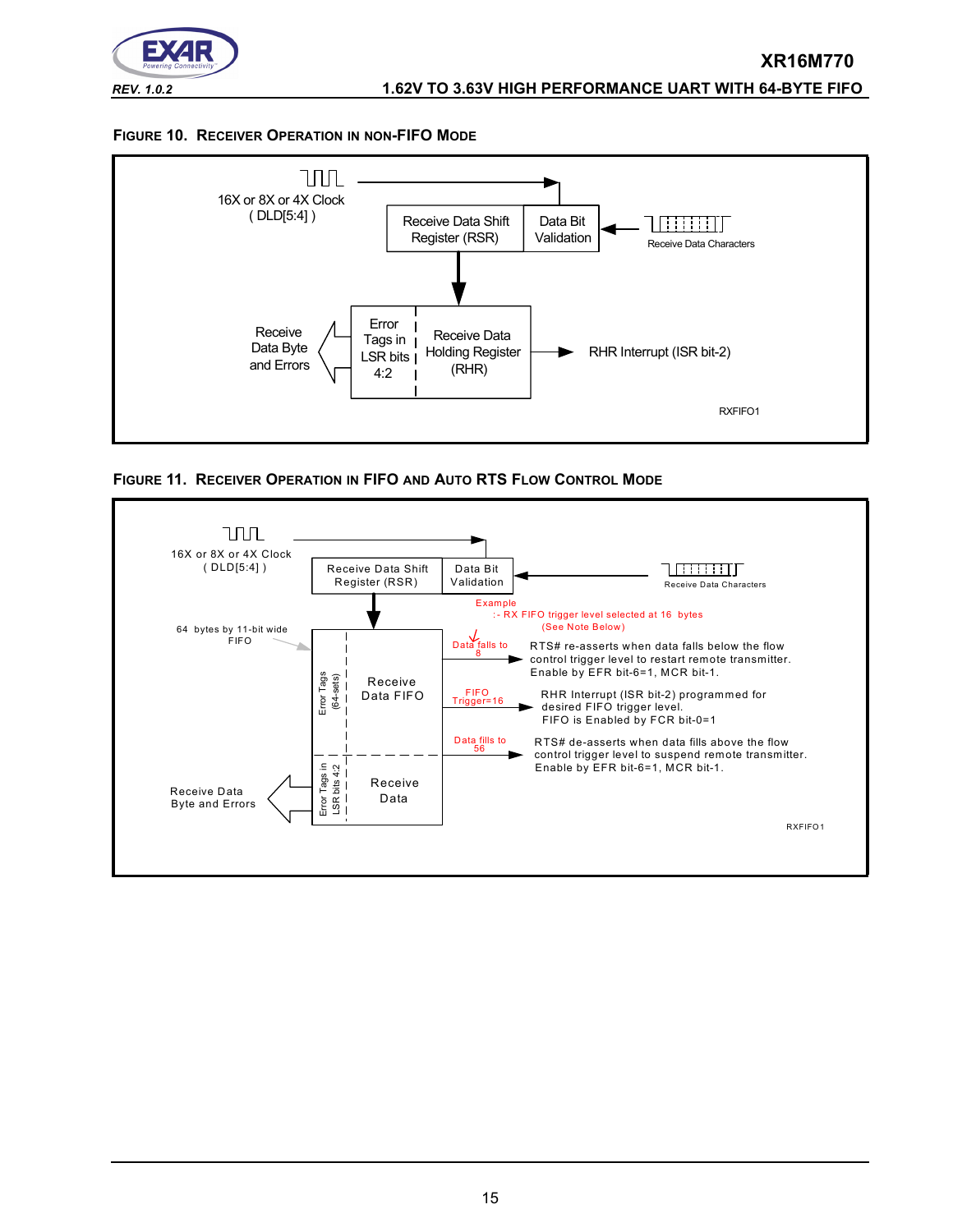### **1.62V TO 3.63V HIGH PERFORMANCE UART WITH 64-BYTE FIFO** *REV. 1.0.2*



### *2.10 Auto RTS (Hardware) Flow Control*

Automatic RTS hardware flow control is used to prevent data overrun to the local receiver FIFO. The RTS# output is used to request remote unit to suspend/resume data transmission. The auto RTS flow control features is enabled to fit specific application requirement (see **[Figure](#page-16-0) 12**):

- Enable auto RTS flow control using EFR bit-6.
- The auto RTS function must be started by asserting RTS# output pin (MCR bit-1 to logic 1 after it is enabled).

If using the Auto RTS interrupt:

• Enable RTS interrupt through IER bit-6 (after setting EFR bit-4). The UART issues an interrupt when the RTS# pin makes a transition from low to high: ISR bit-5 will be set to logic 1.

### *2.11 Auto RTS Hysteresis*

With the Auto RTS function enabled, an interrupt is generated when the receive FIFO reaches the selected RX trigger level. The RTS# pin will not be forced HIGH (RTS off) until the receive FIFO reaches one trigger level above the selected trigger level in the trigger table (**[Table](#page-29-0) 9**). The RTS# pin will return LOW after the RX FIFO is unloaded to one level below the selected trigger level. Under the above described conditions, the M770 will continue to accept data until the receive FIFO gets full. The Auto RTS function is initiated when the RTS# output pin is asserted LOW (RTS On).

| <b>RX TRIGGER LEVEL</b> | <b>INT PIN ACTIVATION</b> | <b>RTS# DE-ASSERTED (HIGH)</b><br>(CHARACTERS IN RX FIFO) | <b>RTS# ASSERTED (LOW)</b><br>(CHARACTERS IN RX FIFO) |
|-------------------------|---------------------------|-----------------------------------------------------------|-------------------------------------------------------|
|                         |                           | 16                                                        |                                                       |
| 16                      | 16                        | 56                                                        |                                                       |
| 56                      | 56                        | 60                                                        | 16                                                    |
| 60                      | 60                        | 60                                                        | 56                                                    |

**TABLE 4: AUTO RTS (HARDWARE) FLOW CONTROL**

### *2.12 Auto CTS Flow Control*

Automatic CTS flow control is used to prevent data overrun to the remote receiver FIFO. The CTS# input is monitored to suspend/restart the local transmitter. The auto CTS flow control feature is selected to fit specific application requirement (see **[Figure](#page-16-0) 12**):

• Enable auto CTS flow control using EFR bit-7.

If needed, the CTS interrupt can be enabled through IER bit-7 (after setting EFR bit-4). The UART issues an interrupt when the CTS# pin is de-asserted (HIGH): ISR bit-5 will be set to 1, and UART will suspend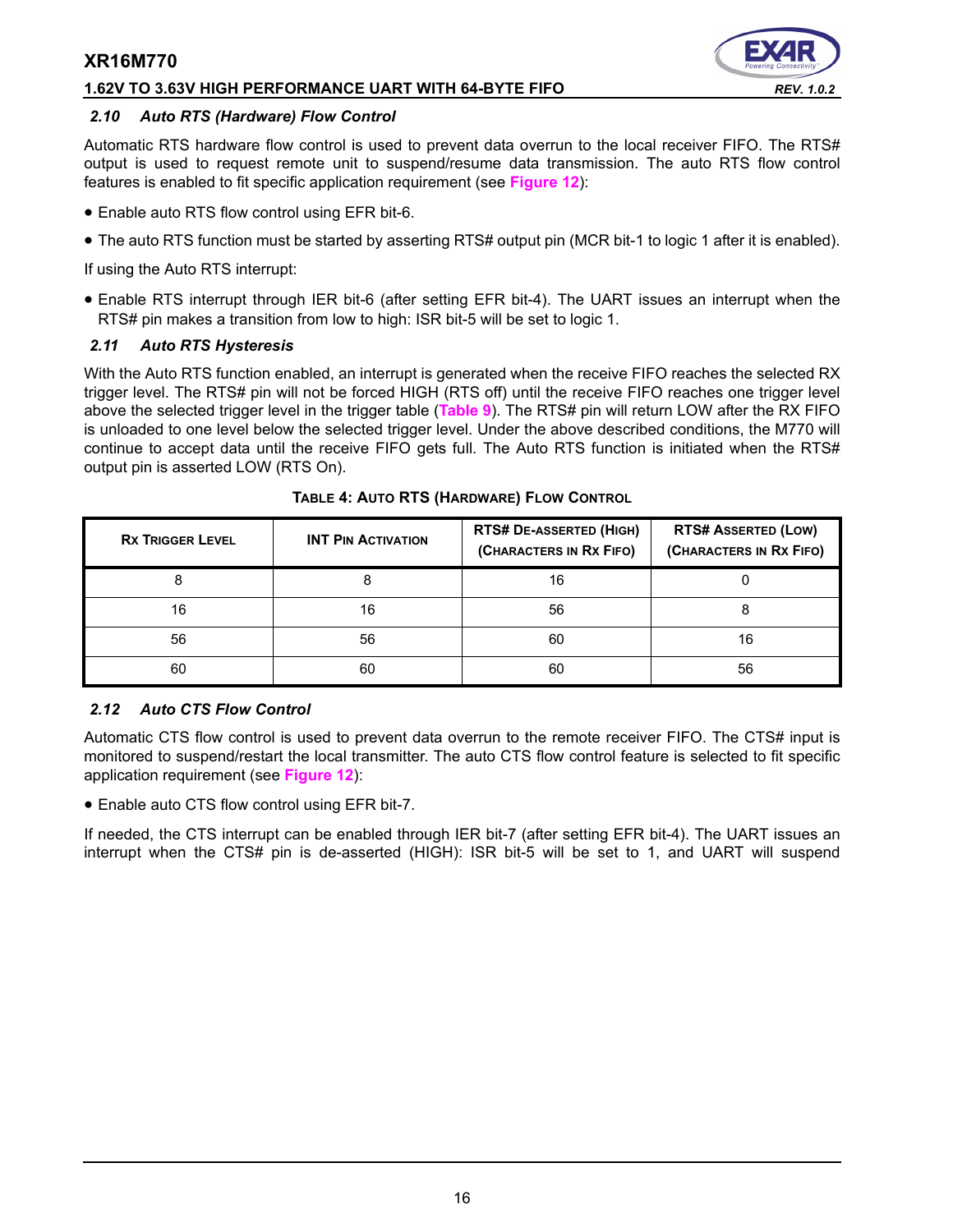

### *REV. 1.0.2* **1.62V TO 3.63V HIGH PERFORMANCE UART WITH 64-BYTE FIFO**

**XR16M770**

transmission as soon as the stop bit of the character in process is shifted out. Transmission is resumed after the CTS# input is re-asserted (LOW), indicating more data may be sent.

<span id="page-16-0"></span>

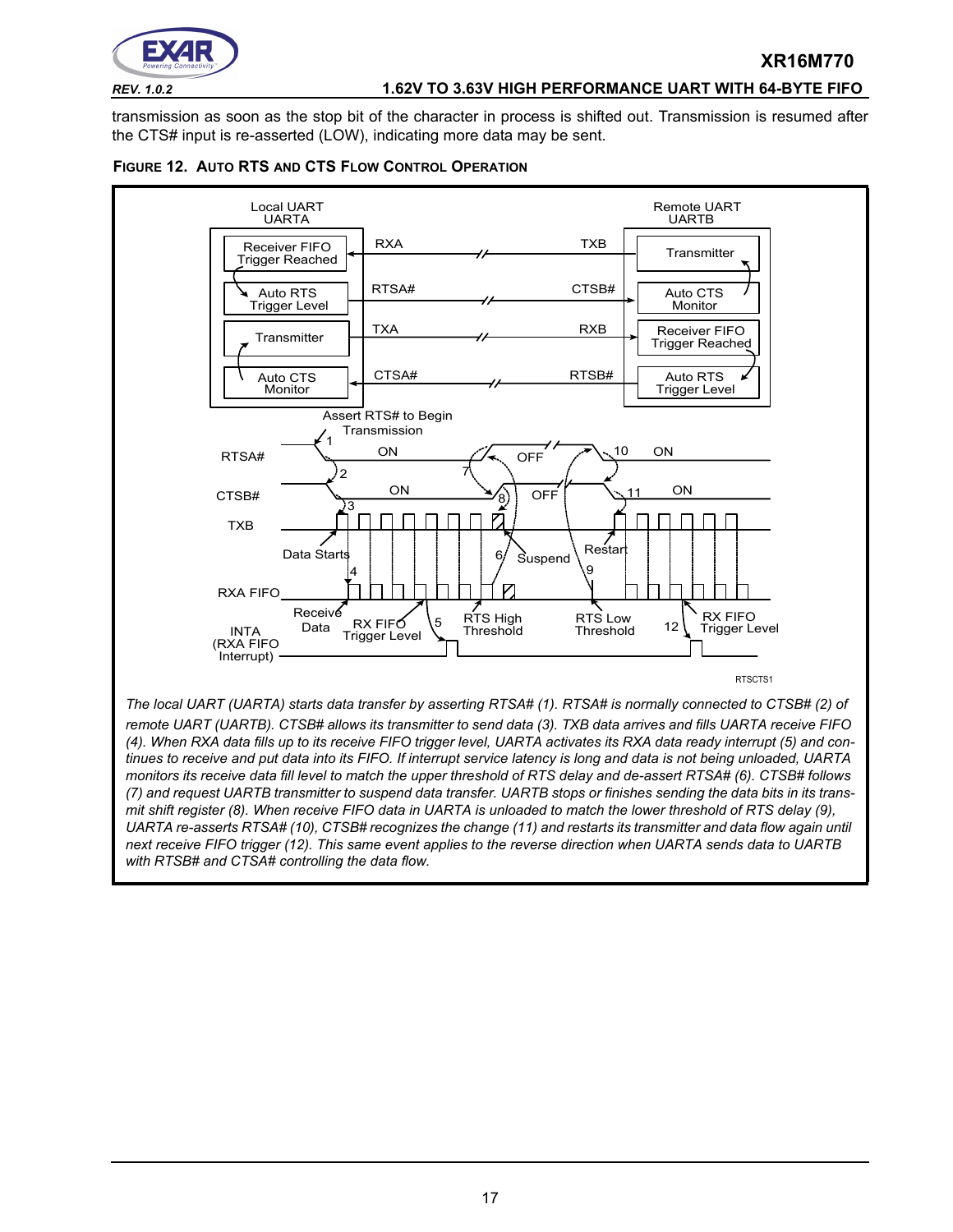### **1.62V TO 3.63V HIGH PERFORMANCE UART WITH 64-BYTE FIFO** *REV. 1.0.2*



### *2.13 Auto Xon/Xoff (Software) Flow Control*

When software flow control is enabled (**[See Table](#page-39-0) 17**), the M770 compares one or two sequential receive data characters with the programmed Xon or Xoff-1,2 character value(s). If receive character(s) (RX) match the programmed values, the M770 will halt transmission (TX) as soon as the current character has completed transmission. When a match occurs, the Xoff (if enabled via IER bit-5) flag will be set and the interrupt output pin will be activated. Following a suspension due to a match of the Xoff character, the M770 will monitor the receive data stream for a match to the Xon-1,2 character. If a match is found, the M770 will resume operation and clear the flags (ISR bit-4).

Reset initially sets the contents of the Xon/Xoff 8-bit flow control registers to a logic 0. Following reset the user can write any Xon/Xoff value desired for software flow control. Different conditions can be set to detect Xon/ Xoff characters (**[See Table](#page-39-0) 17**) and suspend/resume transmissions. When double 8-bit Xon/Xoff characters are selected, the M770 compares two consecutive receive characters with two software flow control 8-bit values (Xon1, Xon2, Xoff1, Xoff2) and controls TX transmissions accordingly. Under the above described flow control mechanisms, flow control characters are not placed (stacked) in the user accessible RX data buffer or FIFO.

In the event that the receive buffer is overfilling and flow control needs to be executed, the M770 automatically sends an Xoff message (when enabled) via the serial TX output to the remote modem. The M770 sends the Xoff-1,2 characters two-character-times (= time taken to send two characters at the programmed baud rate) after the receive FIFO crosses the programmed trigger level. To clear this condition, the M770 will transmit the programmed Xon-1,2 characters as soon as receive FIFO is less than one trigger level below the programmed trigger level. **[Table](#page-17-0) 5** below explains this.

<span id="page-17-0"></span>

| <b>RX TRIGGER LEVEL</b> | <b>INT PIN ACTIVATION</b> | <b>XOFF CHARACTER(S) SENT</b><br>(CHARACTERS IN RX FIFO) | <b>XON CHARACTER(S) SENT</b><br>(CHARACTERS IN RX FIFO) |
|-------------------------|---------------------------|----------------------------------------------------------|---------------------------------------------------------|
|                         |                           | 8*                                                       |                                                         |
| 16                      | 16                        | $16*$                                                    |                                                         |
| 56                      | 56                        | $56*$                                                    |                                                         |
| 60                      | 60                        | $60*$                                                    | 56                                                      |

### **TABLE 5: AUTO XON/XOFF (SOFTWARE) FLOW CONTROL**

\* *After the trigger level is reached, an xoff character is sent after a short span of time (= time required to send 2* characters); for example, after 2.083ms has elapsed for 9600 baud and 10-bit word length setting.

### *2.14 Special Character Detect*

A special character detect feature is provided to detect an 8-bit character when bit-5 is set in the Enhanced Feature Register (EFR). When this character (Xoff2) is detected, it will be placed in the FIFO along with normal incoming RX data.

The M770 compares each incoming receive character with Xoff-2 data. If a match exists, the received data will be transferred to the RX FIFO and ISR bit-4 will be set to indicate detection of special character. Although the Internal Register Table shows Xon, Xoff Registers with eight bits of character information, the actual number of bits is dependent on the programmed word length. Line Control Register (LCR) bits 0-1 defines the number of character bits, i.e., either 5 bits, 6 bits, 7 bits, or 8 bits. The word length selected by LCR bits 0-1 also determines the number of bits that will be used for the special character comparison. Bit-0 in the Xon, Xoff Registers corresponds with the LSB bit for the receive character.

### <span id="page-17-1"></span>*2.15 Normal Multidrop Mode*

Normal multidrop mode is enabled when MSR[6] = 1 (requires EFR[4] = 1) and EFR[5] = 0 (Special Character Detect disabled). The receiver is set to Force Parity 0 (LCR[5:3] = '111') in order to detect address bytes.

With the receiver initially disabled, it ignores all the data bytes (parity bit = 0) until an address byte is received (parity bit = 1). This address byte will cause the UART to set the parity error. The UART will generate an LSR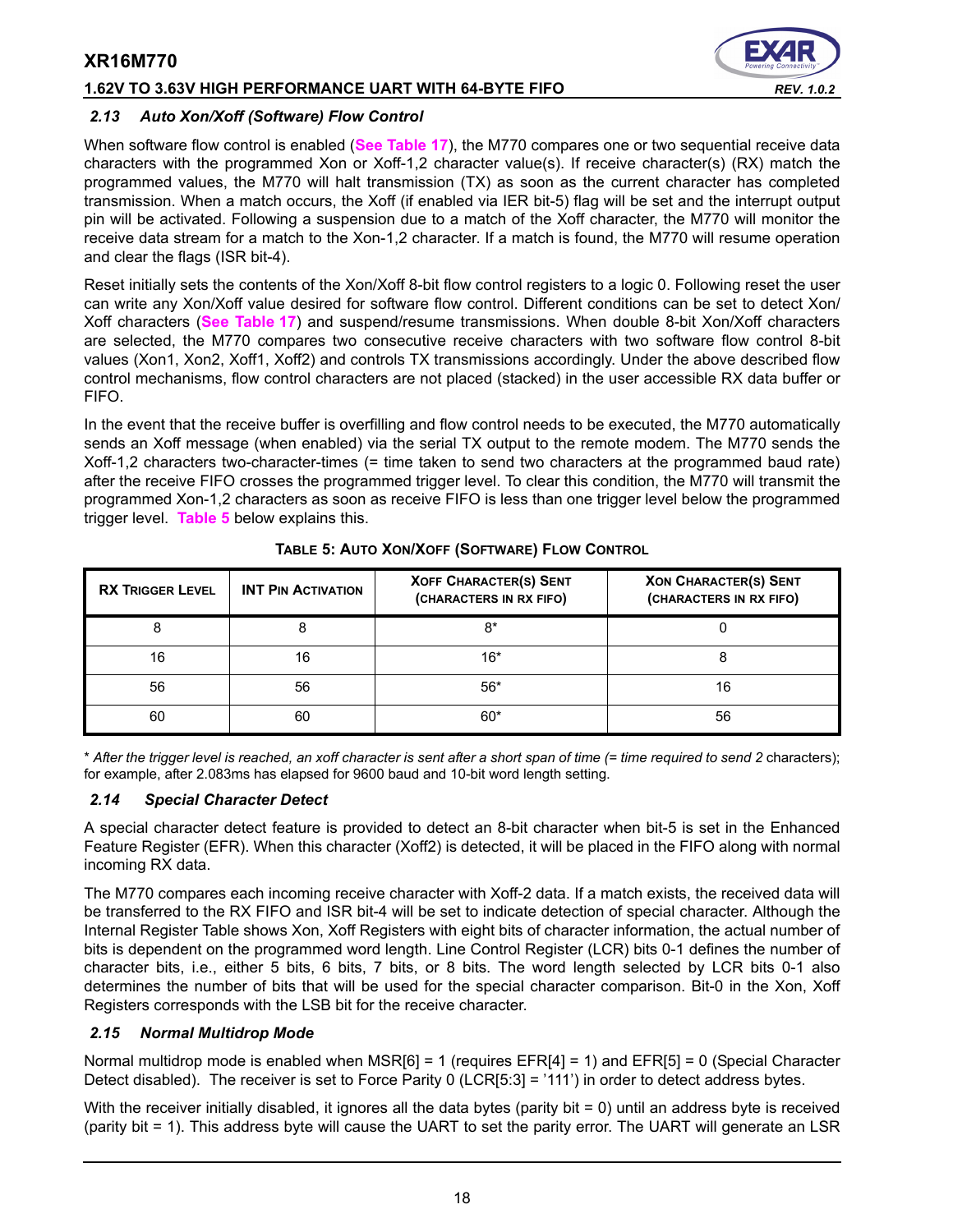

### *REV. 1.0.2* **1.62V TO 3.63V HIGH PERFORMANCE UART WITH 64-BYTE FIFO**

interrupt and place the address byte in the RX FIFO. The software then examines the byte and enables the receiver if the address matches its slave address, otherwise, it does not enable the receiver.

If the receiver has been enabled, the receiver will receive the subsequent data. If an address byte is received, it will generate an LSR interrupt. The software again examines the byte and if the address matches its slave address, it does not have to do anything. If the address does not match its slave address, then the receiver should be disabled.

### <span id="page-18-1"></span>**2.15.1 Auto Address Detection**

Auto address detection mode is enabled when MSR $[6] = 1$  (requires EFR $[4] = 1$ ) and EFR bit-5 = 1. The desired slave address will need to be written into the XOFF2 register. The receiver will try to detect an address byte that matches the porgrammed character in the XOFF2 register. If the received byte is a data byte or an address byte that does not match the programmed character in the XOFF2 register, the receiver will discard these data. Upon receiving an address byte that matches the XOFF2 character, the receiver will be automatically enabled if not already enabled, and the address character is pushed into the RX FIFO along with the parity bit (in place of the parity error bit). The receiver also generates an LSR interrupt. The receiver will then receive the subsequent data. If another address byte is received and this address does not match the programmed XOFF2 character, then the receiver will automatically be disabled and the address byte is ignored. If the address byte matches XOFF2, the receiver will put this byte in the RX FIFO along with the parity bit in the parity error bit.

### <span id="page-18-0"></span>*2.16 Infrared Mode*

The M770 UART includes the infrared encoder and decoder compatible to the IrDA (Infrared Data Association) version 1.0 and 1.1. The IrDA 1.0 standard that stipulates the infrared encoder sends out a 3/16 of a bit wide HIGH-pulse for each "0" bit in the transmit data stream with a data rate up to 115.2 Kbps. For the IrDA 1.1 standard, the infrared encoder sends out a 1/4 of a bit time wide HIGH-pulse for each "0" bit in the transmit data stream with a data rate up to 1.152 Mbps. This signal encoding reduces the on-time of the infrared LED, hence reduces the power consumption. See **[Figure](#page-19-0) 13** below.

The infrared encoder and decoder are enabled by setting MCR register bit-6 to a '1'. With this bit enabled, the infrared encoder and decoder is compatible to the IrDA 1.0 standard. For the infrared encoder and decoder to be compatible to the IrDA 1.1 standard, MSR bit-7 will also need to be set to a '1' when EFR bit-4 is set to '1'. Likewise, the RX input assumes an idle level of logic zero from a reset and power up, see **[Figure](#page-19-0) 13**.

Typically, the wireless infrared decoder receives the input pulse from the infrared sensing diode on the RX pin. Each time it senses a light pulse, it returns a logic 1 to the data bit stream.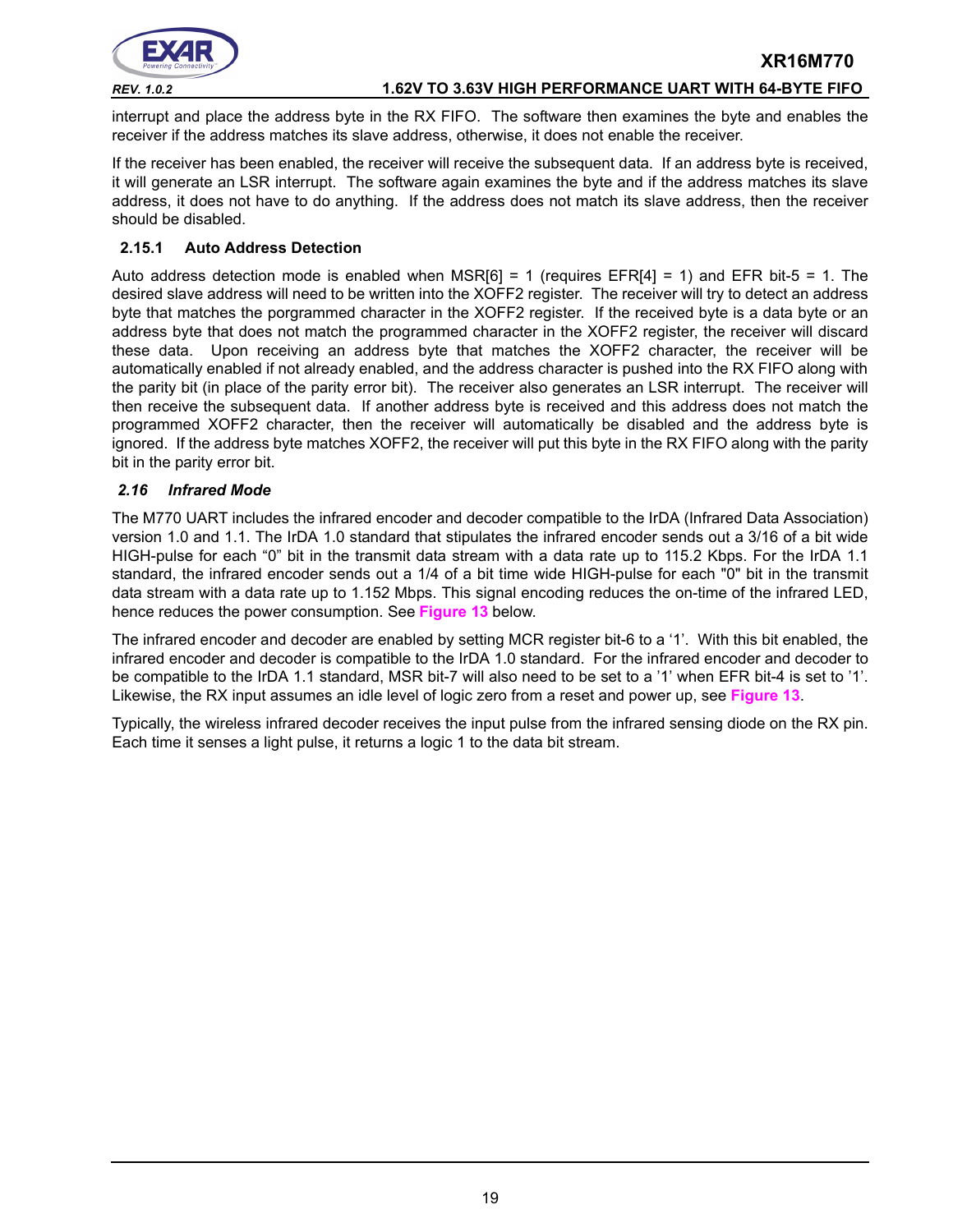



### <span id="page-19-0"></span>**FIGURE 13. INFRARED TRANSMIT DATA ENCODING AND RECEIVE DATA DECODING**

*2.17 Sleep Mode with Auto Wake-Up and Power-Save feature*

The M770 supports low voltage system designs, hence, a sleep mode with auto wake-up and power-save feature is included to reduce its power consumption when the chip is not actively used.

### **2.17.1 Sleep mode**

All of these conditions must be satisfied for the M770 to enter sleep mode:

- $\blacksquare$  no interrupts pending (ISR bit-0 = 1)
- sleep mode is enabled (IER bit-4 = 1)
- $\blacksquare$  modem inputs are not toggling (MSR bits 0-3 = 0)
- RX input pin is idling HIGH in normal mode or LOW in infrared mode
- divisor is non-zero
- TX and RX FIFOs are empty

The M770 stops its crystal oscillator to conserve power in the sleep mode. User can check the XTAL2 pin for no clock output as an indication that the device has entered the sleep mode.

The M770 resumes normal operation by any of the following:

- a receive data start bit transition (HIGH to LOW)
- a data byte is loaded to the transmitter, THR or FIFO
- a change of logic state on any of the modem or general purpose serial inputs: CTS#, DSR#, CD#, RI#

If the M770 is awakened by any one of the above conditions, it will return to the sleep mode automatically after all interrupting conditions have been serviced and cleared. If the M770 is awakened by the modem inputs, a read to the MSR is required to reset the modem inputs. In any case, the sleep mode will not be entered while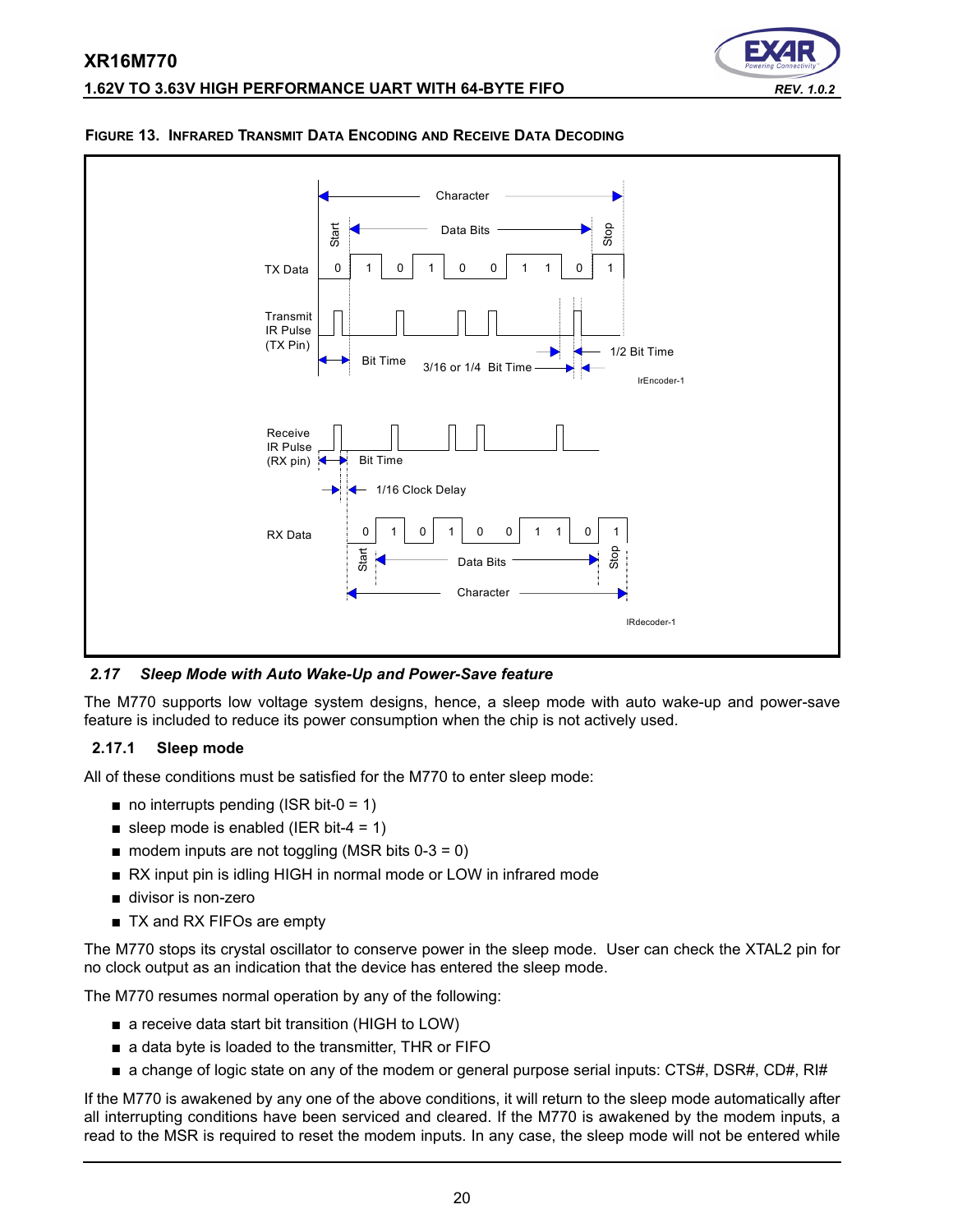

### *REV. 1.0.2* **1.62V TO 3.63V HIGH PERFORMANCE UART WITH 64-BYTE FIFO**

an interrupt is pending from any channel. The M770 will stay in the sleep mode of operation until it is disabled by setting IER bit-4 to a logic 0.

A word of caution: owing to the starting up delay of the crystal oscillator after waking up from sleep mode, the first few receive characters may be lost. Also, make sure the RX pin is idling HIGH or "marking" condition during sleep mode. This may not occur when the external interface transceivers (RS-232, RS-485 or another type) are also put to sleep mode and cannot maintain the "marking" condition. To avoid this, the system design engineer can use a 47k ohm pull-up resistor on each of the RX input.

### <span id="page-20-1"></span>**2.17.2 Power-Save Feature**

If the address lines, data bus lines, IOW#, IOR#, CS# and modem input lines remain steady when the M770 is in sleep mode, the maximum current will be in the microamp range as specified in the DC Electrical Characteristics on **[page](#page-42-0) 43**. If the input lines are floating or are toggling while the M770 is in sleep mode, the current can be up to 100 times more. If not using the Power-Save feature, an external buffer would be required to keep the address and data bus lines from toggling or floating to achieve the low current. But if the Power-Save feature is enabled (PwrSave pin connected to VCC), this will eliminate the need for an external buffer by internally isolating the address, data and control signals (see **[Figure](#page-0-0) 1** on **[page](#page-0-1) 1**) from other bus activities that could cause wasteful power drain. The M770 enters Power-Save mode when this pin is connected to VCC and the M770 is in sleep mode (see Sleep Mode section above).

Since Power-Save mode isolates the address, data and control signals, the device will wake-up only by:

- a receive data start bit transition (HIGH to LOW) at the RX input or
- a change of logic state on the modem or general purpose serial input CTS#, DSR#, CD#, RI#

The M770 will return to the Power-Save mode automatically after a read to the MSR (to reset the modem input CTS#) and all interrupting conditions have been serviced and cleared. The M770 will stay in the Power-Save mode of operation until it is disabled by setting IER bit-4 to a logic 0 and/or the Power-Save pin is connected to GND.

### <span id="page-20-0"></span>**2.17.3 Wake-up Interrupt**

The M770 has the wake up interrupt. By setting the FCR bit-3, wake up interrupt is enabled or disabled. The default status of wake up interrupt is disabled. Please **[See "Section 4.5, FIFO Control Register \(FCR\) -](#page-28-0) [Write-Only" on page](#page-28-0) 29.**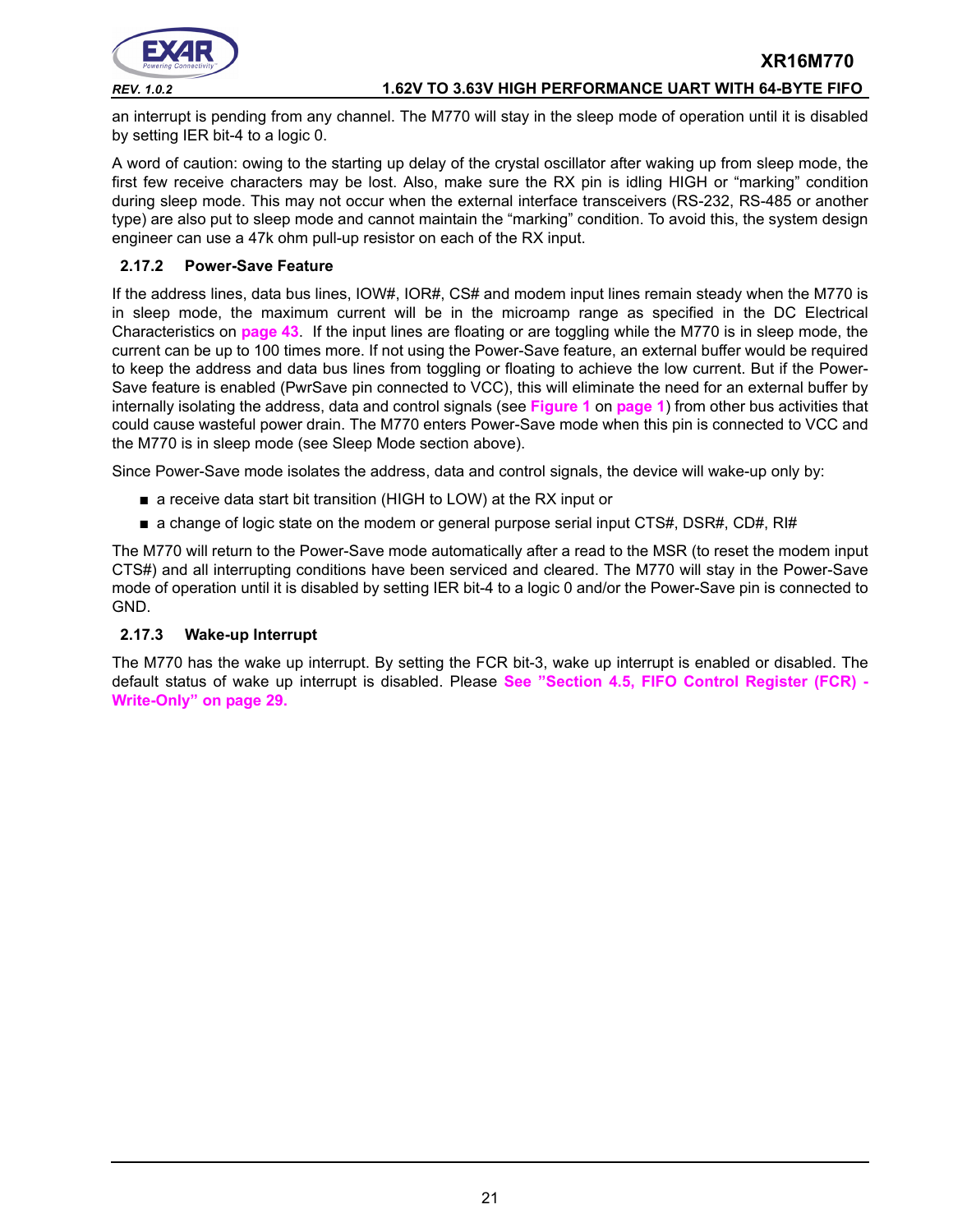### **1.62V TO 3.63V HIGH PERFORMANCE UART WITH 64-BYTE FIFO** *REV. 1.0.2*

### *2.18 Internal Loopback*

The M770 UART provides an internal loopback capability for system diagnostic purposes. The internal loopback mode is enabled by setting MCR register bit-4 to logic 1. All regular UART functions operate normally. **[Figure](#page-21-0) 14** shows how the modem port signals are re-configured. Transmit data from the transmit shift register output is internally routed to the receive shift register input allowing the system to receive the same data that it was sending. The TX pin is held HIGH or mark condition while RTS# and DTR# are de-asserted, and CTS#, DSR# CD# and RI# inputs are ignored. Caution: the RX input must be held HIGH during loopback test else upon exiting the loopback test the UART may detect and report a false "break" signal.

### <span id="page-21-0"></span>**FIGURE 14. INTERNAL LOOPBACK**

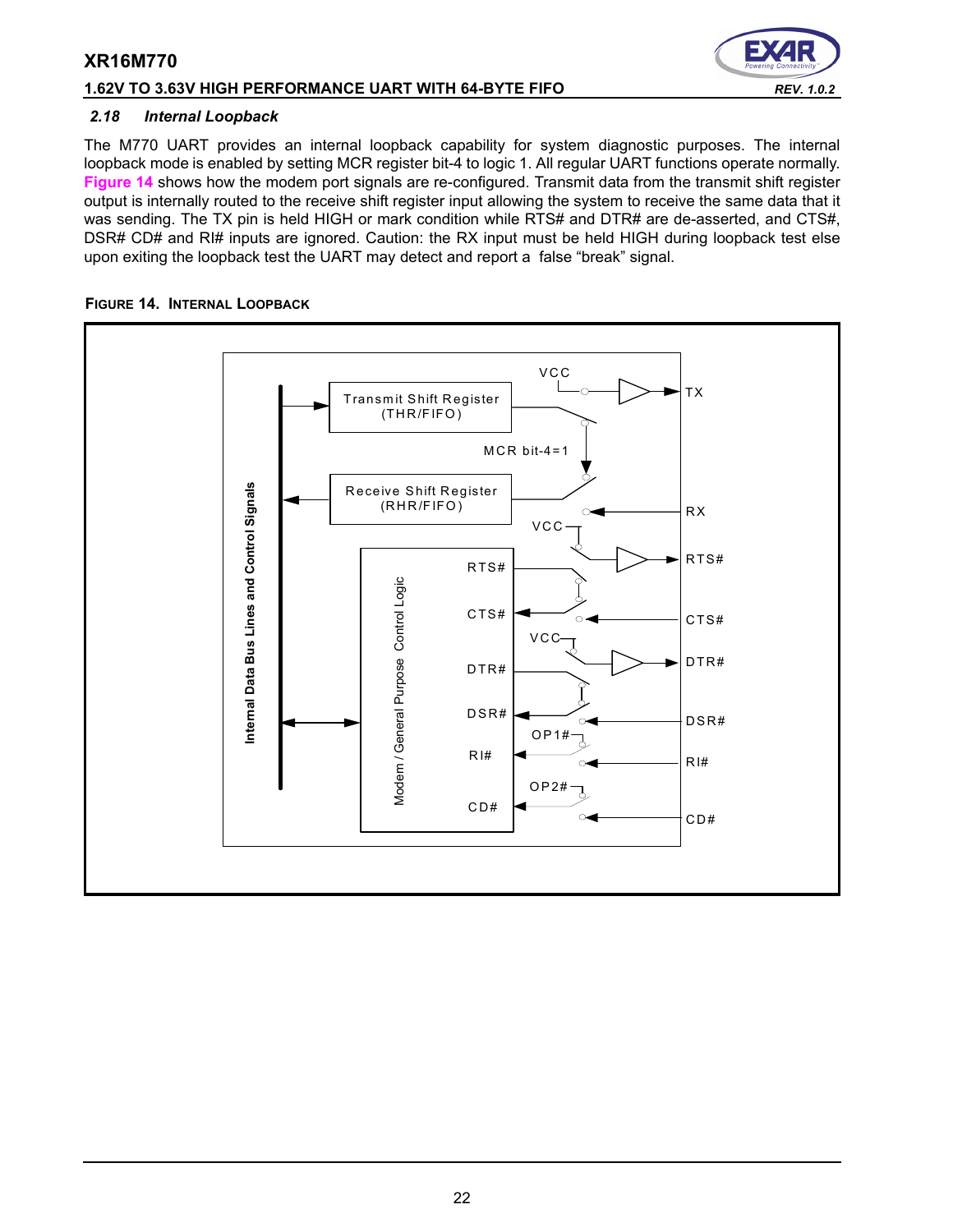

# *REV. 1.0.2* **1.62V TO 3.63V HIGH PERFORMANCE UART WITH 64-BYTE FIFO**

### <span id="page-22-0"></span>**3.0 UART INTERNAL REGISTERS**

The complete register set for the M770 is shown in **[Table](#page-22-1) 6** and **[Table](#page-23-0) 7**.

### **TABLE 6: UART INTERNAL REGISTERS**

<span id="page-22-1"></span>

| A2 A1 A0<br><b>ADDRESSES</b>   | <b>REGISTER</b>                             | <b>READ/WRITE</b> | <b>COMMENTS</b>                              |
|--------------------------------|---------------------------------------------|-------------------|----------------------------------------------|
|                                | <b>16C550 COMPATIBLE REGISTERS</b>          |                   |                                              |
| 0 <sub>0</sub><br>0            | DREV - Device Revision                      | Read-only         | LCR[7] = 1, LCR $\neq$ 0xBF,                 |
| 0<br>0 <sub>1</sub>            | DVID - Device Identification Register       | Read-only         | $DLL = 0x00$ , $DLM = 0x00$                  |
| 0 <sub>0</sub><br>0            | DLL - Divisor LSB Register                  | Read/Write        | LCR[7] = 1, LCR $\neq$ 0xBF                  |
| 0 <sub>1</sub><br>0            | DLM - Divisor MSB Register                  | Read/Write        | See DLD[7:6]                                 |
| $\Omega$<br>$1\quad0$          | <b>DLD - Divisor Fractional Register</b>    | Read/Write        | LCR[7] = 1, LCR $\neq$ 0xBF,<br>$EFR[4] = 1$ |
| $0\quad 0$<br>0                | RHR - Receive Holding Register              | Read-only         |                                              |
|                                | THR - Transmit Holding Register             | Write-only        | $LCR[7] = 0$                                 |
| 0 <sub>1</sub><br>0            | IER - Interrupt Enable Register             | Read/Write        |                                              |
| $\Omega$<br>$1\quad$ 0         | ISR - Interrupt Status Register             | Read-only         | $LCR[7] = 0$ if $EFR[4] = 1$                 |
|                                | FCR - FIFO Control Register                 | Write-only        | or<br>LCR $\neq$ 0xBF if EFR[4] = 0          |
| 1 <sub>1</sub><br>$\Omega$     | LCR - Line Control Register                 | Read/Write        |                                              |
| $0\quad 0$<br>1.               | MCR - Modem Control Register                | Read/Write        |                                              |
| 0 <sub>1</sub><br>$\mathbf{1}$ | <b>LSR - Line Status Register</b>           | Read-only         | $LCR \neq 0xBF$                              |
| $\mathbf{1}$<br>$1\quad0$      | MSR - Modem Status Register                 | Read-only         |                                              |
| $\mathbf{1}$<br>$1\quad0$      | MSR - Modem Status Register                 | Write-only        | $LCR \neq 0xBF$<br>$EFR[4] = 1$              |
| 1 <sub>1</sub><br>$\mathbf{1}$ | SPR - Scratch Pad Register                  | Read/Write        | LCR $\neq$ 0xBF, FCTR[6] = 0                 |
| 1.<br>$1\quad1$                | <b>EMSR - Enhanced Mode Select Register</b> | Write-only        |                                              |
| 1 <sub>1</sub><br>1            | FC - RX/TX FIFO Level Counter Register      | Read-only         | LCR $\neq$ 0xBF, FCTR[6] = 1                 |
|                                | <b>ENHANCED REGISTERS</b>                   |                   |                                              |
| $0\quad 0\quad 0$              | FC - RX/TX FIFO Level Counter Register      | Read-only         |                                              |
| $0\quad 0$<br>0                | TRIG - RX/TX FIFO Trigger Level Register    | Write-only        |                                              |
| 0 <sub>1</sub><br>0            | FCTR - Feature Control Register             | Read/Write        |                                              |
| $1\quad0$<br>0                 | EFR - Enhanced Function Reg                 | Read/Write        | $LCR = 0xBF$                                 |
| $0\quad 0$<br>$\mathbf{1}$     | Xon-1 - Xon Character 1                     | Read/Write        |                                              |
| $\mathbf{1}$<br>0 <sub>1</sub> | Xon-2 - Xon Character 2                     | Read/Write        |                                              |
| $1\quad 0$<br>$\mathbf{1}$     | Xoff-1 - Xoff Character 1                   | Read/Write        |                                              |
| 1 <sub>1</sub><br>$\mathbf{1}$ | Xoff-2 - Xoff Character 2                   | Read/Write        |                                              |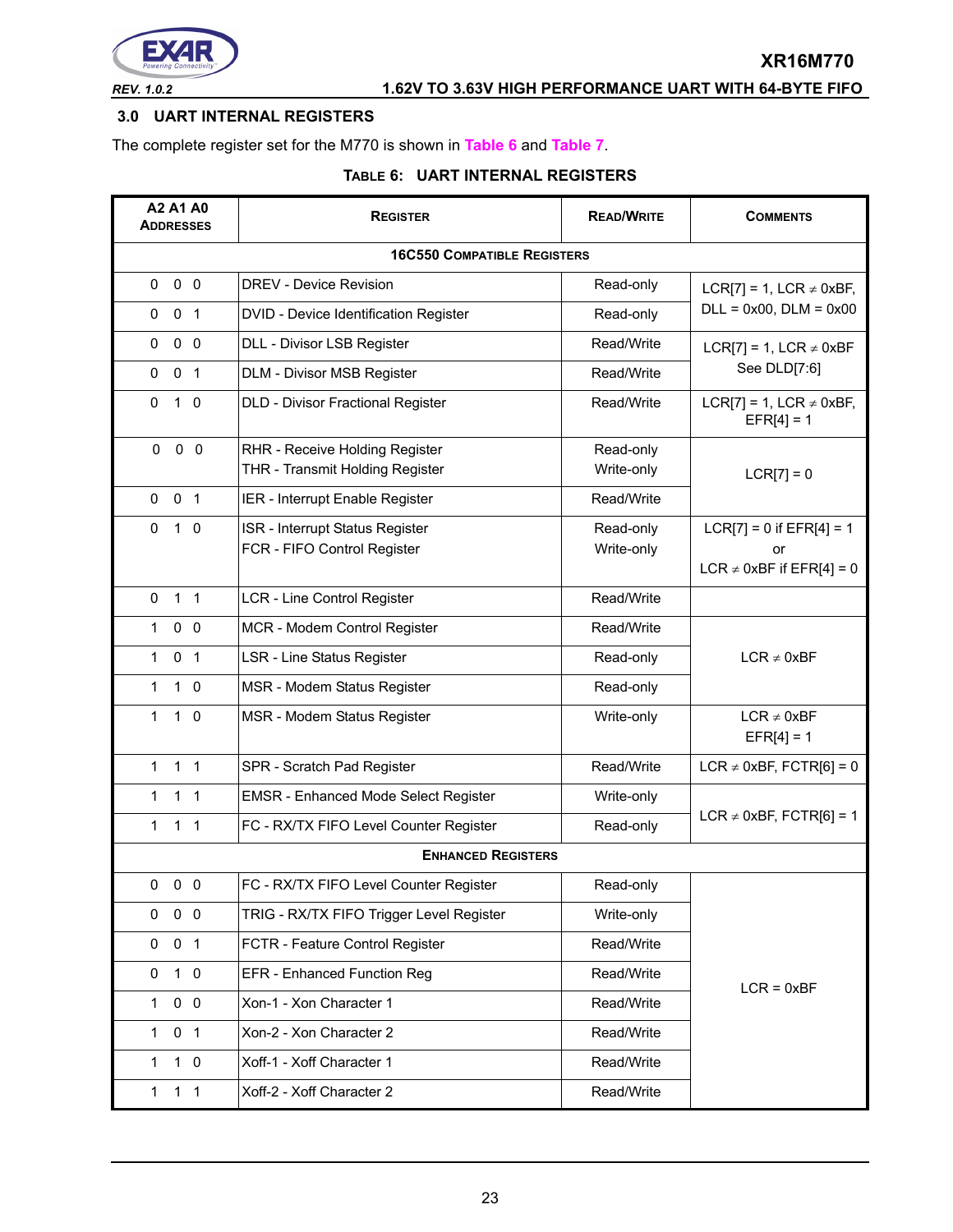# **XR16M770 1.62V TO 3.63V HIGH PERFORMANCE UART WITH 64-BYTE FIFO** *REV. 1.0.2*



<span id="page-23-0"></span>

| <b>ADDRESS</b><br>A2-A0 | <b>REG</b><br><b>NAME</b> | READ/<br><b>WRITE</b> | <b>BIT-7</b>                        | <b>BIT-6</b>                              | <b>BIT-5</b>                          | <b>BIT-4</b>                       | <b>BIT-3</b>                             | <b>BIT-2</b>                      | <b>BIT-1</b>                             | <b>BIT-0</b>                             | <b>COMMENT</b>                      |
|-------------------------|---------------------------|-----------------------|-------------------------------------|-------------------------------------------|---------------------------------------|------------------------------------|------------------------------------------|-----------------------------------|------------------------------------------|------------------------------------------|-------------------------------------|
|                         |                           |                       |                                     |                                           |                                       | <b>16C550 Compatible Registers</b> |                                          |                                   |                                          |                                          |                                     |
| 000                     | <b>RHR</b>                | <b>RD</b>             | Bit-7                               | Bit-6                                     | Bit-5                                 | Bit-4                              | Bit-3                                    | Bit-2                             | Bit-1                                    | Bit-0                                    |                                     |
| 000                     | <b>THR</b>                | <b>WR</b>             | Bit-7                               | Bit-6                                     | Bit-5                                 | Bit-4                              | Bit-3                                    | Bit-2                             | Bit-1                                    | Bit-0                                    |                                     |
| 001                     | <b>IER</b>                | RD/WR                 | $0/$                                | 0/                                        | $0/$                                  | $0/$                               | Modem                                    | <b>RXLine</b>                     | <b>TX</b>                                | RX                                       | $LCR[7] = 0$                        |
|                         |                           |                       | CTS#<br>Int.<br>Enable              | RTS#<br>Int.<br>Enable                    | Xoff Int.<br>Enable                   | Sleep<br>Mode<br>Enable            | Stat. Int.<br>Enable                     | Stat.<br>Int.<br>Enable           | Empty<br>Int<br>Enable                   | Data<br>Int.<br>Enable                   |                                     |
| 010                     | <b>ISR</b>                | <b>RD</b>             | <b>FIFOs</b>                        | <b>FIFOs</b>                              | $0/$                                  | $0/$                               | <b>INT</b>                               | <b>INT</b>                        | <b>INT</b>                               | <b>INT</b>                               |                                     |
|                         |                           |                       | Enabled                             | Enabled                                   | <b>RTS</b><br><b>CTS</b><br>Interrupt | Xoff<br>Interrupt                  | Source<br>Bit-3                          | Source<br>Bit-2                   | Source<br>Bit-1                          | Source<br>Bit-0                          | $LCR[7] = 0$<br>if $EFR[4]=1$<br>or |
| 010                     | <b>FCR</b>                | <b>WR</b>             | <b>RXFIFO</b><br>Trigger            | <b>RXFIFO</b><br>Trigger                  | <b>TXFIFO</b><br>Trigger              | <b>TXFIFO</b><br>Trigger           | Wake up<br>Int Enable                    | <b>TX</b><br><b>FIFO</b><br>Reset | RX<br><b>FIFO</b><br>Reset               | <b>FIFOs</b><br>Enable                   | $LCR \neq 0xBF$<br>if $EFR[4]=0$    |
| 011                     | <b>LCR</b>                | RD/WR                 | Divisor<br>Enable                   | Set TX<br><b>Break</b>                    | Set<br>Parity                         | Even<br>Parity                     | Parity<br>Enable                         | Stop<br><b>Bits</b>               | Word<br>Length<br>Bit-1                  | Word<br>Length<br>Bit-0                  |                                     |
| 100                     | <b>MCR</b>                | RD/WR                 | 0/<br><b>BRG</b><br>Pres-<br>caler  | 0/<br>IR Mode<br>ENable                   | $0/$<br><b>XonAny</b>                 | Internal<br>Lopback<br>Enable      | INT Out-<br>put<br>Enable<br>(OP2#)      | OP <sub>1#</sub>                  | RTS#<br>Output<br>Control                | DTR#<br>Output<br>Control                |                                     |
| 101                     | <b>LSR</b>                | <b>RD</b>             | <b>RXFIFO</b><br>Global<br>Error    | THR &<br><b>TSR</b><br>Empty              | <b>THR</b><br>Empty                   | RX Break                           | RX Fram-<br>ing Error                    | RX<br>Parity<br>Error             | <b>RX</b><br>Over-<br>run<br>Error       | RX<br>Data<br>Ready                      | $LCR \neq 0xBF$                     |
| $110$                   | <b>MSR</b>                | <b>RD</b>             | CD#<br>Input                        | RI#<br>Input                              | DSR#<br>Input                         | CTS#<br>Input                      | Delta<br>CD#                             | Delta<br>RI#                      | Delta<br>DSR#                            | Delta<br>CTS#                            |                                     |
|                         |                           | <b>WR</b>             | Fast IR                             | Enable<br>9-bit<br>mode                   | Disable<br>RX                         | Disable<br>TX                      | $\pmb{0}$                                | $\pmb{0}$                         | $\pmb{0}$                                | $\pmb{0}$                                |                                     |
| 111                     | <b>SPR</b>                | RD/WR                 | Bit-7                               | Bit-6                                     | Bit-5                                 | Bit-4                              | Bit-3                                    | Bit-2                             | Bit-1                                    | Bit-0                                    | $LCR \neq 0xBF$<br>FCTR[6]=0        |
| $111$                   | <b>EMSR</b>               | <b>WR</b>             | Xoff<br>interrupt<br>mode<br>select | <b>LSR</b><br>interrupt<br>mode<br>select | <b>RTS</b><br>delay bit-<br>3         | <b>RTS</b><br>delay bit-<br>2      | Invert<br>RTS in<br><b>RS485</b><br>mode | Send<br>TX<br>imme-<br>diate      | <b>FIFO</b><br>count<br>control<br>bit-1 | <b>FIFO</b><br>count<br>control<br>bit-0 | $LCR \neq 0xBF$<br>FCTR[6]=1        |
| $111$                   | FC                        | <b>RD</b>             | Bit-7                               | Bit-6                                     | Bit-5                                 | Bit-4                              | Bit-3                                    | Bit-2                             | Bit-1                                    | Bit-0                                    |                                     |

### **TABLE 7: INTERNAL REGISTERS DESCRIPTION. SHADED BITS ARE ENABLED WHEN EFR BIT-4=1**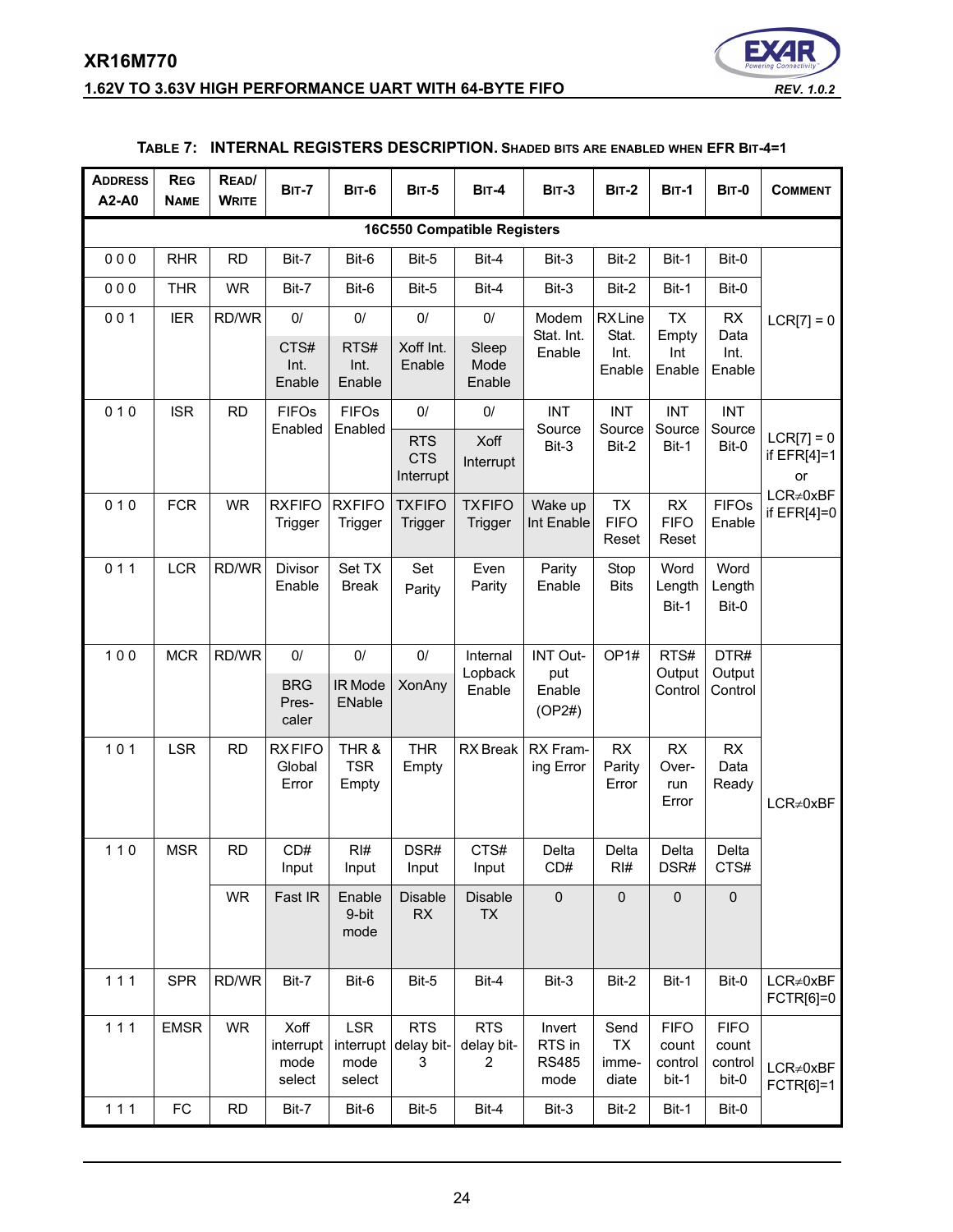

### *REV. 1.0.2* **1.62V TO 3.63V HIGH PERFORMANCE UART WITH 64-BYTE FIFO**

### **TABLE 7: INTERNAL REGISTERS DESCRIPTION. SHADED BITS ARE ENABLED WHEN EFR BIT-4=1**

| <b>ADDRESS</b><br>A2-A0 | <b>REG</b><br><b>NAME</b>          | READ/<br><b>WRITE</b> | <b>BIT-7</b>           | <b>BIT-6</b>                             | <b>BIT-5</b>              | <b>BIT-4</b>                                                               | <b>BIT-3</b>                           | <b>BIT-2</b>                           | <b>BIT-1</b>                                  | <b>BIT-0</b>                           | <b>COMMENT</b>                                  |  |  |  |
|-------------------------|------------------------------------|-----------------------|------------------------|------------------------------------------|---------------------------|----------------------------------------------------------------------------|----------------------------------------|----------------------------------------|-----------------------------------------------|----------------------------------------|-------------------------------------------------|--|--|--|
|                         | <b>Baud Rate Generator Divisor</b> |                       |                        |                                          |                           |                                                                            |                                        |                                        |                                               |                                        |                                                 |  |  |  |
| 000                     | <b>DREV</b>                        | <b>RD</b>             | Bit-7                  | Bit-6                                    | Bit-5                     | Bit-4                                                                      | Bit-3                                  | Bit-2                                  | Bit-1                                         | Bit-0                                  | $LCR[7] = 1$                                    |  |  |  |
| 001                     | <b>DVID</b>                        | <b>RD</b>             | $\mathsf 0$            | $\pmb{0}$                                | $\mathbf 0$               | $\pmb{0}$                                                                  | 1                                      | 0                                      | $\mathbf 0$                                   | 1                                      | $LCR \neq 0xBF$<br>$DLL = 0x00$<br>$DLM = 0x00$ |  |  |  |
| 000                     | <b>DLL</b>                         | RD/WR                 | Bit-7                  | Bit-6                                    | Bit-5                     | Bit-4                                                                      | Bit-3                                  | Bit-2                                  | Bit-1                                         | Bit-0                                  | $LCR[7] = 1$                                    |  |  |  |
| 001                     | <b>DLM</b>                         | RD/WR                 | Bit-7                  | Bit-6                                    | Bit-5                     | Bit-4                                                                      | Bit-3                                  | Bit-2                                  | Bit-1                                         | Bit-0                                  | $LCR \neq 0xBF$<br>DLD[7:6]                     |  |  |  |
| 010                     | <b>DLD</b>                         | RD/WR                 | <b>BRG</b><br>select   | Enable<br>Indepen-<br>dent<br><b>BRG</b> | 4X Mode                   | 8X Mode                                                                    | Bit-3                                  | Bit-2                                  | Bit-1                                         | Bit-0                                  | $LCR[7] = 1$<br>$LCR \neq 0xBF$<br>$EFR[4] = 1$ |  |  |  |
|                         |                                    |                       |                        |                                          |                           | <b>Enhanced Registers</b>                                                  |                                        |                                        |                                               |                                        |                                                 |  |  |  |
| 000                     | FC                                 | <b>RD</b>             | Bit-7                  | Bit-6                                    | Bit-5                     | Bit-4                                                                      | Bit-3                                  | Bit-2                                  | Bit-1                                         | Bit-0                                  |                                                 |  |  |  |
| 000                     | <b>TRIG</b>                        | <b>WR</b>             | Bit-7                  | Bit-6                                    | Bit-5                     | Bit-4                                                                      | Bit-3                                  | Bit-2                                  | Bit-1                                         | Bit-0                                  |                                                 |  |  |  |
| 001                     | <b>FCTR</b>                        | RD/WR                 | RX/TX<br>select        | Swap<br><b>SCR</b>                       | trigger<br>mode<br>bit-1  | trigger<br>mode<br>bit-0                                                   | <b>RS485</b><br>interrupt<br>mode      | invert<br>RX IR                        | <b>RTS</b><br>delay<br>bit-1                  | <b>RTS</b><br>delay<br>bit-0           |                                                 |  |  |  |
| 010                     | <b>EFR</b>                         | RD/WR                 | Auto<br>CTS#<br>Enable | Auto<br>RTS#<br>Enable                   | Special<br>Char<br>Select | Enable<br>IER [7:4],<br>ISR [5:4],<br>FCR[5:3],<br>MCR[7:5],<br><b>DLD</b> | Soft-<br>ware<br>Flow<br>Cntl<br>Bit-3 | Soft-<br>ware<br>Flow<br>Cntl<br>Bit-2 | Soft-<br>ware<br><b>Flow</b><br>Cntl<br>Bit-1 | Soft-<br>ware<br>Flow<br>Cntl<br>Bit-0 | $LCR = 0xBF$                                    |  |  |  |
| 100                     | XON1                               | RD/WR                 | Bit-7                  | Bit-6                                    | Bit-5                     | Bit-4                                                                      | Bit-3                                  | Bit-2                                  | Bit-1                                         | Bit-0                                  |                                                 |  |  |  |
| $101$                   | XON <sub>2</sub>                   | RD/WR                 | Bit-7                  | Bit-6                                    | Bit-5                     | Bit-4                                                                      | Bit-3                                  | Bit-2                                  | Bit-1                                         | Bit-0                                  |                                                 |  |  |  |
| $110$                   |                                    | XOFF1 RD/WR           | Bit-7                  | Bit-6                                    | Bit-5                     | Bit-4                                                                      | Bit-3                                  | Bit-2                                  | Bit-1                                         | Bit-0                                  |                                                 |  |  |  |
| 111                     |                                    | XOFF2 RD/WR           | Bit-7                  | Bit-6                                    | Bit-5                     | Bit-4                                                                      | Bit-3                                  | Bit-2                                  | Bit-1                                         | Bit-0                                  |                                                 |  |  |  |

### **4.0 INTERNAL REGISTER DESCRIPTIONS**

*4.1 Receive Holding Register (RHR) - Read- Only*

**[SEE"RECEIVER" ON PAGE](#page-13-0) 14.**

*4.2 Transmit Holding Register (THR) - Write-Only*

**[SEE"TRANSMITTER" ON PAGE](#page-12-0) 13.**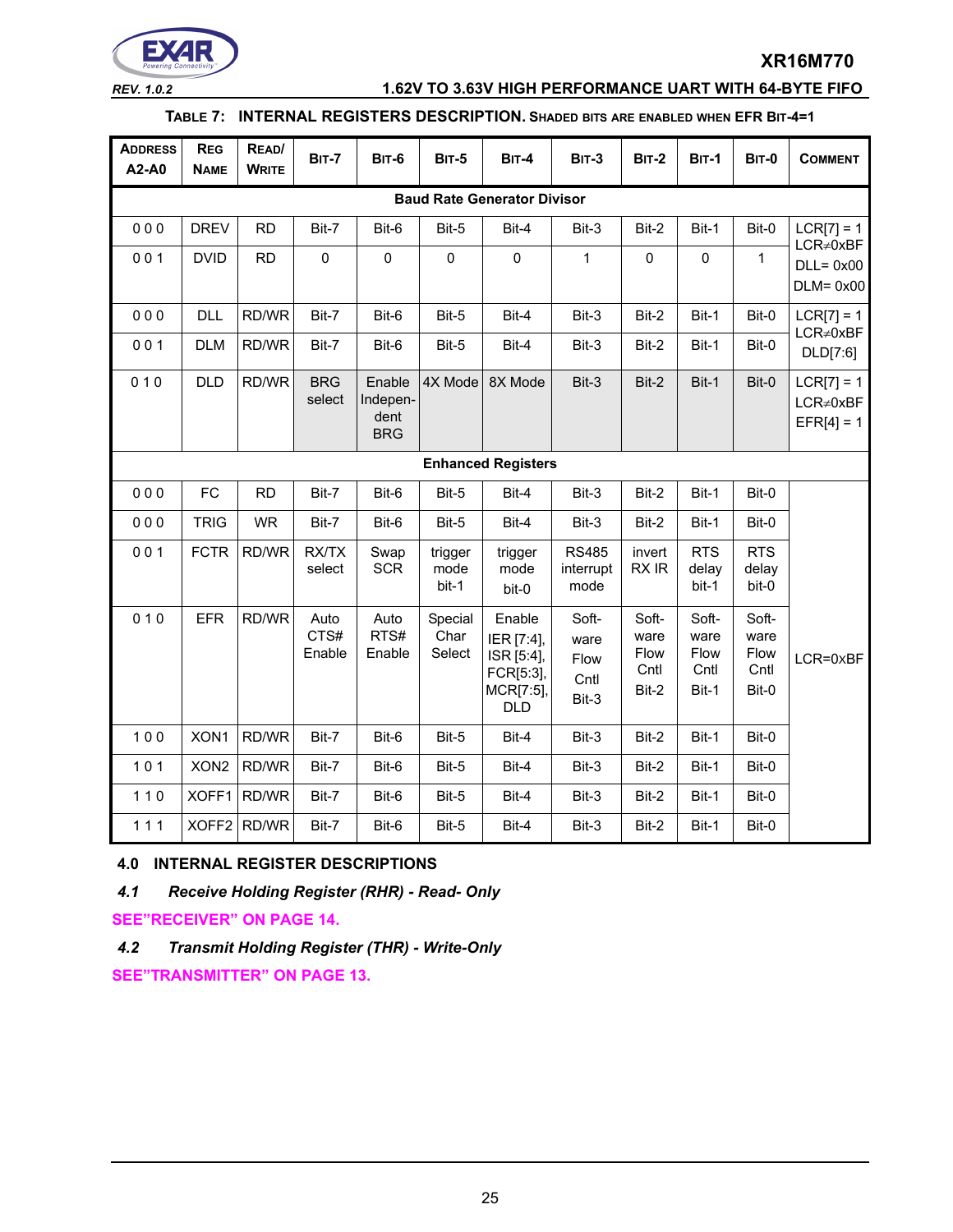### **1.62V TO 3.63V HIGH PERFORMANCE UART WITH 64-BYTE FIFO** *REV. 1.0.2*



### *4.3 Interrupt Enable Register (IER) - Read/Write*

The Interrupt Enable Register (IER) masks the interrupts from receive data ready, transmit empty, line status and modem status registers. These interrupts are reported in the Interrupt Status Register (ISR).

### **4.3.1 IER versus Receive FIFO Interrupt Mode Operation**

When the receive FIFO (FCR BIT-0 = 1) and receive interrupts (IER BIT-0 = 1) are enabled, the RHR interrupts (see ISR bits 2 and 3) status will reflect the following:

- **A.** The receive data available interrupts are issued to the host when the FIFO has reached the programmed trigger level. It will be cleared when the FIFO drops below the programmed trigger level.
- **B.** FIFO level will be reflected in the ISR register when the FIFO trigger level is reached. Both the ISR register status bit and the interrupt will be cleared when the FIFO drops below the trigger level.
- **C.** The receive data ready bit (LSR BIT-0) is set as soon as a character is transferred from the shift register to the receive FIFO. It is reset when the FIFO is empty.

### **4.3.2 IER versus Receive/Transmit FIFO Polled Mode Operation**

When FCR BIT-0 equals a logic 1 for FIFO enable; resetting IER bits 0-3 enables the XR16M770 in the FIFO polled mode of operation. Since the receiver and transmitter have separate bits in the LSR either or both can be used in the polled mode by selecting respective transmit or receive control bit(s).

- **A.** LSR BIT-0 indicates there is data in RHR or RX FIFO.
- **B.** LSR BIT-1 indicates an overrun error has occurred and that data in the FIFO may not be valid.
- **C.** LSR BIT 2-4 provides the type of receive data errors encountered for the data byte in RHR, if any.
- **D.** LSR BIT-5 indicates THR is empty.
- **E.** LSR BIT-6 indicates when both the transmit FIFO and TSR are empty.
- **F.** LSR BIT-7 indicates a data error in at least one character in the RX FIFO.

### **IER[0]: RHR Interrupt Enable**

The receive data ready interrupt will be issued when RHR has a data character in the non-FIFO mode or when the receive FIFO has reached the programmed trigger level in the FIFO mode.

Logic 0 = Disable the receive data ready interrupt (default).

Logic 1 = Enable the receiver data ready interrupt.

### **IER[1]: THR Interrupt Enable**

This bit enables the Transmit Ready interrupt which is issued whenever the THR becomes empty in the non-FIFO mode or when data in the FIFO falls below the programmed trigger level in the FIFO mode. If the THR is empty when this bit is enabled, an interrupt will be generated.

Logic 0 = Disable Transmit Ready interrupt (default).

Logic 1 = Enable Transmit Ready interrupt.

### **IER[2]: Receive Line Status Interrupt Enable**

If any of the LSR register bits 1, 2, 3 or 4 is a logic 1, it will generate an interrupt to inform the host controller about the error status of the current data byte in FIFO. LSR bit-1 generates an interrupt immediately when an overrun occurs. LSR bits 2-4 generate an interrupt when the character in the RHR has an error. However, when EMSR bit-6 changes to 1 (default is 0), LSR bit 2-4 generate an interrupt when the character is received in the RX FIFO. Please refer to **["Section 4.12, Enhanced Mode Select Register \(EMSR\) - Write-only" on](#page-35-0) [page](#page-35-0) 36**.

- Logic 0 = Disable the receiver line status interrupt (default).
- Logic 1 = Enable the receiver line status interrupt.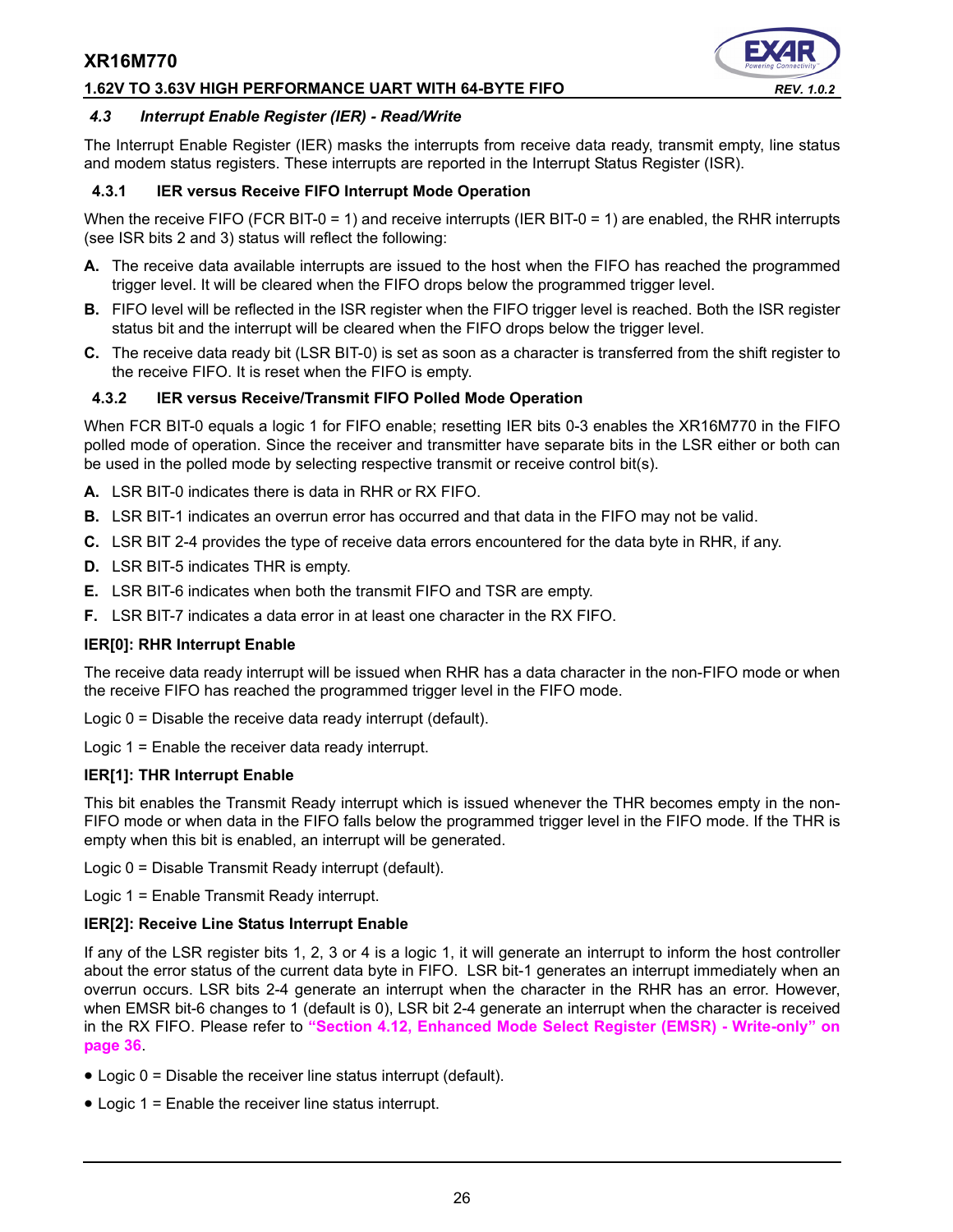

### **IER[3]: Modem Status Interrupt Enable**

- Logic 0 = Disable the modem status register interrupt (default).
- Logic 1 = Enable the modem status register interrupt.

### **IER[4]: Sleep Mode Enable (requires EFR[4] = 1)**

- Logic 0 = Disable Sleep Mode (default).
- Logic 1 = Enable Sleep Mode. See Sleep Mode section for further details.

### **IER[5]: Xoff Interrupt Enable (requires EFR[4]=1)**

- Logic 0 = Disable the software flow control, receive Xoff interrupt. (default)
- Logic 1 = Enable the software flow control, receive Xoff interrupt. See Software Flow Control section for details.

### **IER[6]: RTS# Output Interrupt Enable (requires EFR[4]=1)**

- Logic 0 = Disable the RTS# interrupt (default).
- Logic 1 = Enable the RTS# interrupt. The UART issues an interrupt when the RTS# pin makes a transition from LOW to HIGH (if enabled by EFR bit-6).

### **IER[7]: CTS# Input Interrupt Enable (requires EFR[4]=1)**

- Logic 0 = Disable the CTS# interrupt (default).
- Logic 1 = Enable the CTS# interrupt. The UART issues an interrupt when CTS# pin makes a transition from LOW to HIGH (if enabled by EFR bit-7).

### *4.4 Interrupt Status Register (ISR) - Read-Only*

The UART provides multiple levels of prioritized interrupts to minimize external software interaction. The Interrupt Status Register (ISR) provides the user with six interrupt status bits. Performing a read cycle on the ISR will give the user the current highest pending interrupt level to be serviced, others are queued up to be serviced next. No other interrupts are acknowledged until the pending interrupt is serviced. The Interrupt Source Table, **[Table](#page-27-0) 8**, shows the data values (bit 0-5) for the interrupt priority levels and the interrupt sources associated with each of these interrupt levels.

### **4.4.1 Interrupt Generation:**

- LSR is by any of the LSR bits 1, 2, 3 and 4.
- RXRDY is by RX trigger level.
- RXRDY Time-out is by a 4-char plus 12 bits delay timer.
- TXRDY is by TX trigger level or TX FIFO empty.
- MSR is by any of the MSR bits 0, 1, 2 and 3.
- Receive Xon/Xoff/Special character is by detection of a Xon, Xoff or Special character.
- CTS# is when the remote transmitter toggles the input pin (from LOW to HIGH) during auto CTS flow control.
- RTS# is when its receiver toggles the output pin (from LOW to HIGH) during auto RTS flow control.
- Wakeup interrupt is generated when the M770 wakes up from the sleep mode.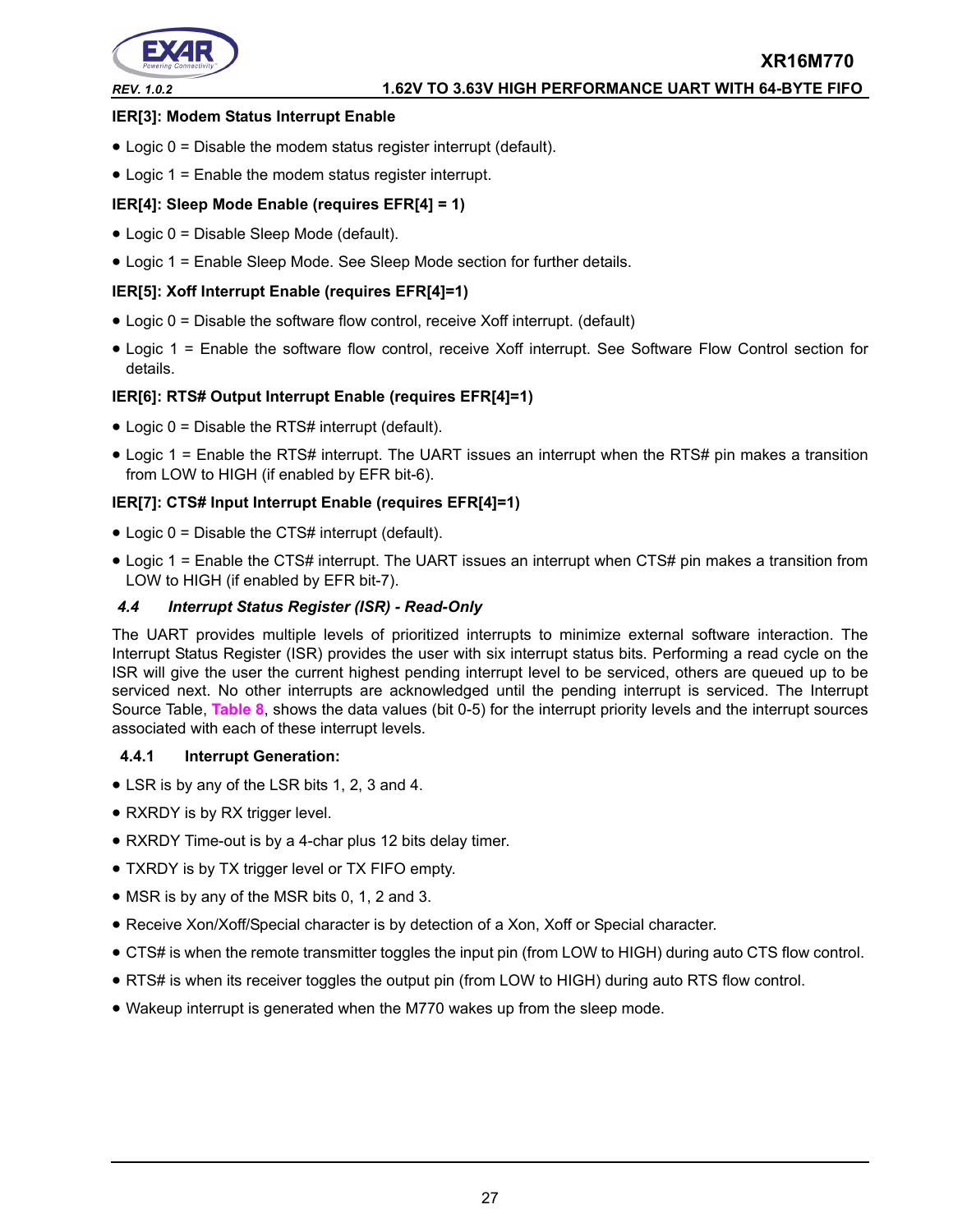### **1.62V TO 3.63V HIGH PERFORMANCE UART WITH 64-BYTE FIFO** *REV. 1.0.2*

### **4.4.2 Interrupt Clearing:**

- LSR interrupt is cleared by a read to the LSR register.
- RXRDY interrupt is cleared by reading data until FIFO falls below the trigger level.
- RXRDY Time-out interrupt is cleared by reading RHR.
- TXRDY interrupt is cleared by a read to the ISR register or writing to THR.
- MSR interrupt is cleared by a read to the MSR register.
- Xon or Xoff interrupt is cleared by a read to the ISR register. See EMSR[7].
- Special character interrupt is cleared by a read to ISR register or after next character is received. See EMSR[7].
- RTS# and CTS# flow control interrupts are cleared by a read to the MSR register.
- Wakeup interrupt is cleared by a read to ISR register.

<span id="page-27-0"></span>

| <b>PRIORITY</b> |              |              | <b>ISR REGISTER STATUS BITS</b> |              |              | <b>SOURCE OF INTERRUPT</b> |                                                 |
|-----------------|--------------|--------------|---------------------------------|--------------|--------------|----------------------------|-------------------------------------------------|
| <b>LEVEL</b>    | <b>BIT-5</b> | <b>BIT-4</b> | $BIT-3$                         | <b>BIT-2</b> | <b>BIT-1</b> | <b>BIT-0</b>               |                                                 |
|                 | $\mathbf{0}$ | $\mathbf{0}$ | 0                               | 1            | 1            | 0                          | LSR (Receiver Line Status Register)             |
| $\overline{2}$  | $\mathbf{0}$ | $\Omega$     | 1                               | 1            | $\Omega$     | 0                          | RXRDY (Receive Data Time-out)                   |
| 3               | 0            | $\Omega$     | 0                               | 1            | $\Omega$     | $\mathbf{0}$               | RXRDY (Received Data Ready)                     |
| 4               | $\mathbf{0}$ | $\mathbf{0}$ | $\Omega$                        | $\mathbf{0}$ | 1            | 0                          | <b>TXRDY (Transmit Ready)</b>                   |
| 5               | 0            | $\Omega$     | $\Omega$                        | $\Omega$     | $\Omega$     | $\mathbf{0}$               | MSR (Modem Status Register)                     |
| 6               | $\Omega$     | 1            | $\Omega$                        | $\Omega$     | $\Omega$     | $\mathbf 0$                | RXRDY (Received Xon, Xoff or Special character) |
| 7               | 1            | $\Omega$     | 0                               | $\mathbf{0}$ | $\Omega$     | 0                          | CTS#, RTS# change of state                      |
|                 | 0            | $\mathbf 0$  | 0                               | 0            | $\Omega$     |                            | None (default) or Wakeup interrupt              |

### **TABLE 8: INTERRUPT SOURCE AND PRIORITY LEVEL**

### **ISR[0]: Interrupt Status**

- Logic 0 = An interrupt is pending and the ISR contents may be used as a pointer to the appropriate interrupt service routine.
- Logic 1 = No interrupt pending (default condition).

### **ISR[3:1]: Interrupt Status**

These bits indicate the source for a pending interrupt at interrupt priority levels (See Interrupt Source **[Table](#page-27-0) 8**).

### **ISR[4]: Interrupt Status (requires EFR bit-4 = 1)**

This bit is enabled when EFR bit-4 is set to a logic 1. ISR bit-4 indicates that the receiver detected a data match of the Xoff, Xon or special character(s).

### **ISR[5]: Interrupt Status (requires EFR bit-4 = 1)**

ISR bit-5 indicates that CTS# or RTS# has changed state from LOW to HIGH.

### **ISR[7:6]: FIFO Enable Status**

These bits are set to a logic 0 when the FIFOs are disabled. They are set to a logic 1 when the FIFOs are enabled.

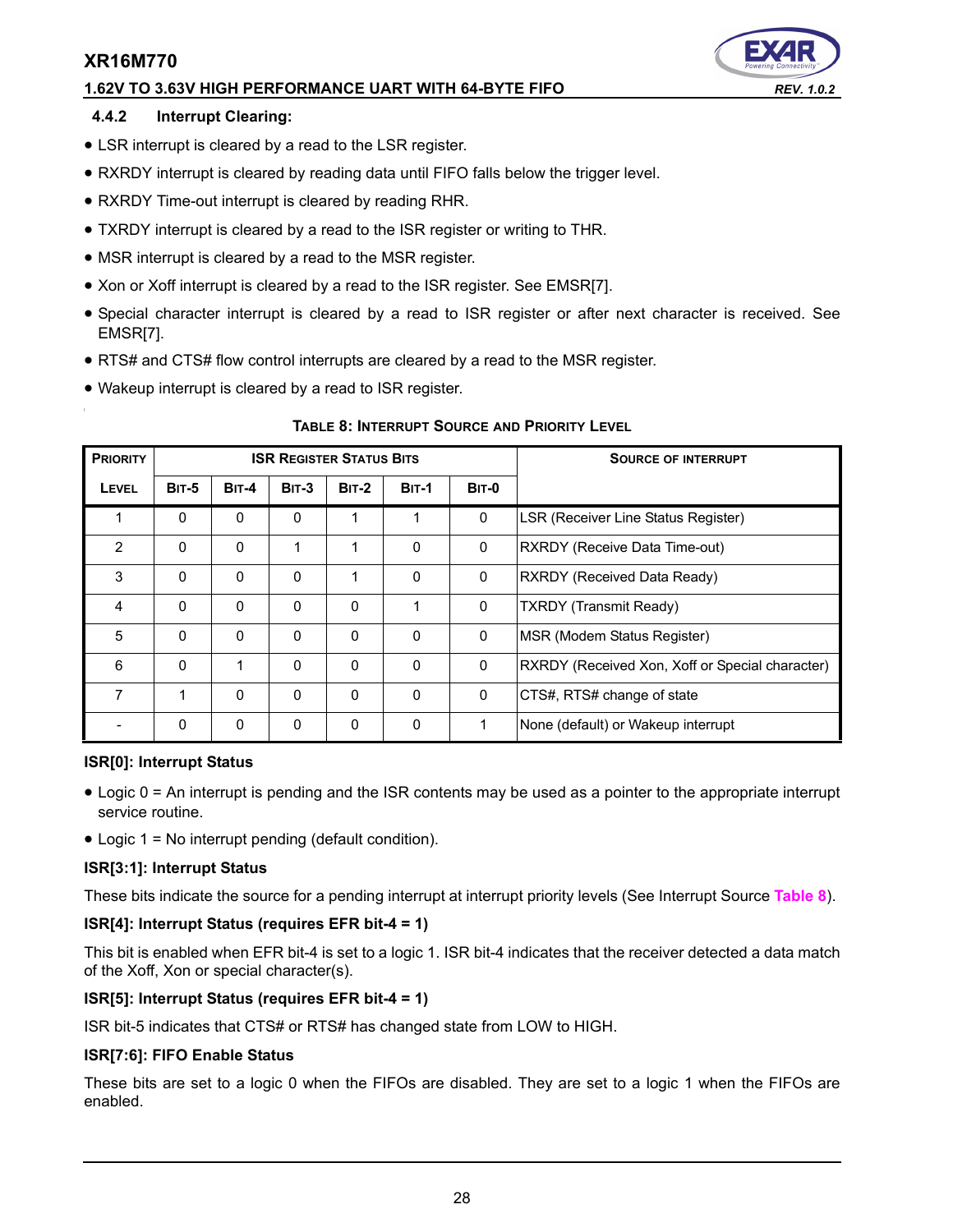

### *REV. 1.0.2* **1.62V TO 3.63V HIGH PERFORMANCE UART WITH 64-BYTE FIFO**

### <span id="page-28-0"></span>*4.5 FIFO Control Register (FCR) - Write-Only*

This register is used to enable the FIFOs, clear the FIFOs, set the transmit/receive FIFO trigger levels, and enable the wake up interrupt. They are defined as follows:

### **FCR[0]: TX and RX FIFO Enable**

- Logic 0 = Disable the transmit and receive FIFO (default).
- Logic 1 = Enable the transmit and receive FIFOs. This bit must be set to logic 1 when other FCR bits are written or they will not be programmed.

### **FCR[1]: RX FIFO Reset**

This bit is only active when FCR bit-0 is a '1'.

- Logic 0 = No receive FIFO reset (default)
- Logic 1 = Reset the receive FIFO pointers and FIFO level counter logic (the receive shift register is not cleared or altered). This bit will return to a logic 0 after resetting the FIFO.

### **FCR[2]: TX FIFO Reset**

This bit is only active when FCR bit-0 is a '1'.

- Logic 0 = No transmit FIFO reset (default).
- Logic 1 = Reset the transmit FIFO pointers and FIFO level counter logic (the transmit shift register is not cleared or altered). This bit will return to a logic 0 after resetting the FIFO.

### **FCR[3]: Enable wake up interrupt (requires EFR bit-4 = 1)**

- Logic  $0 =$  Disable the wake up interrupt (default).
- Logic 1 = Enable the wake up interrupt.

Please refer to **["Section 2.17.3, Wake-up Interrupt" on page](#page-20-0) 21**.

### **FCR[5:4]: Transmit FIFO Trigger Select (requires EFR bit-4 = 1)**

These 2 bits set the trigger level for the transmit FIFO. The UART will issue a transmit interrupt when the number of characters in the FIFO falls below the selected trigger level, or when it gets empty in case that the FIFO did not get filled over the trigger level on last re-load. **[Table](#page-29-0) 9** below shows the selections. Note that the receiver and the transmitter cannot use different trigger tables. Whichever selection is made last applies to both the RX and TX side.

### **FCR[7:6]: Receive FIFO Trigger Select**

These 2 bits are used to set the trigger level for the receive FIFO. The UART will issue a receive interrupt when the number of the characters in the FIFO crosses the trigger level. **[Table](#page-29-0) 9** shows the complete selections. Note that the receiver and the transmitter cannot use different trigger tables. Whichever selection is made last applies to both the RX and TX side.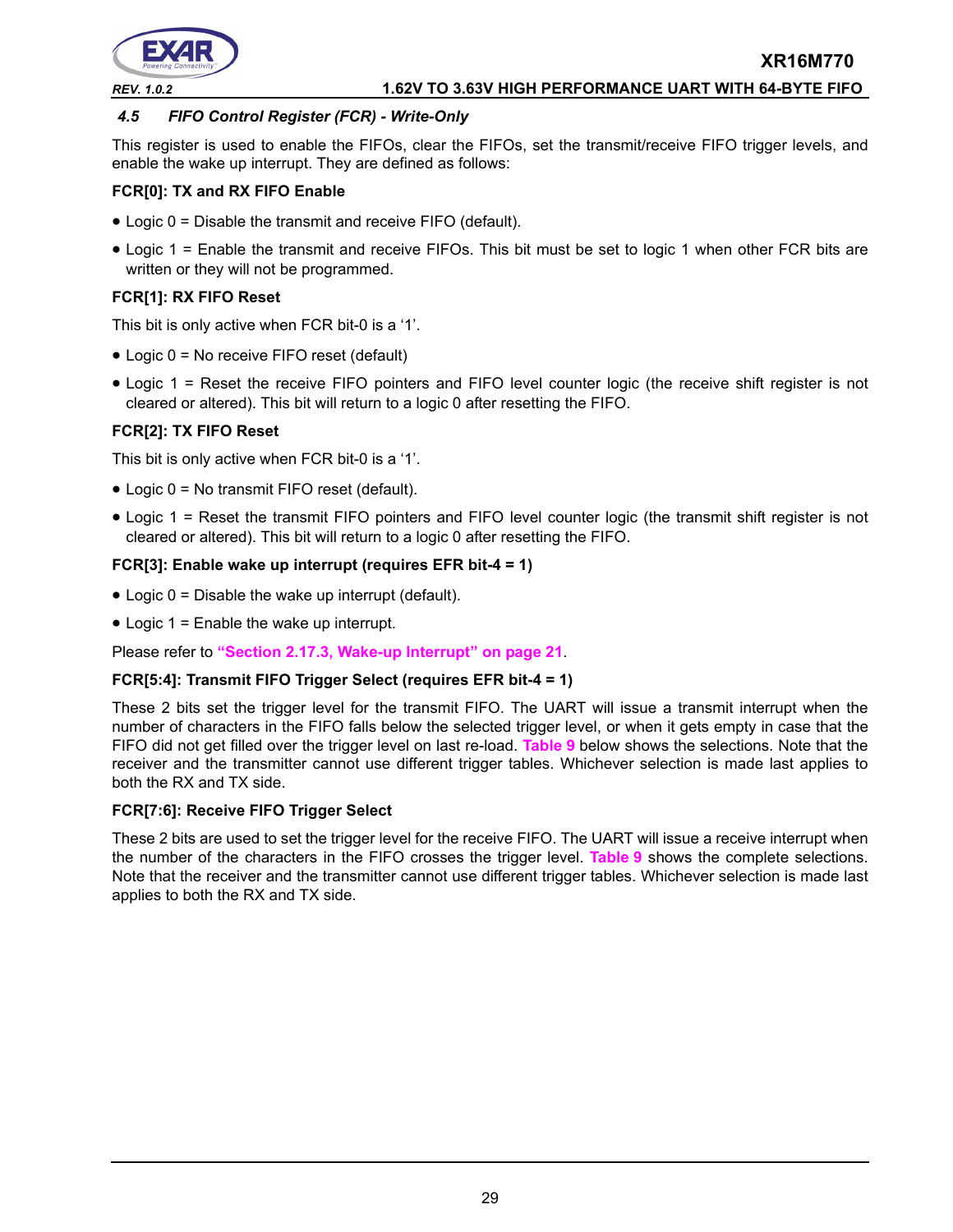

<span id="page-29-0"></span>

|  | TABLE 9: TRANSMIT AND RECEIVE FIFO TRIGGER TABLE AND LEVEL SELECTION |
|--|----------------------------------------------------------------------|
|--|----------------------------------------------------------------------|

### *4.6 Line Control Register (LCR) - Read/Write*

The Line Control Register is used to specify the asynchronous data communication format. The word or character length, the number of stop bits, and the parity are selected by writing the appropriate bits in this register.

### **LCR[1:0]: TX and RX Word Length Select**

These two bits specify the word length to be transmitted or received.

| <b>BIT-1</b> | <b>BIT-0</b> | <b>WORD LENGTH</b> |
|--------------|--------------|--------------------|
|              |              | 5 (default)        |
|              |              | ี                  |
|              |              |                    |
|              |              |                    |



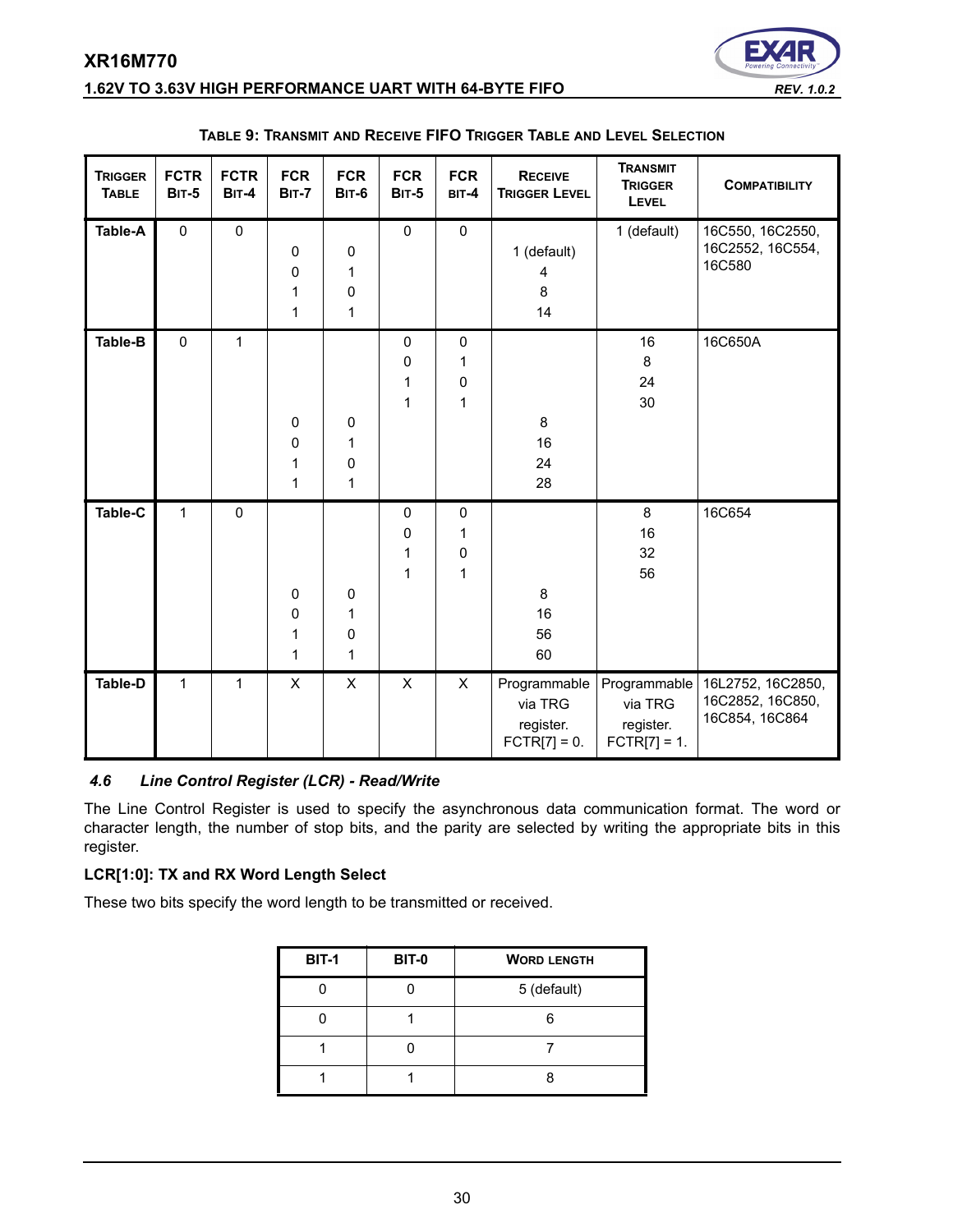

# **LCR[2]: TX and RX Stop-bit Length Select**

The length of stop bit is specified by this bit in conjunction with the programmed word length.

| <b>BIT-2</b> | <b>WORD</b><br><b>LENGTH</b> | <b>STOP BIT LENGTH</b><br>(BIT TIME(S)) |
|--------------|------------------------------|-----------------------------------------|
|              | 5,6,7,8                      | 1 (default)                             |
|              |                              | $1 - 1/2$                               |
|              | 6,7,8                        |                                         |

### **LCR[3]: TX and RX Parity Select**

Parity or no parity can be selected via this bit. The parity bit is a simple way used in communications for data integrity check. See **[Table](#page-30-0) 10** for parity selection summary below.

- $\bullet$  Logic 0 = No parity.
- Logic 1 = A parity bit is generated during the transmission while the receiver checks for parity error of the data character received.

### **LCR[4]: TX and RX Parity Select**

If the parity bit is enabled with LCR bit-3 set to a logic 1, LCR BIT-4 selects the even or odd parity format.

- Logic 0 = ODD Parity is generated by forcing an odd number of logic 1's in the transmitted character. The receiver must be programmed to check the same format (default).
- Logic 1 = EVEN Parity is generated by forcing an even number of logic 1's in the transmitted character. The receiver must be programmed to check the same format.

### **LCR[5]: TX and RX Parity Select**

If the parity bit is enabled, LCR BIT-5 selects the forced parity format.

- LCR BIT-5 = logic 0, parity is not forced (default).
- LCR BIT-5 = logic 1 and LCR BIT-4 = logic 0, parity bit is forced to a logical 1 for the transmit and receive data.
- <span id="page-30-0"></span>• LCR BIT-5 = logic 1 and LCR BIT-4 = logic 1, parity bit is forced to a logical 0 for the transmit and receive data.

|  | LCR BIT-5 LCR BIT-4 LCR BIT-3 | <b>PARITY SELECTION</b>     |
|--|-------------------------------|-----------------------------|
|  |                               | No parity                   |
|  |                               | Odd parity                  |
|  |                               | Even parity                 |
|  |                               | Force parity to mark, HIGH  |
|  |                               | Forced parity to space, LOW |

### **TABLE 10: PARITY SELECTION**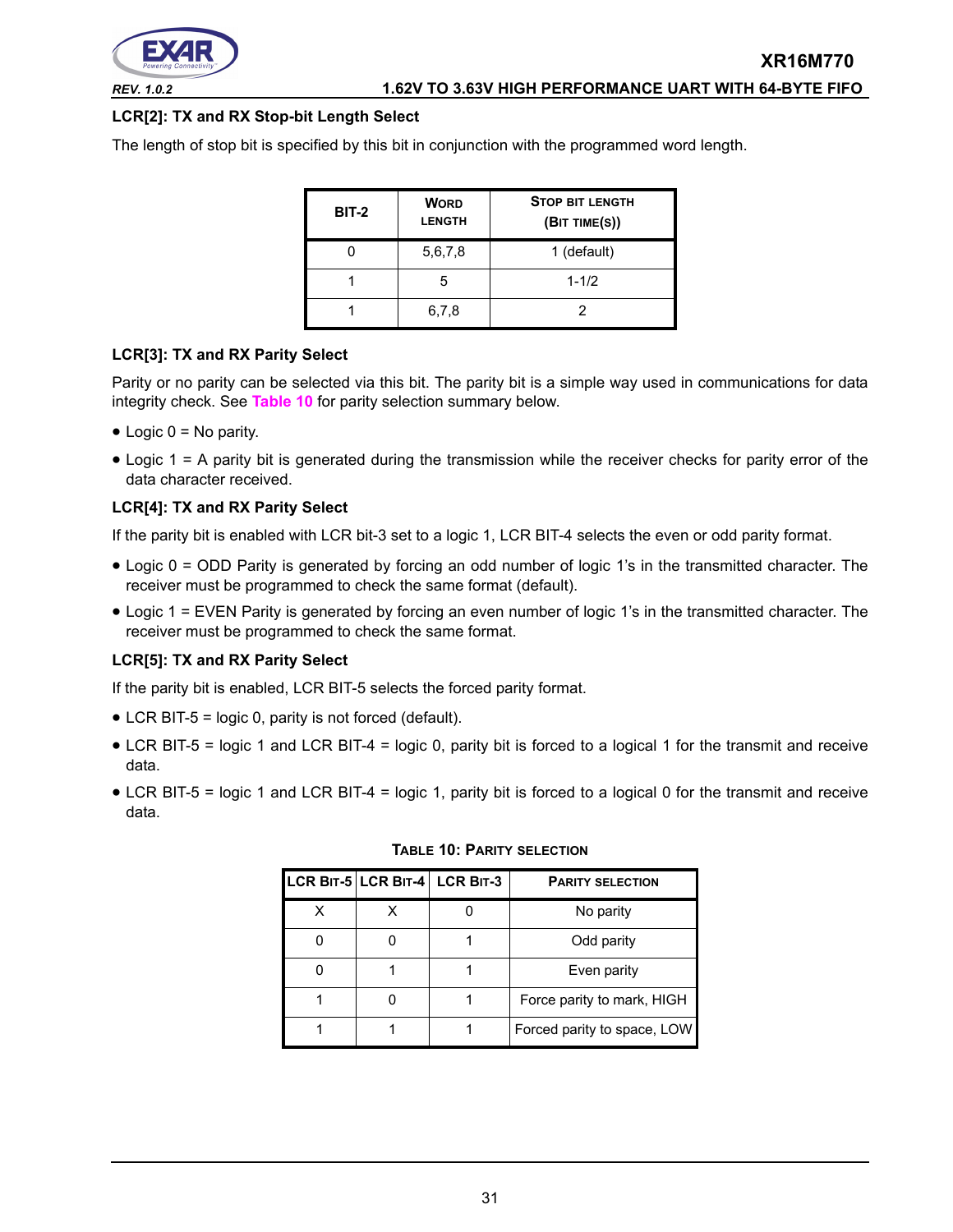### **1.62V TO 3.63V HIGH PERFORMANCE UART WITH 64-BYTE FIFO** *REV. 1.0.2*

### **LCR[6]: Transmit Break Enable**

When enabled, the Break control bit causes a break condition to be transmitted (the TX output is forced to a "space', logic 0, state). This condition remains, until disabled by setting LCR bit-6 to a logic 0.

- Logic 0 = No TX break condition. (default)
- Logic 1 = Forces the transmitter output (TX) to a "space", logic 0, for alerting the remote receiver of a line break condition.

### **LCR[7]: Baud Rate Divisors Enable**

Baud rate generator divisor (DLL/DLM/DLD) enable.

- Logic 0 = Data registers are selected. (default)
- Logic 1 = Divisor latch registers are selected.

### *4.7 Modem Control Register (MCR) or General Purpose Outputs Control - Read/Write*

The MCR register is used for controlling the serial/modem interface signals or general purpose inputs/outputs.

### **MCR[0]: DTR# Output**

The DTR# pin is a modem control output. If the modem interface is not used, this output may be used as a general purpose output.

- Logic 0 = Force DTR# output HIGH (default).
- Logic 1 = Force DTR# output LOW.

### **MCR[1]: RTS# Output**

The RTS# pin is a modem control output and may be used for automatic hardware flow control by enabled by EFR bit-6. If the modem interface is not used, this output may be used as a general purpose output.

- Logic 0 = Force RTS# output HIGH (default).
- Logic 1 = Force RTS# output LOW. It is required to start Auto RTS Flow Control.

### **MCR[2]: Reserved**

OP1# is not available as an output pin on the M770. But it is available for use during Internal Loopback Mode. In the Loopback Mode, this bit is used to write the state of the modem RI# interface signal.

### **MCR[3]: INT Output Enable**

Enable or disable INT outputs to become active or in three-state. This bit is also used to control the OP2# signal during internal loopback mode.

- Logic 0 = INT output disabled (three state) in the 16 mode (default). During internal loopback mode, OP2# is HIGH.
- Logic 1 = INT output enabled (active) in the 16 mode. During internal loopback mode, OP2# is LOW.

### **TABLE 11: INT OUTPUT MODES**

| <b>MCR</b><br><b>BIT-3</b> | <b>INT OUTPUT IN 16 MODE</b> |
|----------------------------|------------------------------|
|                            | Three-State                  |
|                            | Active                       |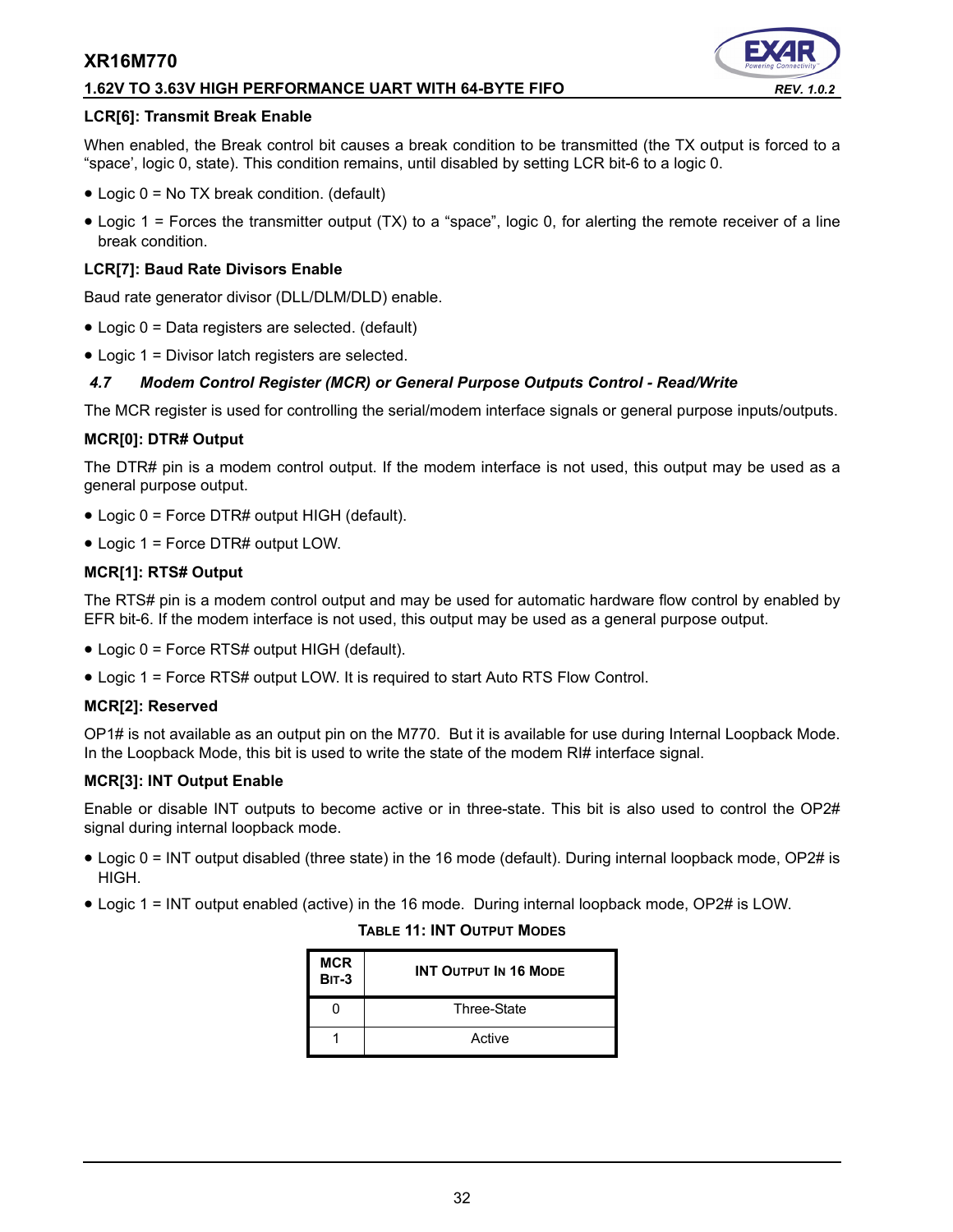

### **MCR[4]: Internal Loopback Enable**

- Logic 0 = Disable loopback mode (default).
- Logic 1 = Enable local loopback mode, see loopback section and **[Figure](#page-21-0) 14**.

### **MCR[5]: Xon-Any Enable (requires EFR bit-4 = 1)**

- Logic 0 = Disable Xon-Any function (for 16C550 compatibility, default).
- Logic 1 = Enable Xon-Any function. In this mode, any RX character received will resume transmit operation. The RX character will be loaded into the RX FIFO , unless the RX character is an Xon or Xoff character and the M770 is programmed to use the Xon/Xoff flow control.

### **MCR[6]: Infrared Encoder/Decoder Enable (requires EFR bit-4 = 1)**

- Logic 0 = Enable the standard modem receive and transmit input/output interface. (Default)
- Logic 1 = Enable infrared IrDA receive and transmit inputs/outputs. The TX/RX output/input are routed to the infrared encoder/decoder. The data input and output levels conform to the IrDA infrared interface requirement. The RX FIFO may need to be flushed upon enable. While in this mode, the infrared TX output will be LOW during idle data conditions.

### **MCR[7]: Clock Prescaler Select (requires EFR bit-4 = 1)**

- Logic 0 = Divide by one. The input clock from the crystal or external clock is fed directly to the Programmable Baud Rate Generator without further modification, i.e., divide by one (default).
- Logic 1 = Divide by four. The prescaler divides the input clock from the crystal or external clock by four and feeds it to the Programmable Baud Rate Generator, hence, data rates become one forth.

### *4.8 Line Status Register (LSR) - Read Only*

This register provides the status of data transfers between the UART and the host. If IER bit-2 is enabled, LSR bit 1 will generate an interrupt immediately and LSR bits 2-4 will generate an interrupt when a character with an error is in the RHR.

### **LSR[0]: Receive Data Ready Indicator**

- Logic 0 = No data in receive holding register or FIFO (default).
- Logic 1 = Data has been received and is saved in the receive holding register or FIFO.

### **LSR[1]: Receiver Overrun Flag**

- Logic 0 = No overrun error (default).
- Logic 1 = Overrun error. A data overrun error condition occurred in the receive shift register. This happens when additional data arrives while the FIFO is full. In this case the previous data in the receive shift register is overwritten. Note that under this condition the data byte in the receive shift register is not transferred into the FIFO, therefore the data in the FIFO is not corrupted by the error.

### **LSR[2]: Receive Data Parity Error Tag**

- Logic 0 = No parity error (default).
- Logic 1 = Parity error. The receive character in RHR does not have correct parity information and is suspect. This error is associated with the character available for reading in RHR.

### **LSR[3]: Receive Data Framing Error Tag**

- Logic 0 = No framing error (default).
- Logic 1 = Framing error. The receive character did not have a valid stop bit(s). This error is associated with the character available for reading in RHR.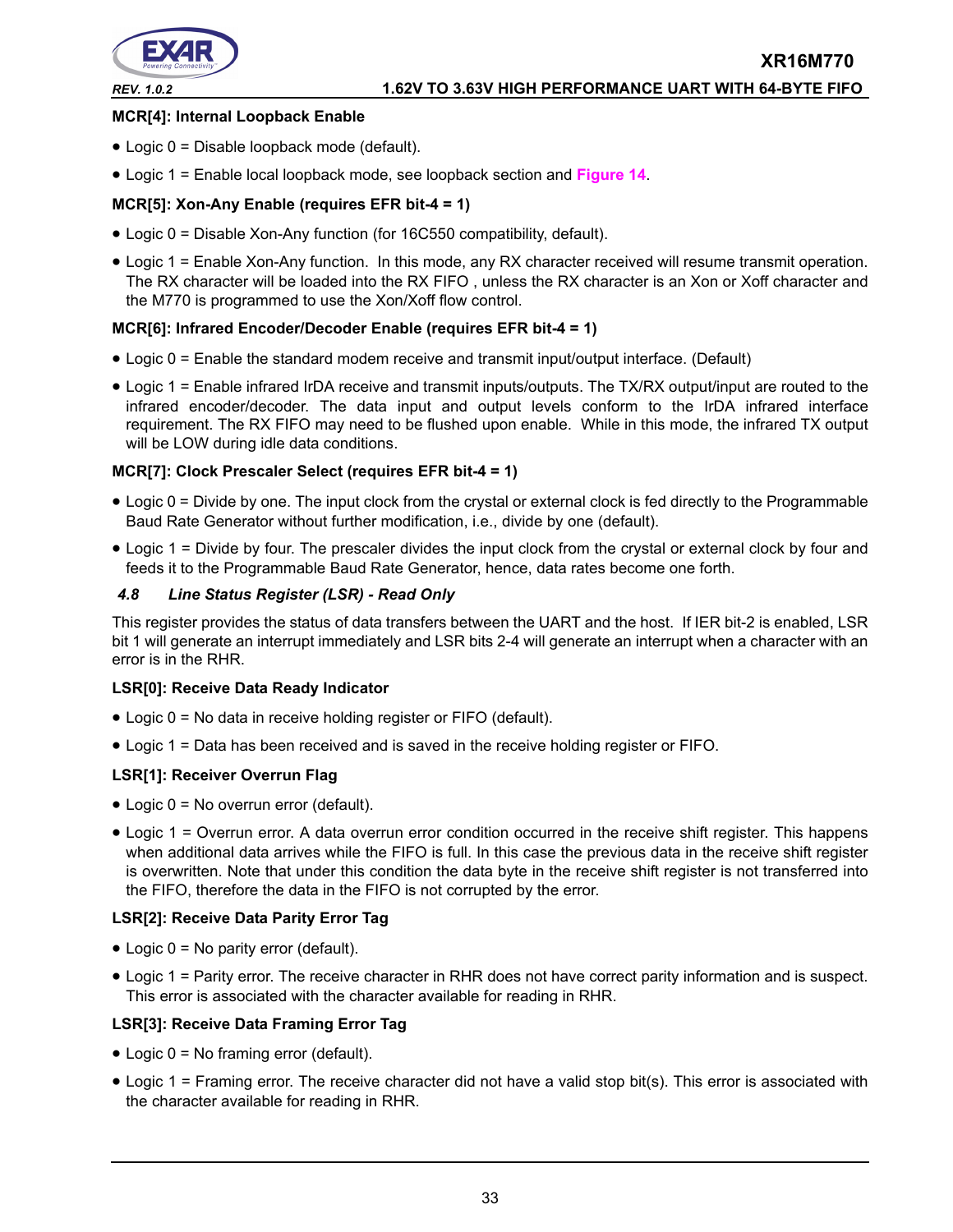### **1.62V TO 3.63V HIGH PERFORMANCE UART WITH 64-BYTE FIFO** *REV. 1.0.2*



### **LSR[4]: Receive Break Tag**

- Logic 0 = No break condition (default).
- Logic 1 = The receiver received a break signal (RX was LOW for at least one character frame time). In the FIFO mode, only one break character is loaded into the FIFO. The break indication remains until the RX input returns to the idle condition, "mark" or HIGH.

### **LSR[5]: Transmit Holding Register Empty Flag**

This bit is the Transmit Holding Register Empty indicator. The THR bit is set to a logic 1 when the last data byte is transferred from the transmit holding register to the transmit shift register. The bit is reset to logic 0 concurrently with the data loading to the transmit holding register by the host. In the FIFO mode this bit is set when the transmit FIFO is empty, it is cleared when the transmit FIFO contains at least 1 byte.

### **LSR[6]: THR and TSR Empty Flag**

This bit is set to a logic 1 whenever the transmitter goes idle. It is set to logic 0 whenever either the THR or TSR contains a data character. In the FIFO mode this bit is set to a logic 1 whenever the transmit FIFO and transmit shift register are both empty.

### **LSR[7]: Receive FIFO Data Error Flag**

- Logic 0 = No FIFO error (default).
- Logic 1 = A global indicator for the sum of all error bits in the RX FIFO. At least one parity error, framing error or break indication is in the FIFO data. This bit clears when there is no more error(s) in any of the bytes in the RX FIFO.

### *4.9 Modem Status Register (MSR) - Read Only*

This register provides the current state of the modem interface input signals. Lower four bits of this register are used to indicate the changed information. These bits are set to a logic 1 whenever a signal from the modem changes state. These bits may be used for general purpose inputs when they are not used with modem signals. Reading the higher four bits shows the status of the modem signals.

### **MSR[0]: Delta CTS# Input Flag**

- Logic 0 = No change on CTS# input (default).
- Logic 1 = The CTS# input has changed state since the last time it was monitored. A modem status interrupt will be generated if MSR interrupt is enabled (IER bit-3).

### **MSR[1]: Delta DSR# Input Flag**

- Logic 0 = No change on DSR# input (default).
- Logic 1 = The DSR# input has changed state since the last time it was monitored. A modem status interrupt will be generated if MSR interrupt is enabled (IER bit-3).

### **MSR[2]: Delta RI# Input Flag**

- Logic 0 = No change on RI# input (default).
- Logic 1 = The RI# input has changed from LOW to HIGH, ending of the ringing signal. A modem status interrupt will be generated if MSR interrupt is enabled (IER bit-3).

### **MSR[3]: Delta CD# Input Flag**

- Logic 0 = No change on CD# input (default).
- Logic 1 = Indicates that the CD# input has changed state since the last time it was monitored. A modem status interrupt will be generated if MSR interrupt is enabled (IER bit-3).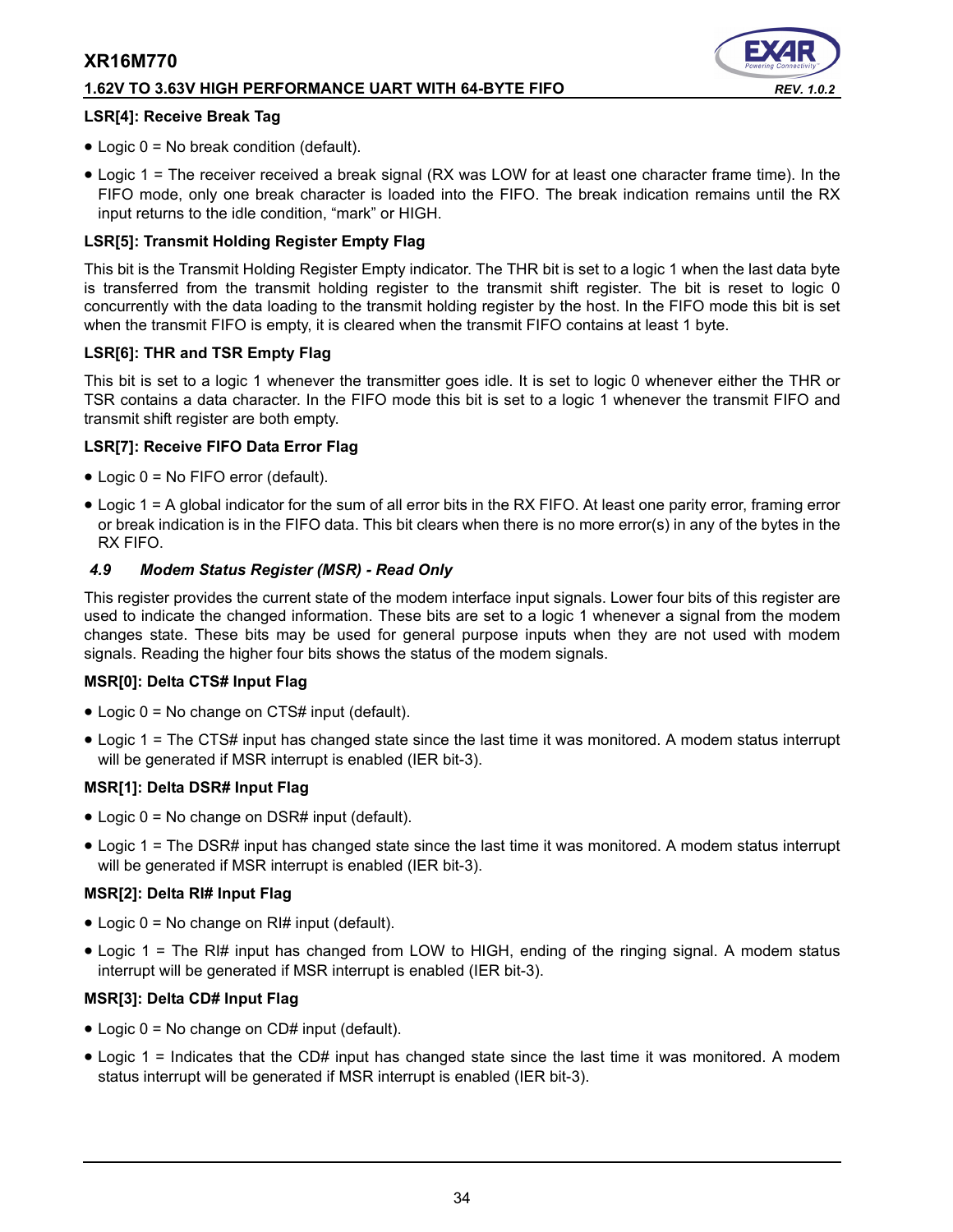

### **MSR[4]: CTS Input Status**

CTS# pin may function as automatic hardware flow control signal input if it is enabled and selected by Auto CTS (EFR bit-7). Auto CTS Flow Control allows starting and stopping of local data transmissions based on the modem CTS# signal. A HIGH on the CTS# pin will stop UART transmitter as soon as the current character has finished transmission, and a LOW will resume data transmission. Normally MSR bit-4 bit is the complement of the CTS# input. However in the loopback mode, this bit is equivalent to the RTS# bit in the MCR register. The CTS# input may be used as a general purpose input when the modem interface is not used.

### **MSR[5]: DSR Input Status**

Normally this bit is the complement of the DSR# input. In the loopback mode, this bit is equivalent to the DTR# bit in the MCR register. The DSR# input may be used as a general purpose input when the modem interface is not used.

### **MSR[6]: RI Input Status**

Normally this bit is the complement of the RI# input. In the loopback mode this bit is equivalent to bit-2 in the MCR register. The RI# input may be used as a general purpose input when the modem interface is not used.

### **MSR[7]: CD Input Status**

Normally this bit is the complement of the CD# input. In the loopback mode this bit is equivalent to bit-3 in the MCR register. The CD# input may be used as a general purpose input when the modem interface is not used.

### *4.10 Modem Status Register (MSR) - Write Only*

This register provides the advanced features of XR16M770. Lower four bits of this register are reserved. Writing to the higher four bits enables additional functions.

### **MSR[3:0]: Reserved**

### **MSR[4]: Enable/Disable Transmitter (Requires EFR[4] = 1)**

- Logic 0 = Enable Transmitter (default).
- Logic 1 = Disable Transmitter.

### **MSR[5]: Enable/Disable Receiver (Requires EFR[4] = 1)**

- Logic 0 = Enable Receiver (default).
- Logic 1 = Disable Receiver.

### **MSR[6]: Enable/Disable 9-bit mode (Requires EFR[4] = 1)**

For the 9-bit mode information, **[See "Section 2.15, Normal Multidrop Mode" on page](#page-17-1) 18.**

- Logic 0 = Normal 8-bit mode (default).
- Logic 1 = Enable 9-bit or Multidrop mode.

### **MSR[7]: Enable/Disable fast IR mode (Requires EFR[4] = 1)**

The M770 supports the new fast IR transmission with data rate up to 1.152 Mbps.

- Logic 0 = IrDA version 1.0, 3/16 pulse ratio, data rate up to 115.2 Kbps (default).
- Logic 1 = IrDA version 1.1, 1/4 pulse ratio, data rate up to 1.152 Mbps. For more IR mode information, please **[See "Section 2.16, Infrared Mode" on page](#page-18-0) 19.**

### *4.11 Scratch Pad Register (SPR) - Read/Write*

This is a 8-bit general purpose register for the user to store temporary data. The content of this register is preserved during sleep mode but becomes 0xFF (default) after a reset or a power off-on cycle.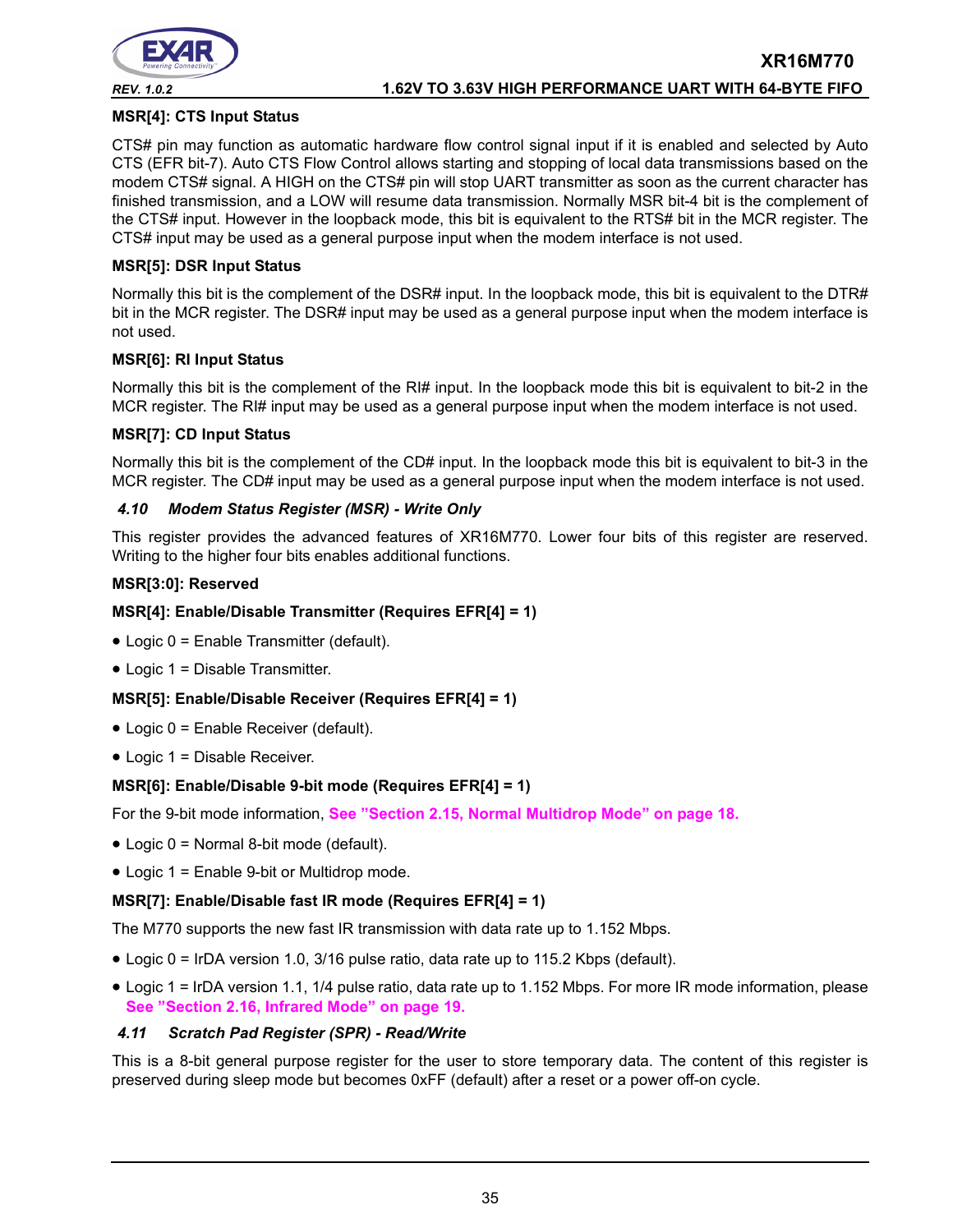### **1.62V TO 3.63V HIGH PERFORMANCE UART WITH 64-BYTE FIFO** *REV. 1.0.2*

# <span id="page-35-0"></span>*4.12 Enhanced Mode Select Register (EMSR) - Write-only*

This register replaces SPR (during a Write) and is accessible only when FCTR[6] = 1.

### **EMSR[1:0]: Receive/Transmit FIFO Level Count**

<span id="page-35-1"></span>When Scratchpad Swap (FCTR[6]) is asserted, EMSR bits 1-0 controls what mode the FIFO Level Counter is operating in.

| FCTR[6] EMSR[1]   EMSR[0] | Scratchpad is                     |
|---------------------------|-----------------------------------|
|                           | Scratchpad                        |
| x                         | RX FIFO Level Counter Mode        |
|                           | <b>TX FIFO Level Counter Mode</b> |
|                           | Alternate RX/TX FIFO Counter Mode |

### **TABLE 12: SCRATCHPAD SWAP SELECTION**

During Alternate RX/TX FIFO Level Counter Mode, the first value read after EMSR bits 1-0 have been asserted will always be the RX FIFO Level Counter. The second value read will correspond with the TX FIFO Level Counter. The next value will be the RX FIFO Level Counter again, then the TX FIFO Level Counter and so on and so forth.

### **EMSR[2]: Send TX Immediately**

- Logic 0 = Do not send TX immediately (default).
- Logic 1 = Send TX immediately. When FIFO is enabled and this bit is set, the next data will be to the TX shift register. Thus, the data will be sent out immediately instead of queuing in the FIFO. Every time, only 1 byte will be send out. Once this byte has been sent out, the EMSR[2] will go back to 0 automatically. If more than 1 byte will be sent out, EMSR[2] needs to be set to 1 for each byte.

### **EMSR[3]: Invert RTS in RS485 mode**

- Logic 0 = RTS# output is a logic 0 during TX and a logic 1 during RX (default).
- Logic 1 = RTS# output is a logic 1 during TX and a logic 0 during RX.

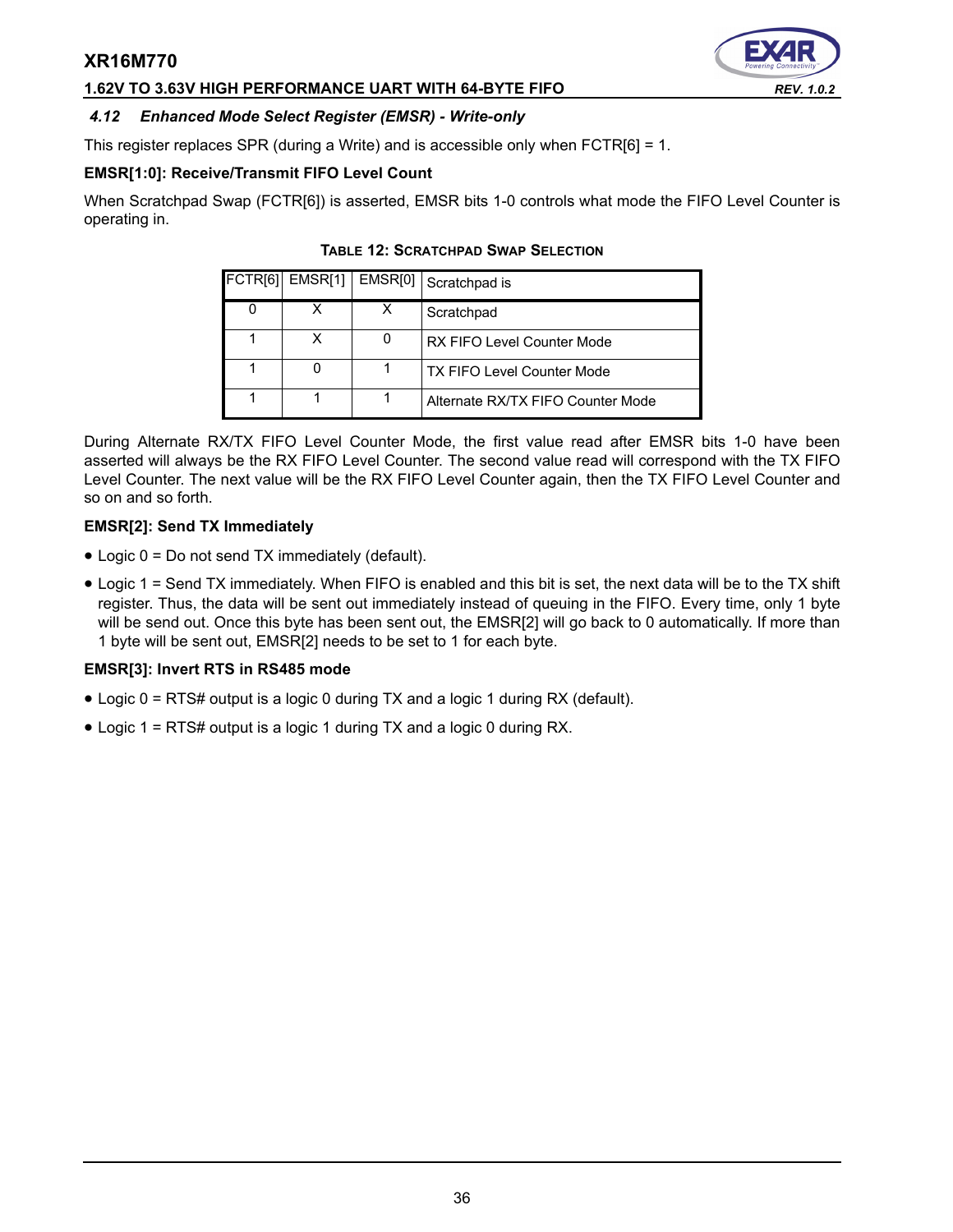

*REV. 1.0.2* **1.62V TO 3.63V HIGH PERFORMANCE UART WITH 64-BYTE FIFO**

### <span id="page-36-1"></span>**EMSR[5:4]: Extended RTS Hysteresis**

| <b>EMSR</b><br><b>BIT-5</b> | <b>EMSR</b><br><b>BIT-4</b> | <b>FCTR</b><br><b>BIT-1</b> | <b>FCTR</b><br><b>BIT-0</b> | RTS#<br><b>HYSTERESIS</b><br>(CHARACTERS) |
|-----------------------------|-----------------------------|-----------------------------|-----------------------------|-------------------------------------------|
| 0                           | 0                           | 0                           | 0                           | 0                                         |
| 0                           | 0                           | 0                           | 1                           | ±4                                        |
| 0                           | 0                           | 1                           | 0                           | ±6                                        |
| 0                           | 0                           | 1                           | 1                           | $\pm 8$                                   |
| 0                           | 1                           | 0                           | 0                           | $\pm 8$                                   |
| 0                           | 1                           | 0                           | 1                           | ±16                                       |
| 0                           | 1                           | 1                           | 0                           | ±24                                       |
| 0                           | 1                           | 1                           | 1                           | ±32                                       |
| 1                           | 0                           | 0                           | 0                           | ±40                                       |
| 1                           | 0                           | 0                           | 1                           | ±44                                       |
| 1                           | 0                           | 1                           | 0                           | ±48                                       |
| 1                           | 0                           | 1                           | 1                           | ±52                                       |
| 1                           | 1                           | 0                           | 0                           | ±12                                       |
| 1                           | 1                           | 0                           | 1                           | ±20                                       |
| 1                           | 1                           | 1                           | 0                           | ±28                                       |
|                             |                             | 1                           |                             | ±36                                       |

### **TABLE 13: AUTO RTS HYSTERESIS**

### **EMSR[6]: LSR Interrupt Mode**

- Logic 0 = LSR Interrupt Delayed (default). LSR bits 2, 3, and 4 will generate an interrupt when the character with the error is in the RHR.
- Logic 1 = LSR Interrupt Immediate. LSR bits 2, 3, and 4 will generate an interrupt as soon as the character is received into the FIFO.

### **EMSR[7]: Xoff/Special character Interrupt Mode Select**

This bit selects how the Xoff and Special character interrupt is cleared. The XON interrupt can only be cleared by reading the ISR register.

- Logic 0 = Xoff interrupt is cleared by either reading ISR register or when an XON character is received. Special character interrupt is cleared by either reading ISR register or when next character is received. (default).
- Logic 1 = Xoff/Special character interrupt can only be cleared by reading the ISR register.

### <span id="page-36-0"></span>*4.13 Baud Rate Generator Registers (DLL, DLM and DLD) - Read/Write*

These registers make-up the value of the baud rate divisor. The M770 has different DLL, DLM and DLD for transmitter and receiver. It provides more convenience for the transmitter and receiver to transmit data with different rate. The M770 uses DLD[7:6] to select TX or RX. Then it provides DLD[5:0] to select the sampling frequency and fractional baud rate divisor. The concatenation of the contents of DLM and DLL gives the 16-bit divisor value. The value is added to DLD[3:0]/16 to achieve the fractional baud rate divisor. DLD must be enabled via EFR bit-4 before it can be accessed. See **[Table](#page-37-0) 14** below and **[See "Section 2.7, Programmable](#page-10-0) [Baud Rate Generator with Fractional Divisor" on page](#page-10-0) 11.**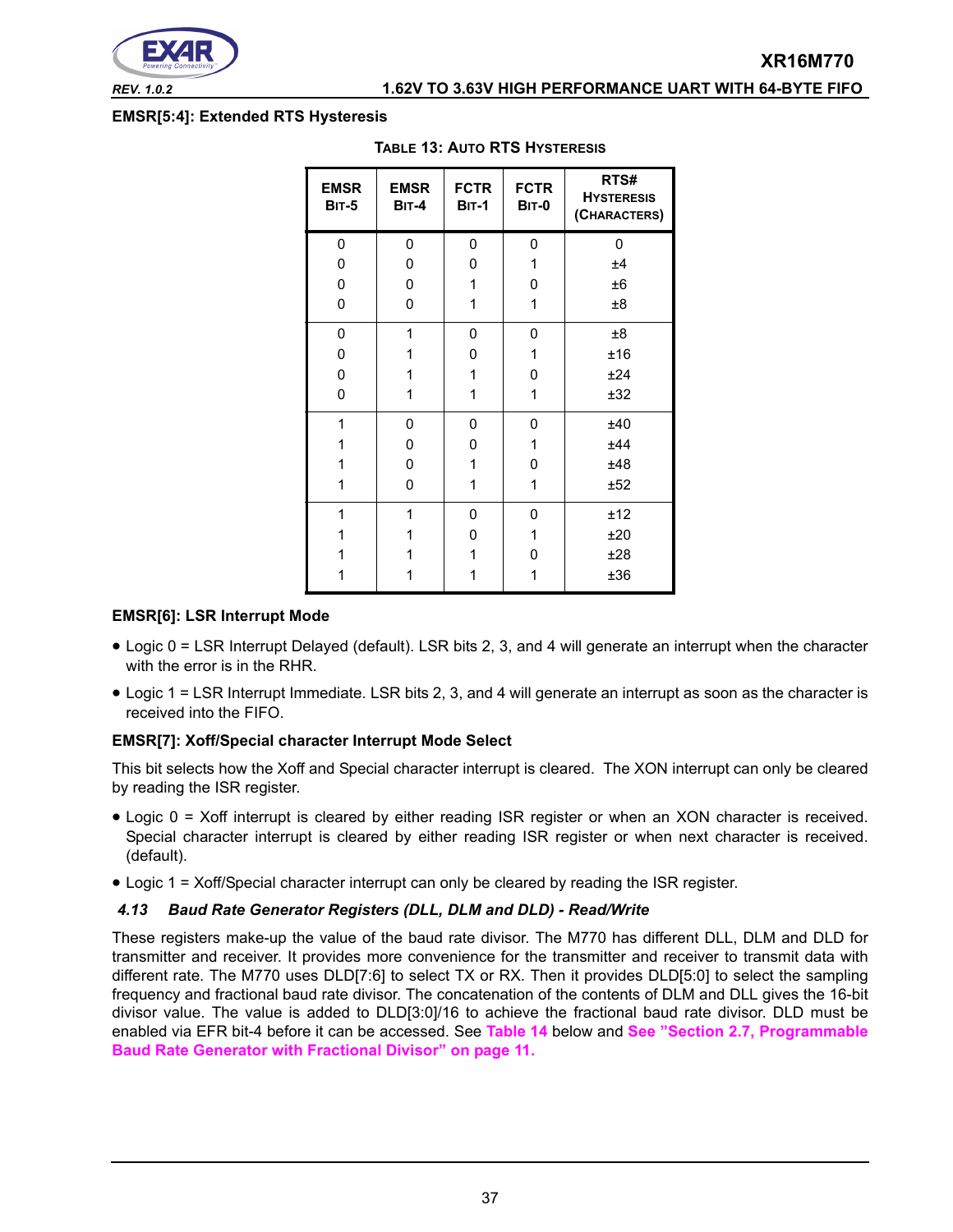# **1.62V TO 3.63V HIGH PERFORMANCE UART WITH 64-BYTE FIFO** *REV. 1.0.2*



### **DLD[5:4]: Sampling Rate Select**

These bits select the data sampling rate. By default, the data sampling rate is 16X. The maximum data rate will double if the 8X mode is selected and will quadruple if the 4X mode is selected. See **[Table](#page-37-0) 14** below.

<span id="page-37-0"></span>

| <b>DLD[5]</b> | <b>DLD[4]</b> | <b>SAMPLING RATE</b> |
|---------------|---------------|----------------------|
|               |               | 16X                  |
|               |               | 8X                   |
|               |               | 4λ                   |

### **TABLE 14: SAMPLING RATE SELECT**

### **DLD[6]: Independent BRG enable**

- Logic 0 = The Transmitter and Receiver uses the same Baud Rate Generator. (default).
- Logic 1 = The Transmitter and Receiver uses different Baud Rate Generators. Use DLD[7] for selecting which baud rate generator to configure.

### **DLD[7]: BRG select**

When DLD[6] = 1, this bit selects whether the values written to DLL, DLM and DLD[5:0] will be for the Transmit Baud Rate Generator or the Receive Baud Rate Generator. When DLD[6] = 0 (same Baud Rate Generator used for both TX and RX), this bit must be a logic 0 to properly write to the appropriate DLL, DLM and DLD[5:0]. .

| <b>DLD[7]</b> | DLD[6]   | <b>BRG</b>                                                                                                              |
|---------------|----------|-------------------------------------------------------------------------------------------------------------------------|
| 0             | $\Omega$ | Transmitter and Receiver uses same BRG.<br>Writing to DLL, DLM and DLD[5:0] configures the BRG for both the TX and RX.  |
| 0             |          | Transmitter and Receiver uses different BRGs.<br>Writing to DLL, DLM and DLD[5:0] configures the BRG for TX.            |
|               |          | Transmitter and Receiver uses different BRGs.<br>Writing to DLL, DLM and DLD[5:0] configures the BRG for RX.            |
|               | 0        | Transmitter and Receiver uses same BRG.<br>Writing to DLL, DLM and DLD[5:0] has no effect on BRG used by the TX and RX. |

### **TABLE 15: BRG SELECT**

### *4.14 Trigger Level Register (TRG) - Write-Only*

User Programmable Transmit/Receive Trigger Level Register.

### **TRG[7:0]: Trigger Level Register**

These bits are used to program desired trigger levels when trigger Table-D is selected. FCTR bit-7 selects between programming the RX Trigger Level (a logic 0) and the TX Trigger Level (a logic 1).

### *4.15 RX/TX FIFO Level Count Register (FC) - Read-Only*

This register replaces SPR (during a read) and is accessible when FCTR[6] = 1. This register is also accessible when LCR = 0xBF. It is suggested to read the FIFO Level Count Register at the Scratchpad Register location when FCTR bit-6 = 1. See **[Table](#page-35-1) 12**.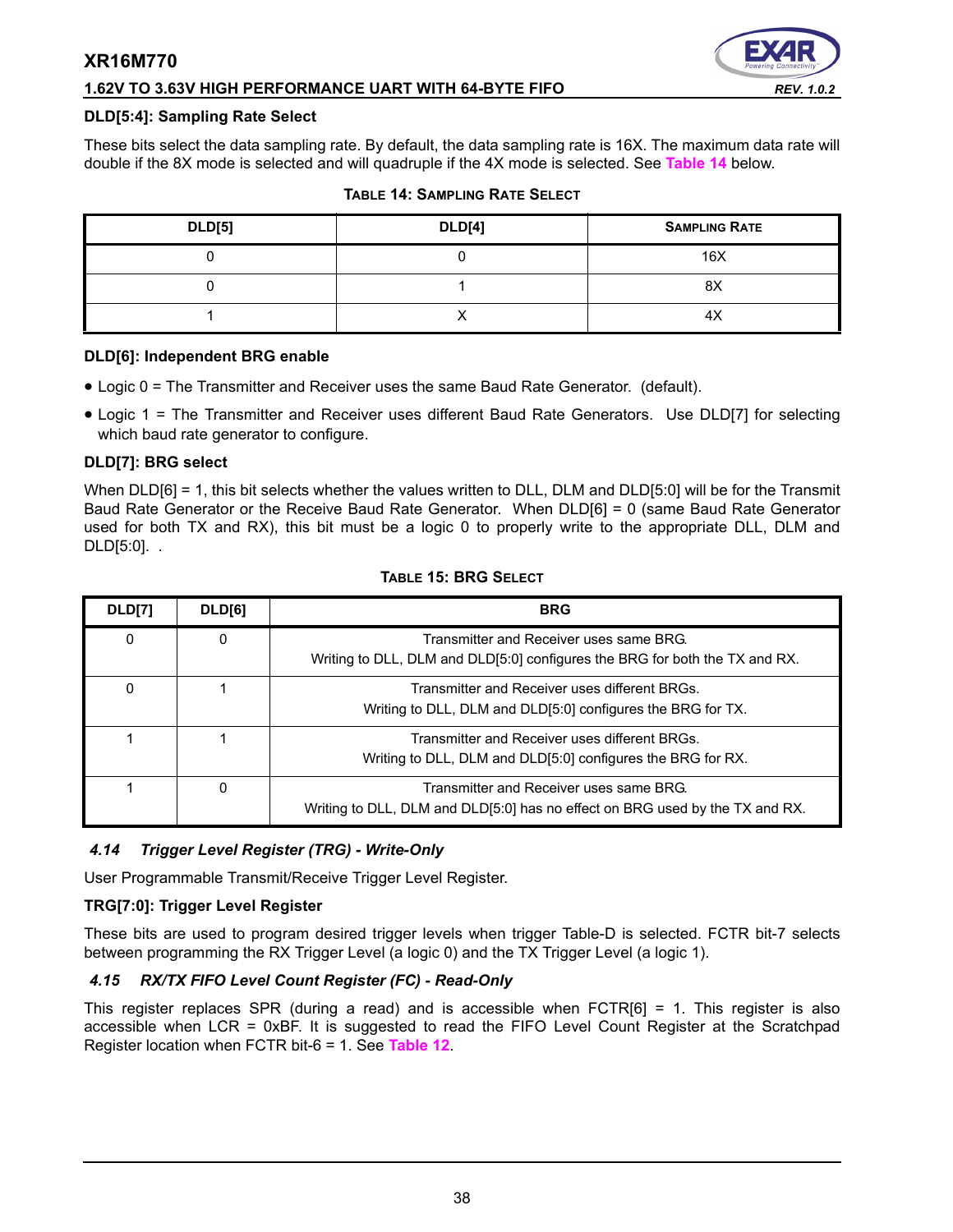

### **FC[7:0]: RX/TX FIFO Level Count**

Receive/Transmit FIFO Level Count. Number of characters in Receiver FIFO (FCTR[7] = 0) or Transmitter FIFO (FCTR[7] = 1) can be read via this register. Reading this register is not recommended when transmitting or receiving data.

### **4.16 Feature Control Register (FCTR) - Read/Write**

### **FCTR[1:0]: RTS Hysteresis**

User selectable RTS# hysteresis levels for hardware flow control application. After reset, these bits are set to "0" to select the next trigger level for hardware flow control. See **[Table](#page-36-1) 13** for more details.

### **FCTR[2]: IrDa RX Inversion**

- Logic 0 = Select RX input as encoded IrDa data (Idle state will be LOW).
- Logic 1 = Select RX input as inverted encoded IrDa data (Idle state will be HIGH).

### **FCTR[3]: Auto RS-485 Direction Control**

- Logic 0 = Standard ST16C550 mode. Transmitter generates an interrupt when transmit holding register becomes empty and transmit shift register is shifting data out.
- Logic 1 = Enable Auto RS485 Direction Control function. The direction control signal, RTS# pin, changes its output logic state from LOW to HIGH one bit time after the last stop bit of the last character is shifted out. Also, the Transmit interrupt generation is delayed until the transmitter shift register becomes empty. The RTS# output pin will automatically return to a LOW when a data byte is loaded into the TX FIFO. However, RTS# behavior can be inverted by setting EMSR[3] = 1.

### **FCTR[5:4]: Transmit/Receive Trigger Table Select**

<span id="page-38-0"></span>See **[Table](#page-38-0) 16** for more details.

| <b>FCTR</b><br><b>BIT-5</b> | <b>FCTR</b><br><b>BIT-4</b> | <b>TABLE</b>    |
|-----------------------------|-----------------------------|-----------------|
|                             |                             | Table-A (TX/RX) |
|                             |                             | Table-B (TX/RX) |
|                             |                             | Table-C (TX/RX) |
|                             |                             | Table-D (TX/RX) |

### **TABLE 16: TRIGGER TABLE SELECT**

### **FCTR[6]: Scratchpad Swap**

- Logic 0 = Scratch Pad register is selected as general read and write register. ST16C550 compatible mode.
- Logic 1 = FIFO Count register (Read-Only), Enhanced Mode Select Register (Write-Only). Number of characters in transmit or receive FIFO can be read via scratch pad register when this bit is set. Enhanced Mode Select Register is selected when it is written into.

### **FCTR[7]: Programmable Trigger Register Select**

- Logic 0 = Registers TRG and FC selected for RX.
- Logic 1 = Registers TRG and FC selected for TX.

### *4.17 Enhanced Feature Register (EFR) - Read/Write*

Enhanced features are enabled or disabled using this register. Bit 0-3 provide single or dual consecutive character software flow control selection (see **[Table](#page-39-0) 17**). When the Xon1 and Xon2 and Xoff1 and Xoff2 modes are selected, the double 8-bit words are concatenated into two sequential characters. Caution: note that whenever changing the TX or RX flow control bits, always reset all bits back to logic 0 (disable) before programming a new setting.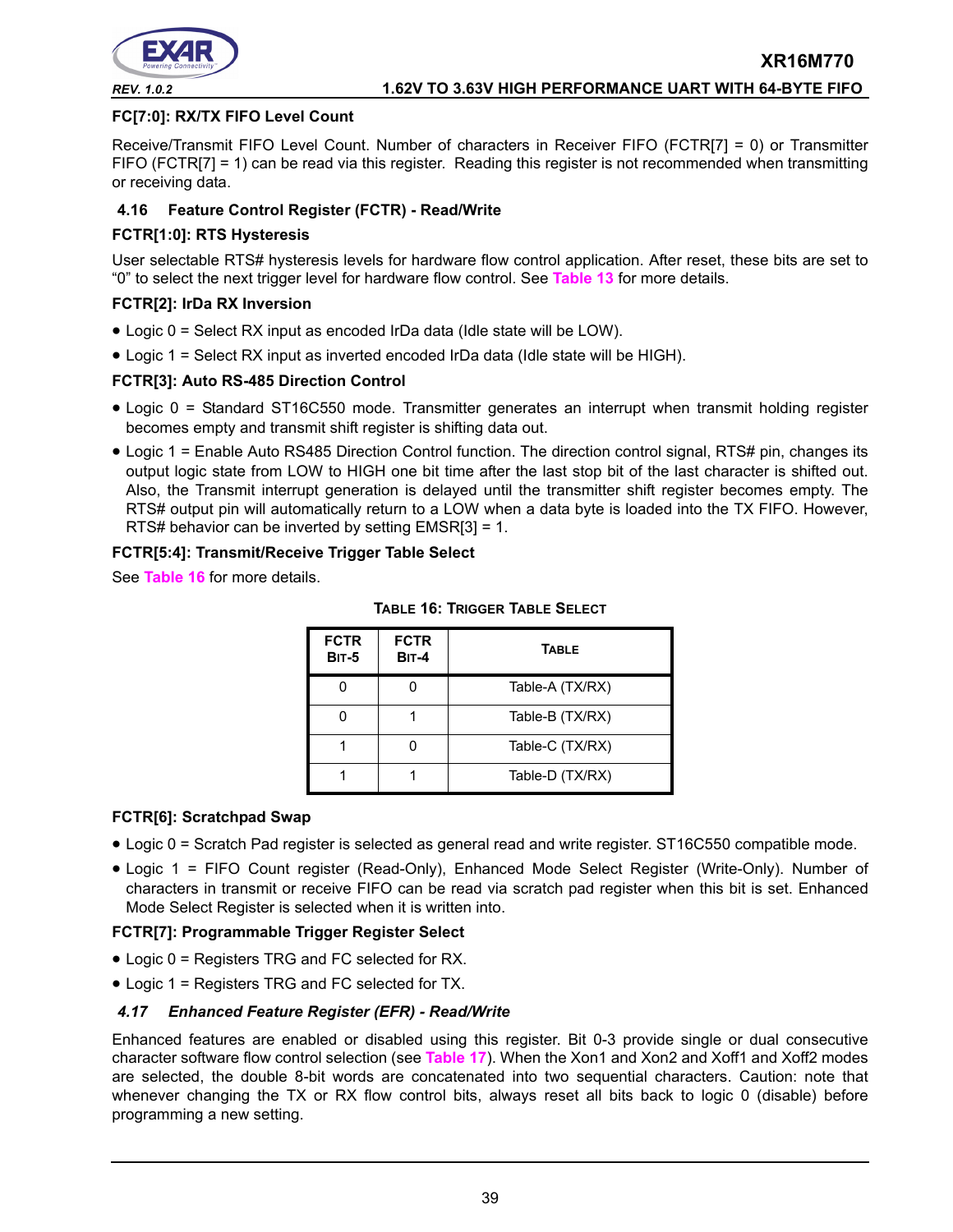### **1.62V TO 3.63V HIGH PERFORMANCE UART WITH 64-BYTE FIFO** *REV. 1.0.2*



### **EFR[3:0]: Software Flow Control Select**

Single character and dual sequential characters software flow control is supported. Combinations of software flow control can be selected by programming these bits.

<span id="page-39-0"></span>

| EFR BIT-3<br>CONT-3 | EFR BIT-2<br>CONT-2 | <b>EFR BIT-1</b><br>CONT-1 | EFR BIT-0<br>CONT-0 | <b>TRANSMIT AND RECEIVE SOFTWARE FLOW CONTROL</b>                                            |
|---------------------|---------------------|----------------------------|---------------------|----------------------------------------------------------------------------------------------|
| 0                   | 0                   | 0                          | $\Omega$            | No TX and RX flow control (default and reset)                                                |
| $\mathbf{0}$        | $\mathbf{0}$        | X                          | $\mathsf{x}$        | No transmit flow control                                                                     |
| 1                   | 0                   | X                          | X                   | Transmit Xon1, Xoff1                                                                         |
| 0                   | 1                   | X                          | X                   | Transmit Xon2, Xoff2                                                                         |
| 1                   | 1                   | X                          | X                   | Transmit Xon1 and Xon2, Xoff1 and Xoff2                                                      |
| X                   | X                   | $\Omega$                   | $\mathbf{0}$        | No receive flow control                                                                      |
| X                   | X                   | 1                          | $\mathbf{0}$        | Receiver compares Xon1, Xoff1                                                                |
| X                   | X                   | 0                          |                     | Receiver compares Xon2, Xoff2                                                                |
| 1                   | 0                   | 1                          |                     | Transmit Xon1, Xoff1<br>Receiver compares Xon1 or Xon2, Xoff1 or Xoff2                       |
| 0                   | 1                   | 1                          |                     | Transmit Xon2, Xoff2<br>Receiver compares Xon1 or Xon2, Xoff1 or Xoff2                       |
| 1                   | 1                   | 1                          |                     | Transmit Xon1 and Xon2, Xoff1 and Xoff2,<br>Receiver compares Xon1 and Xon2, Xoff1 and Xoff2 |
| 0                   | 0                   | 1                          |                     | No transmit flow control,<br>Receiver compares Xon1 and Xon2, Xoff1 and Xoff2                |

### **TABLE 17: SOFTWARE FLOW CONTROL FUNCTIONS**

### **EFR[4]: Enhanced Function Bits Enable**

Enhanced function control bit. This bit enables IER bits 4-7, ISR bits 4-5, FCR bits 3-5, MCR bits 5-7, and DLD to be modified. After modifying any enhanced bits, EFR bit-4 can be set to a logic 0 to latch the new values. This feature prevents legacy software from altering or overwriting the enhanced functions once set. Normally, it is recommended to leave it enabled, logic 1.

- Logic 0 = modification disable/latch enhanced features. IER bits 4-7, ISR bits 4-5, FCR bits 3-5, MCR bits 5- 7, and DLD are saved to retain the user settings. After a reset, the IER bits 4-7, ISR bits 4-5, FCR bits 3-5, and MCR bits 5-7, and DLD are set to a logic 0 to be compatible with ST16C550 mode (default).
- Logic 1 = Enables the EFR[3:0] register bits to be modified by the user.

### **EFR[5]: Special Character Detect Enable**

- Logic 0 = Special Character Detect Disabled (default).
- Logic 1 = Special Character Detect Enabled. The UART compares each incoming receive character with data in Xoff-2 register. If a match exists, the receive data will be transferred to FIFO and ISR bit-4 will be set to indicate detection of the special character. Bit-0 corresponds with the LSB bit of the receive character. If flow control is set for comparing Xon1, Xoff1 (EFR [1:0]= '10') then flow control and special character work normally. However, if flow control is set for comparing Xon2, Xoff2 (EFR[1:0]= '01') then flow control works normally, but Xoff2 will not go to the FIFO, and will generate an Xoff interrupt and a special character interrupt, if enabled via IER bit-5.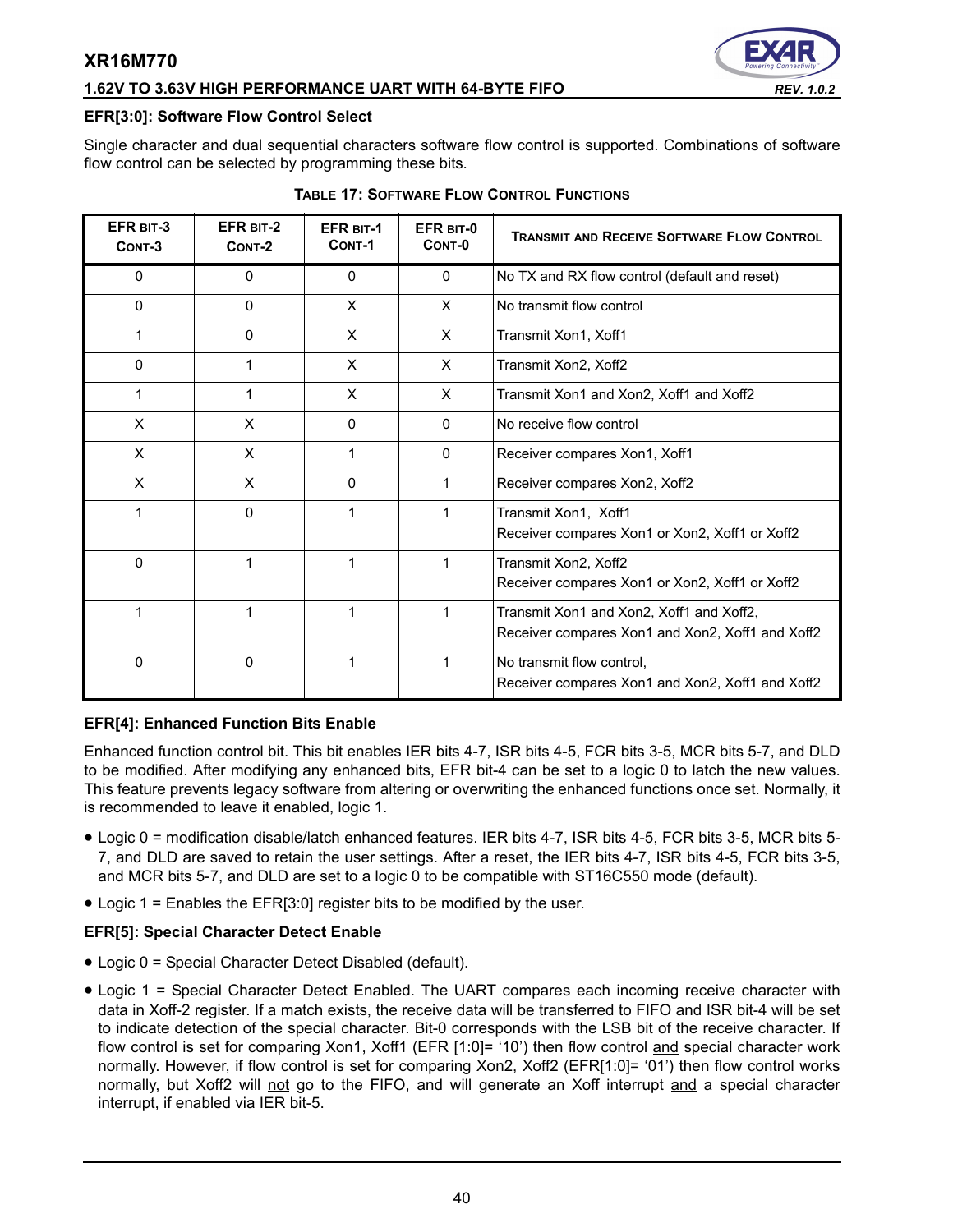

### **EFR[6]: Auto RTS Flow Control Enable**

RTS# output may be used for hardware flow control by setting EFR bit-6 to logic 1. When Auto RTS is selected, an interrupt will be generated when the receive FIFO is filled to the programmed trigger level and RTS de-asserts HIGH at the next upper trigger level/hysteresis level. RTS# will return LOW when FIFO data falls below the next lower trigger level/hysteresis level. The RTS# output must be asserted (LOW) before the auto RTS can take effect. RTS# pin will function as a general purpose output when hardware flow control is disabled.

- Logic 0 = Automatic RTS flow control is disabled (default).
- Logic 1 = Enable Automatic RTS flow control.

### **EFR[7]: Auto CTS Flow Control Enable**

Automatic CTS Flow Control.

- Logic 0 = Automatic CTS flow control is disabled (default).
- Logic 1 = Enable Automatic CTS flow control. Data transmission stops when CTS# input de-asserts to logic 1. Data transmission resumes when CTS# returns to a logic 0.

### *4.18 Software Flow Control Registers (XOFF1, XOFF2, XON1, XON2) - Read/Write*

These registers are used as the programmable software flow control characters xoff1, xoff2, xon1, and xon2. For more details, see **[Table](#page-17-0) 5**. The xoff2 is also used as auto address detect register when the auto 9-bit mode enabled. **[See "Section 2.15.1, Auto Address Detection" on page](#page-18-1) 19.**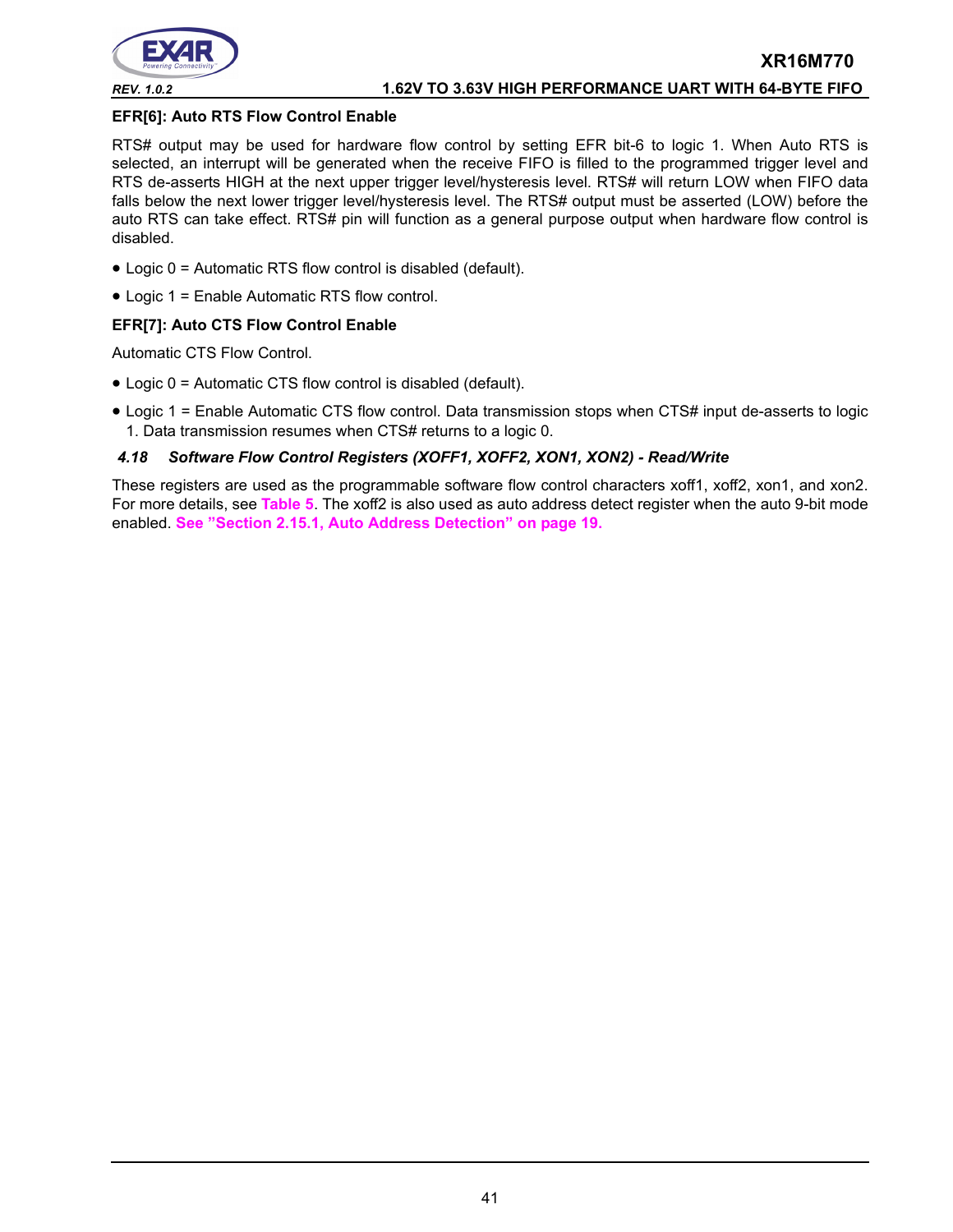# <span id="page-41-0"></span>**XR16M770 1.62V TO 3.63V HIGH PERFORMANCE UART WITH 64-BYTE FIFO** *REV. 1.0.2*



### **TABLE 18: UART RESET CONDITIONS**

| <b>REGISTERS</b>             | <b>RESET STATE</b>                                                                                                                       |
|------------------------------|------------------------------------------------------------------------------------------------------------------------------------------|
| DLM, DLL<br>(Both TX and RX) | $DLM = 0x00$ and $DLL = 0x01$ . Only resets to these val-<br>ues during a power up. They do not reset when the<br>Reset Pin is asserted. |
| <b>DLD</b>                   | Bits $7-0 = 0 \times 00$                                                                                                                 |
| <b>RHR</b>                   | Bits $7-0 = 0 \times XX$                                                                                                                 |
| <b>THR</b>                   | Bits $7-0 = 0xXX$                                                                                                                        |
| <b>IER</b>                   | Bits $7-0 = 0 \times 00$                                                                                                                 |
| <b>FCR</b>                   | Bits $7-0 = 0 \times 00$                                                                                                                 |
| <b>ISR</b>                   | Bits $7-0 = 0 \times 01$                                                                                                                 |
| <b>LCR</b>                   | Bits $7-0 = 0 \times 00$                                                                                                                 |
| <b>MCR</b>                   | Bits $7-0 = 0 \times 00$                                                                                                                 |
| <b>LSR</b>                   | Bits $7-0 = 0 \times 60$                                                                                                                 |
| <b>MSR</b>                   | Bits 7-0 =0xX0 (Read-only)<br>Bits 7-4 = 0000 (Write-only)                                                                               |
| <b>SPR</b>                   | Bits $7-0 = 0 \times FF$                                                                                                                 |
| <b>EMSR</b>                  | Bits $7-0 = 0 \times 00$                                                                                                                 |
| <b>FC</b>                    | Bits $7-0 = 0 \times 00$                                                                                                                 |
| <b>TRG</b>                   | Bits $7-0 = 0 \times 00$                                                                                                                 |
| <b>FCTR</b>                  | Bits $7-0 = 0 \times 00$                                                                                                                 |
| <b>EFR</b>                   | Bits $7-0 = 0 \times 00$                                                                                                                 |
| XON <sub>1</sub>             | Bits $7-0 = 0 \times 00$                                                                                                                 |
| XON <sub>2</sub>             | Bits $7-0 = 0 \times 00$                                                                                                                 |
| XOFF1                        | Bits $7-0 = 0 \times 00$                                                                                                                 |
| XOFF2                        | Bits $7-0 = 0 \times 00$                                                                                                                 |
| <b>I/O SIGNALS</b>           | <b>RESET STATE</b>                                                                                                                       |
| TX                           | HIGH                                                                                                                                     |
| RTS#                         | <b>HIGH</b>                                                                                                                              |
| DTR#                         | <b>HIGH</b>                                                                                                                              |
| <b>INT</b>                   | Three-State Condition                                                                                                                    |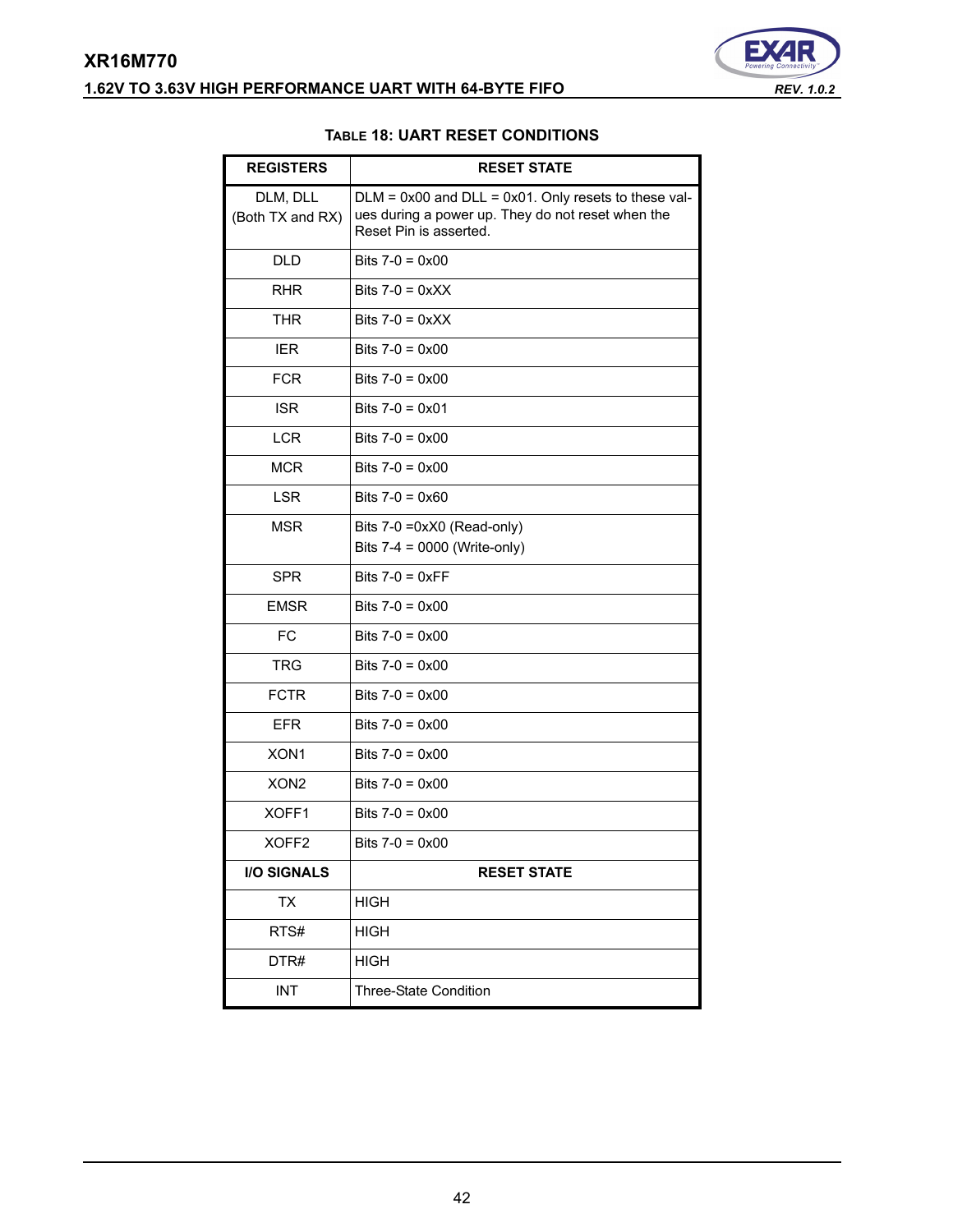

# **ABSOLUTE MAXIMUM RATINGS**

| Power Supply Range           | 3.6 Volts                          |
|------------------------------|------------------------------------|
| Voltage at Any Pin           | GND-0.3 V to 3.6 V                 |
| <b>Operating Temperature</b> | -40 $^{\rm o}$ to +85 $^{\rm o}$ C |
| Storage Temperature          | $-65^{\circ}$ to $+150^{\circ}$ C  |
| Package Dissipation          | 500 mW                             |

# **TYPICAL PACKAGE THERMAL RESISTANCE DATA** (MARGIN OF ERROR: ± 15%)

| Thermal Resistance (32-QFN) | theta-ja = $33^{\circ}$ C/W, theta-jc = $22^{\circ}$ C/W    |
|-----------------------------|-------------------------------------------------------------|
| Thermal Resistance (24-QFN) | theta-ja = $38^{\circ}$ C/W, theta-jc = $26^{\circ}$ C/W    |
| Thermal Resistance (25-BGA) | theta-ja = $166^{\circ}$ C/W, theta-jc = $98.2^{\circ}$ C/W |

# **ELECTRICAL CHARACTERISTICS**

### <span id="page-42-0"></span>*DC ELECTRICAL CHARACTERISTICS*

### **UNLESS OTHERWISE NOTED: TA = -40<sup>O</sup> TO +85OC, VCC IS 1.62 TO 3.63V**

| <b>SYMBOL</b>             | <b>PARAMETER</b>           | <b>LIMITS</b><br>1.8V |            | <b>LIMITS</b><br>2.5V |                | <b>LIMITS</b><br>3.3V |            | <b>UNITS</b> | <b>CONDITIONS</b>  |
|---------------------------|----------------------------|-----------------------|------------|-----------------------|----------------|-----------------------|------------|--------------|--------------------|
|                           |                            | <b>MIN</b>            | <b>MAX</b> | <b>MIN</b>            | <b>MAX</b>     | <b>MIN</b>            | <b>MAX</b> |              |                    |
| $V_{\text{ILCK}}$         | Clock Input Low Level      | $-0.3$                | 0.3        | $-0.3$                | 0.4            | $-0.3$                | 0.6        | V            |                    |
| $V_{HCK}$                 | Clock Input High Level     | 1.4                   | <b>VCC</b> | 2.0                   | VCC            | 2.4                   | <b>VCC</b> | $\vee$       |                    |
| $V_{IL}$                  | Input Low Voltage          | $-0.3$                | 0.2        | $-0.3$                | 0.5            | $-0.3$                | 0.7        | $\vee$       |                    |
| $V_{\text{IH}}$           | Input High Voltage         | 1.4                   | <b>VCC</b> | 1.8                   | <b>VCC</b>     | 2.0                   | <b>VCC</b> | V            |                    |
| $V_{OL}$                  | Output Low Voltage         |                       |            |                       |                |                       | 0.4        | $\vee$       | $I_{OL}$ = 6 mA    |
|                           |                            |                       |            |                       | 0.4            |                       |            | V            | $I_{OL}$ = 4 mA    |
|                           |                            |                       | 0.4        |                       |                |                       |            | $\vee$       | $I_{OL} = 1.5$ mA  |
| $V_{OH}$                  | Output High Voltage        |                       |            |                       |                | 2.0                   |            | V            | $I_{OH} = -4 mA$   |
|                           |                            |                       |            | 1.8                   |                |                       |            | V            | $I_{OH}$ = -2 mA   |
|                           |                            | 1.4                   |            |                       |                |                       |            |              | $I_{OH}$ = -200 uA |
| Ι'n.                      | Input Low Leakage Current  |                       | ±15        |                       | ±15            |                       | ±15        | uA           |                    |
| ŀщ                        | Input High Leakage Current |                       | ±15        |                       | ±15            |                       | ±15        | uA           |                    |
| $C_{IN}$                  | Input Pin Capacitance      |                       | 5          |                       | 5              |                       | 5          | pF           |                    |
| $I_{\rm CC}$              | Power Supply Current       |                       | 1.5        |                       | $\overline{2}$ |                       | 2.5        | mA           | $Ext$ Clk = $5MHz$ |
| SLEEP/                    | Sleep / Power Save Current |                       | 3          |                       | 6              |                       | 15         | uA           | See Test 1         |
| <b>I</b> <sub>PWRSV</sub> |                            |                       |            |                       |                |                       |            |              |                    |

Test 1: The following inputs remain steady at VCC or GND state to minimize Sleep current: A0-A2, D0-D7, IOR#, IOW#, CS#. Also, RX input must idle at HIGH while asleep. For Power-Save, the UART internally isolates all of these inputs (except the modem inputs and Reset pins) therefore eliminating any unnecessary external buffers to keep the inputs steady.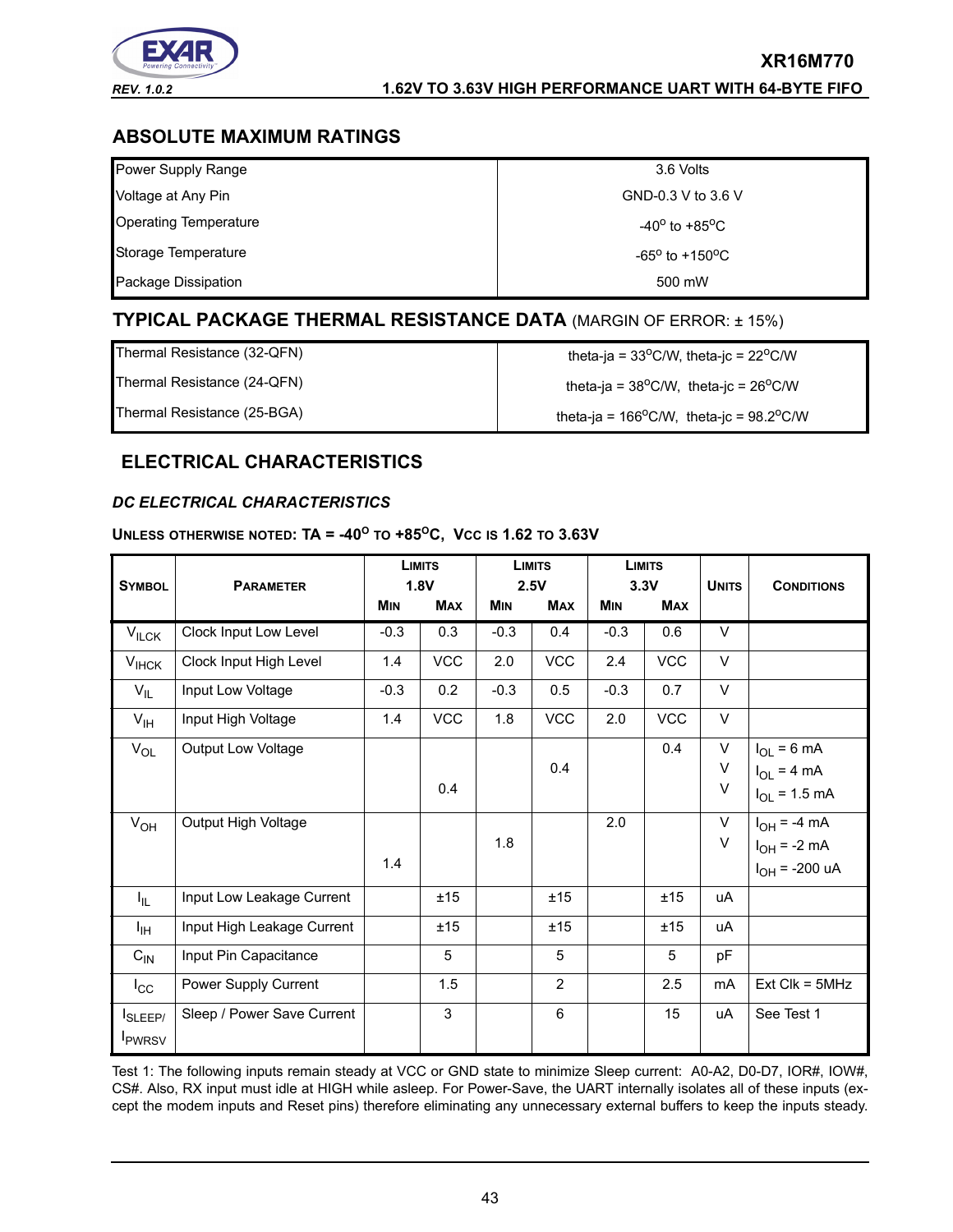# **1.62V TO 3.63V HIGH PERFORMANCE UART WITH 64-BYTE FIFO** *REV. 1.0.2*



**[SEE"POWER-SAVE FEATURE" ON PAGE](#page-20-1) 21.** To achieve minimum power drain, the voltage at any of the inputs of the M770 should NOT be lower than its VCC supply.

### *AC ELECTRICAL CHARACTERISTICS*

# *TA = -40O TO +85OC, VCC IS 1.62 TO 3.6V, 70 PF LOAD WHERE APPLICABLE*

| <b>SYMBOL</b>          | <b>PARAMETER</b>                                         | <b>LIMITS</b><br>$1.8V \pm 10\%$ |              | <b>LIMITS</b><br>$2.5V \pm 10\%$ |              | <b>LIMITS</b><br>$3.3V \pm 10\%$ |              | <b>UNIT</b> |
|------------------------|----------------------------------------------------------|----------------------------------|--------------|----------------------------------|--------------|----------------------------------|--------------|-------------|
|                        |                                                          | <b>MIN</b>                       | <b>MAX</b>   | <b>MIN</b>                       | <b>MAX</b>   | MIN                              | <b>MAX</b>   |             |
| XTAL1                  | <b>UART Crystal Frequency</b>                            |                                  | 24           |                                  | 24           |                                  | 24           | <b>MHz</b>  |
| <b>ECLK</b>            | <b>External Clock Frequency</b>                          |                                  | 30           |                                  | 50           |                                  | 64           | <b>MHz</b>  |
| <b>TECLK</b>           | <b>External Clock Time Period</b>                        | 15                               |              | 9                                |              | $\overline{7}$                   |              | ns          |
| $T_{AS}$               | Address Setup Time                                       | 0                                |              | 0                                |              | $\mathbf 0$                      |              | ns          |
| $T_{AH}$               | Address Hold Time                                        | 0                                |              | 0                                |              | $\pmb{0}$                        |              | ns          |
| $T_{CS}$               | Chip Select Width                                        | 90                               |              | 60                               |              | 35                               |              | ns          |
| $T_{RD}$               | IOR# Strobe Width                                        | 90                               |              | 60                               |              | 35                               |              | ns          |
| $T_{DY}$               | Read Cycle Delay                                         | 90                               |              | 60                               |              | 35                               |              | ns          |
| <b>T<sub>RDV</sub></b> | Data Access Time                                         |                                  | 85           |                                  | 55           |                                  | 30           | ns          |
| $T_{DD}$               | Data Disable Time                                        |                                  | 25           |                                  | 10           |                                  | 5            | ns          |
| $T_{WR}$               | IOW# Strobe Width                                        | 90                               |              | 60                               |              | 35                               |              | ns          |
| $T_{DY}$               | Write Cycle Delay                                        | 90                               |              | 60                               |              | 35                               |              | ns          |
| $T_{DS}$               | Data Setup Time                                          | 30                               |              | 15                               |              | 10                               |              | ns          |
| T <sub>DH</sub>        | Data Hold Time                                           | 3                                |              | 3                                |              | 3                                |              | ns          |
| T <sub>WDO</sub>       | Delay From IOW# To Output                                |                                  | 50           |                                  | 50           |                                  | 50           | ns          |
| $T_{MOD}$              | Delay To Set Interrupt From MODEM<br>Input               |                                  | 50           |                                  | 50           |                                  | 50           | ns          |
| $T_{RSI}$              | Delay To Reset Interrupt From IOR#                       |                                  | 50           |                                  | 50           |                                  | 50           | ns          |
| $T_{\rm SSI}$          | Delay From Stop To Set Interrupt                         |                                  | $\mathbf{1}$ |                                  | $\mathbf{1}$ |                                  | $\mathbf{1}$ | <b>Bclk</b> |
| $T_{\sf RRI}$          | Delay From IOR# To Reset Interrupt                       |                                  | 45           |                                  | 45           |                                  | 45           | ns          |
| $T_{SI}$               | Delay From Start To Interrupt                            |                                  | 45           |                                  | 45           |                                  | 45           | ns          |
| $T_{INT}$              | Delay From Initial INT Reset To<br><b>Transmit Start</b> | 8                                | 24           | 8                                | 24           | 8                                | 24           | <b>Bclk</b> |
| T <sub>WRI</sub>       | Delay From IOW# To Reset Interrupt                       |                                  | 45           |                                  | 45           |                                  | 45           | ns          |
| $T_{SSR}$              | Delay From Stop To Set RXRDY#                            |                                  | 1            |                                  | 1            |                                  | $\mathbf{1}$ | <b>Bclk</b> |
| $T_{\sf RR}$           | Delay From IOR# To Reset RXRDY#                          |                                  | 45           |                                  | 45           |                                  | 45           | ns          |
| T <sub>WT</sub>        | Delay From IOW# To Set TXRDY#                            |                                  | 45           |                                  | 45           |                                  | 45           | ns          |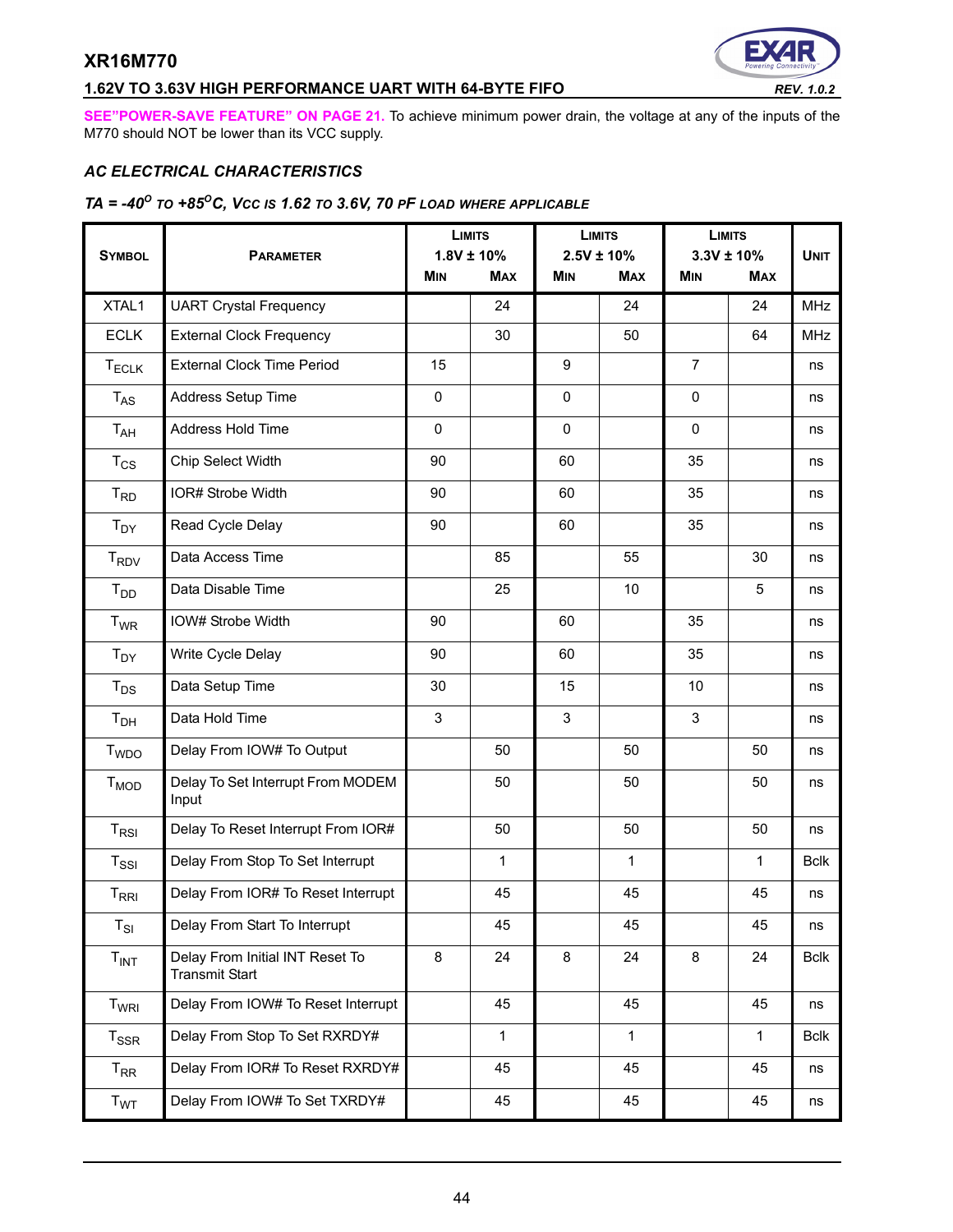

### *REV. 1.0.2* **1.62V TO 3.63V HIGH PERFORMANCE UART WITH 64-BYTE FIFO**

### *AC ELECTRICAL CHARACTERISTICS*

### *TA = -40O TO +85OC, VCC IS 1.62 TO 3.6V, 70 PF LOAD WHERE APPLICABLE*

| <b>SYMBOL</b>               | <b>PARAMETER</b>                              | <b>LIMITS</b><br>$1.8V \pm 10\%$<br><b>MAX</b><br><b>MIN</b> |   | <b>LIMITS</b><br>$2.5V \pm 10\%$<br><b>MIN</b><br><b>MAX</b> |   | <b>LIMITS</b><br>$3.3V \pm 10\%$<br><b>MAX</b><br><b>MIN</b> |   | <b>UNIT</b> |
|-----------------------------|-----------------------------------------------|--------------------------------------------------------------|---|--------------------------------------------------------------|---|--------------------------------------------------------------|---|-------------|
| $\mathsf{T}_{\mathsf{SRT}}$ | Delay From Center of Start To Reset<br>TXRDY# |                                                              | 8 |                                                              | 8 |                                                              | 8 | <b>Bclk</b> |
| $\mathsf{r}_{\mathsf{RST}}$ | <b>Reset Pulse Width</b>                      | 40                                                           |   | 40                                                           |   | 40                                                           |   | ns          |
| <b>Bclk</b>                 | <b>Baud Clock</b>                             | 16X or 8X or 4X of data rate                                 |   |                                                              |   | Hz                                                           |   |             |

### **FIGURE 15. CLOCK TIMING**



### **FIGURE 16. MODEM INPUT/OUTPUT TIMING**

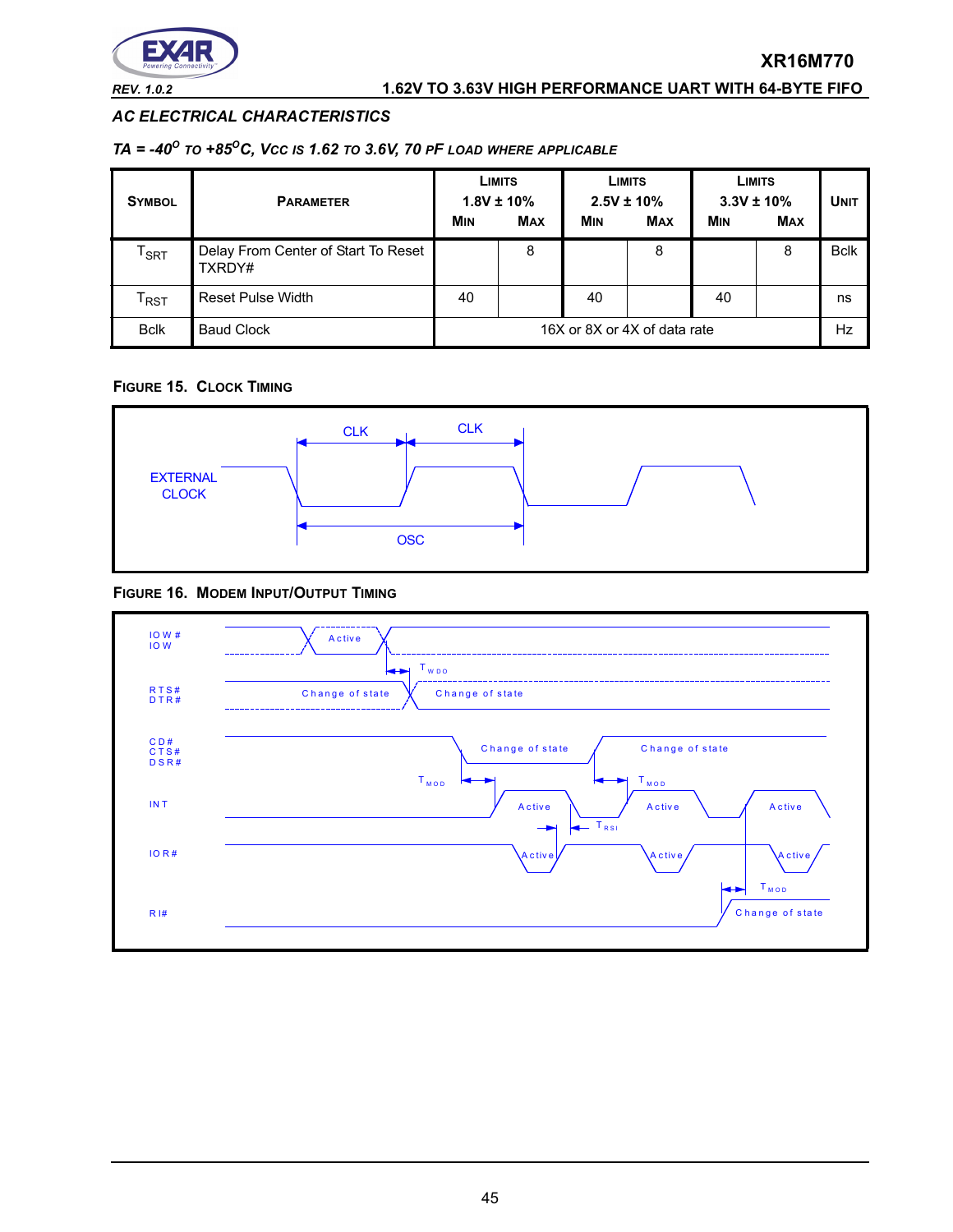# **1.62V TO 3.63V HIGH PERFORMANCE UART WITH 64-BYTE FIFO** *REV. 1.0.2*



# **FIGURE 17. DATA BUS READ TIMING**



### **FIGURE 18. DATA BUS WRITE TIMING**

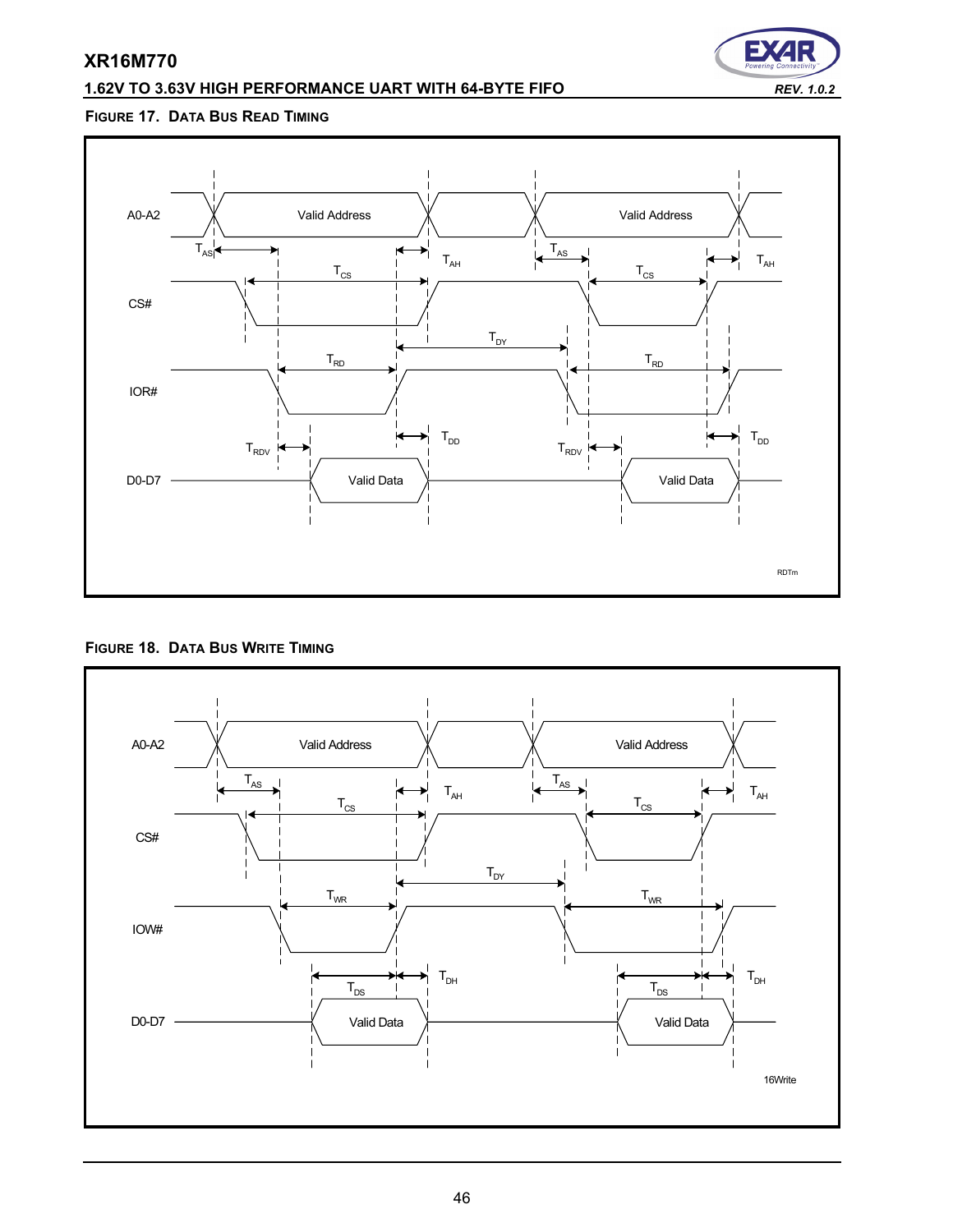



<span id="page-46-0"></span>

**FIGURE 20. TRANSMIT READY & INTERRUPT TIMING [NON-FIFO MODE]**

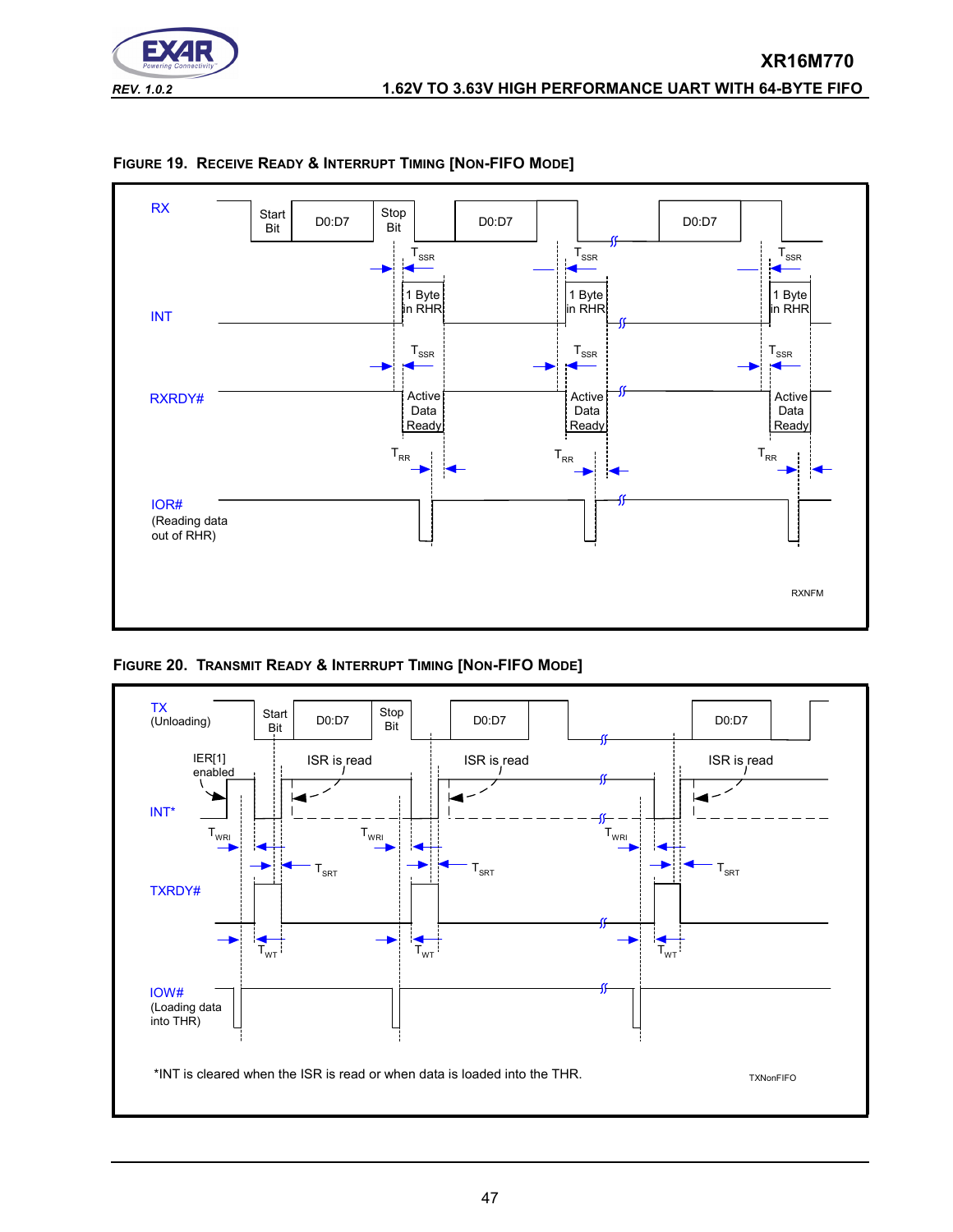





<span id="page-47-0"></span>**FIGURE 22. TRANSMIT READY & INTERRUPT TIMING [FIFO MODE]**

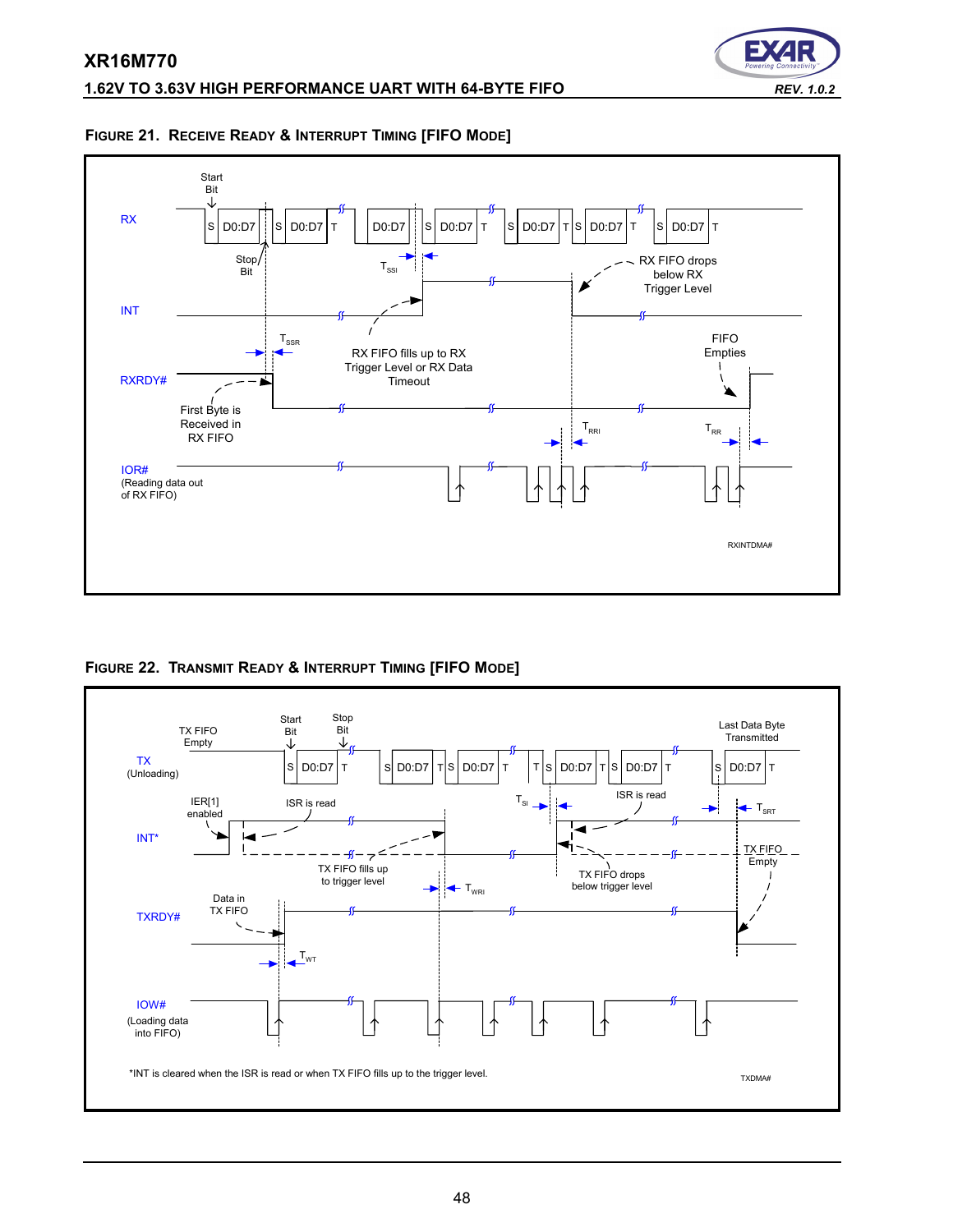

# **PACKAGE DIMENSIONS (24 PIN QFN - 4 X 4 X 0.9** mm**)**



*Note: The control dimension is in millimeter.*

|                |            | <b>INCHES</b> |            | <b>MILLIMETERS</b> |
|----------------|------------|---------------|------------|--------------------|
| <b>SYMBOL</b>  | <b>MIN</b> | MAX           | <b>MIN</b> | <b>MAX</b>         |
| A              | 0.031      | 0.039         | 0.80       | 1.00               |
| A <sub>1</sub> | 0.000      | 0.002         | 0.00       | 0.05               |
| A <sub>3</sub> | 0.006      | 0.010         | 0.15       | 0.25               |
| D              | 0.154      | 0.161         | 3.90       | 4.10               |
| D <sub>2</sub> | 0.098      | 0.110         | 2.50       | 2.80               |
| b              | 0.007      | 0.012         | 0.18       | 0.30               |
| e              |            | 0.0197 BSC    |            | 0.50 BSC           |
| L              | 0.014      | 0.018         | 0.35       | 0.45               |
| k              | 0.008      |               | 0.20       |                    |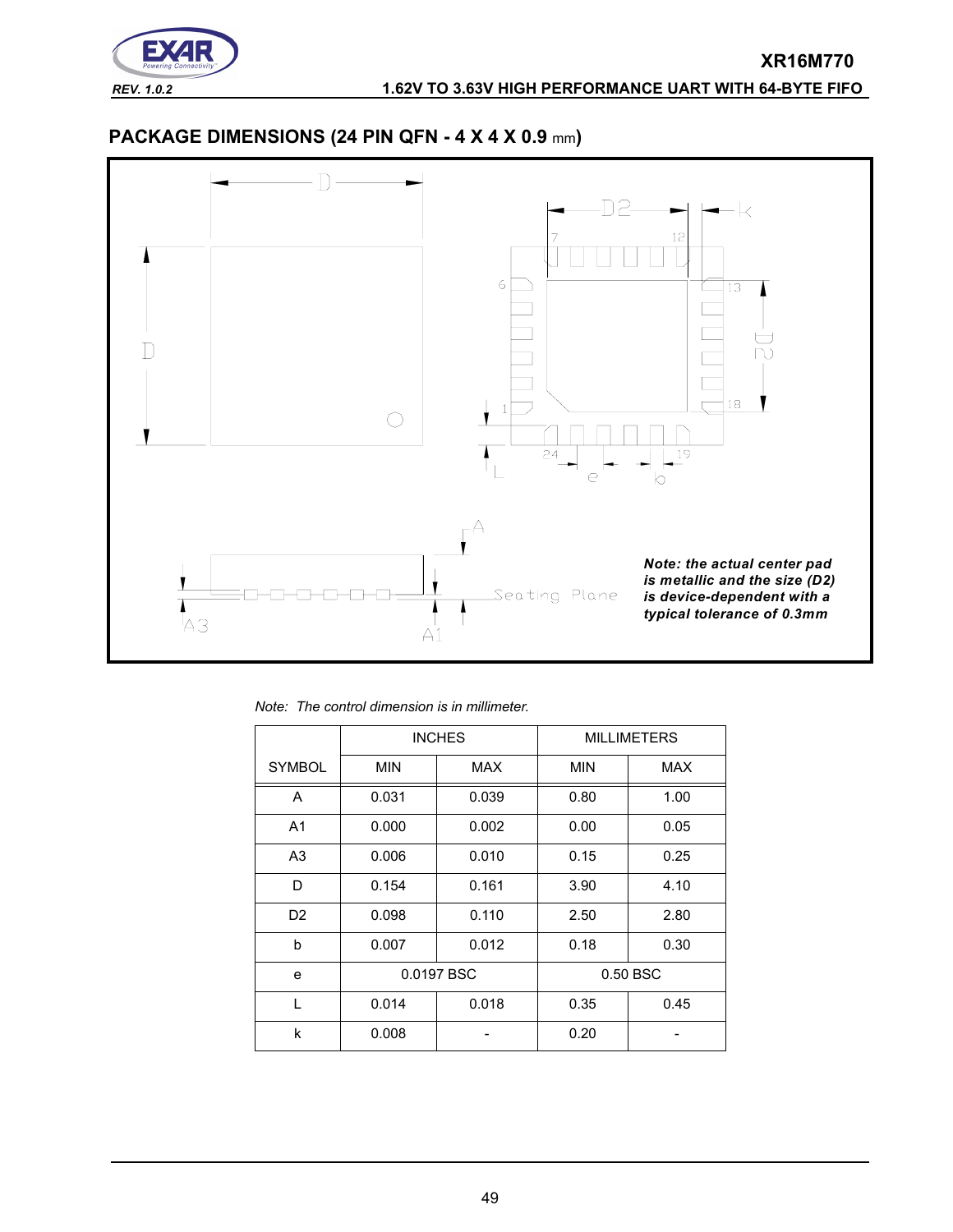

# **PACKAGE DIMENSIONS (32 PIN QFN - 5 X 5 X 0.9** mm**)**



Note: The control dimension is in millimeter.

|                |            | <b>INCHES</b> |            | <b>MILLIMETERS</b> |
|----------------|------------|---------------|------------|--------------------|
| <b>SYMBOL</b>  | <b>MIN</b> | MAX           | <b>MIN</b> | <b>MAX</b>         |
| A              | 0.031      | 0.039         | 0.80       | 1.00               |
| A <sub>1</sub> | 0.000      | 0.002         | 0.00       | 0.05               |
| A <sub>3</sub> | 0.006      | 0.010         | 0.15       | 0.25               |
| D              | 0.193      | 0.201         | 4.90       | 5.10               |
| D <sub>2</sub> | 0.138      | 0.150         | 3.50       | 3.80               |
| b              | 0.007      | 0.012         | 0.18       | 0.30               |
| e              | 0.0197 BSC |               |            | 0.50 BSC           |
| $\mathbf{L}$   | 0.012      | 0.020         | 0.35       | 0.45               |
| k              | 0.008      |               | 0.20       |                    |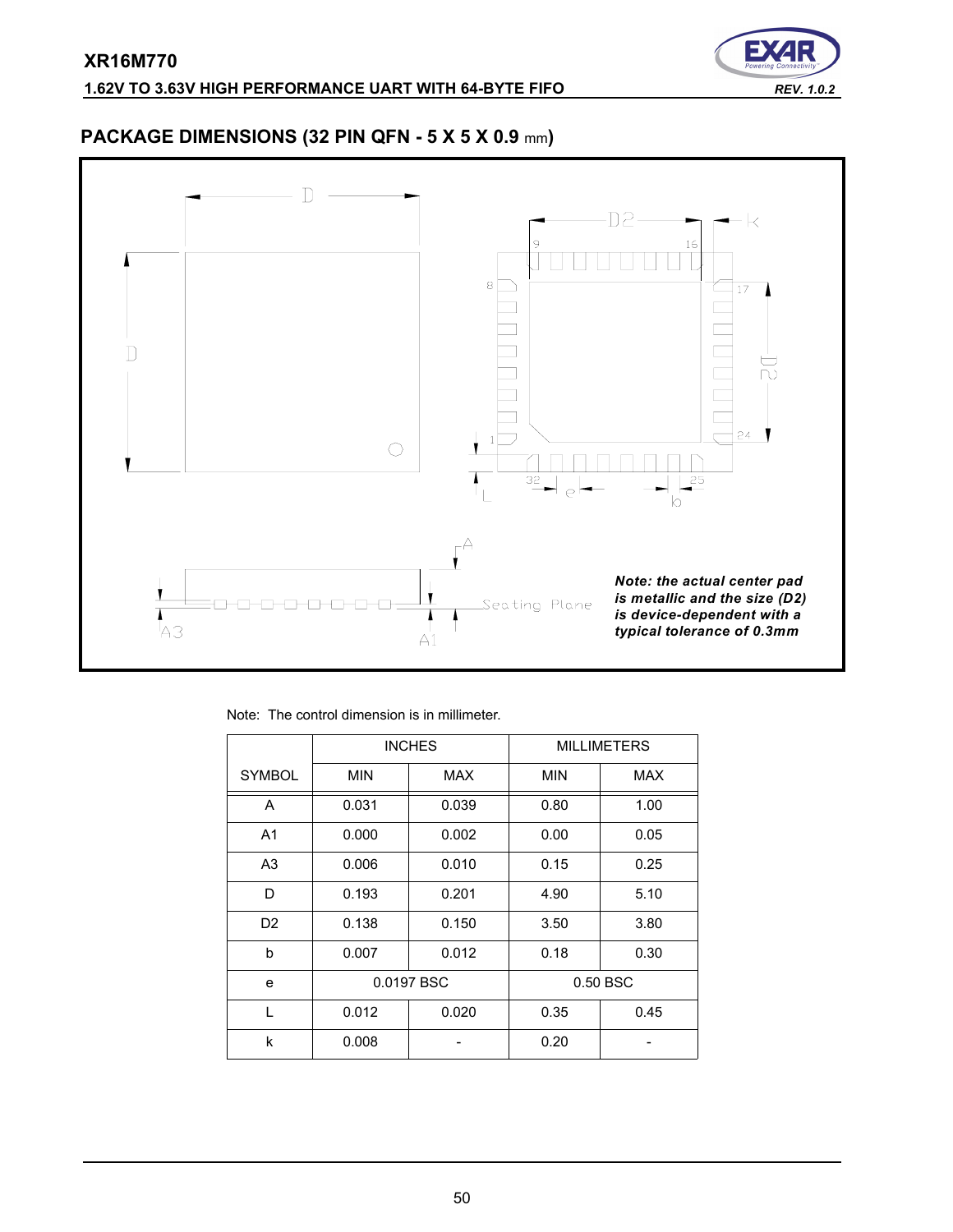





*Note: The control dimension is the millimeter column*

|                |                | <b>INCHES</b> |      | <b>MILLIMETERS</b> |
|----------------|----------------|---------------|------|--------------------|
| <b>SYMBOL</b>  | <b>MIN</b>     | <b>MAX</b>    |      | <b>MAX</b>         |
| A              | 0.031<br>0.028 |               | 0.70 | 0.80               |
| A <sub>1</sub> | 0.005          | 0.007         | 0.13 | 0.19               |
| A2             | 0.022          | 0.024         | 0.57 | 0.61               |
| D              | 0.114          | 0.122         | 2.90 | 3.10               |
| D <sub>1</sub> |                | 0.079 BSC     |      | 2.00 BSC           |
| h              | 0.012<br>0.008 |               | 0.20 | 0.30               |
| e              |                | 0.020 BSC     |      | 0.50 BSC           |